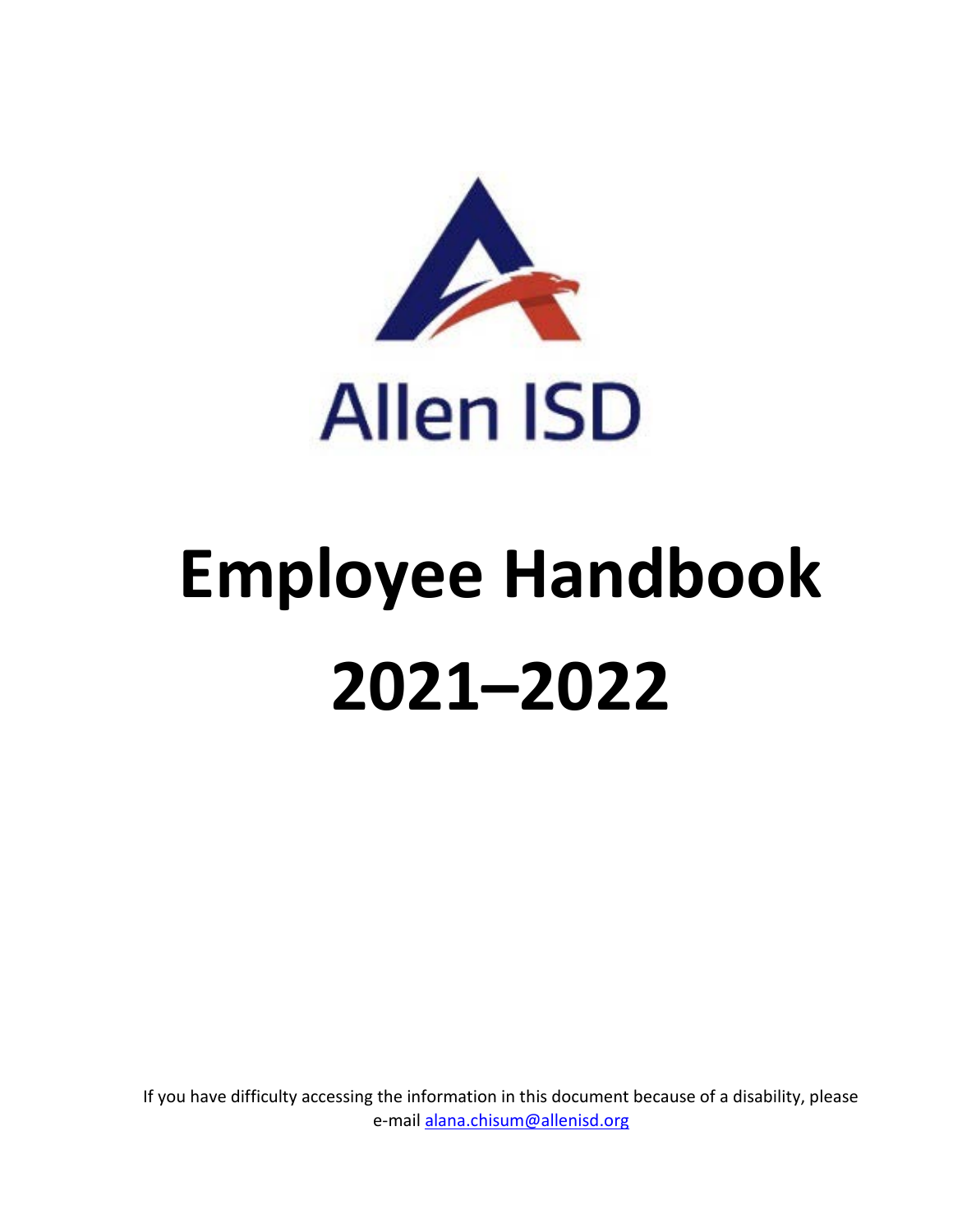# **Table of Contents**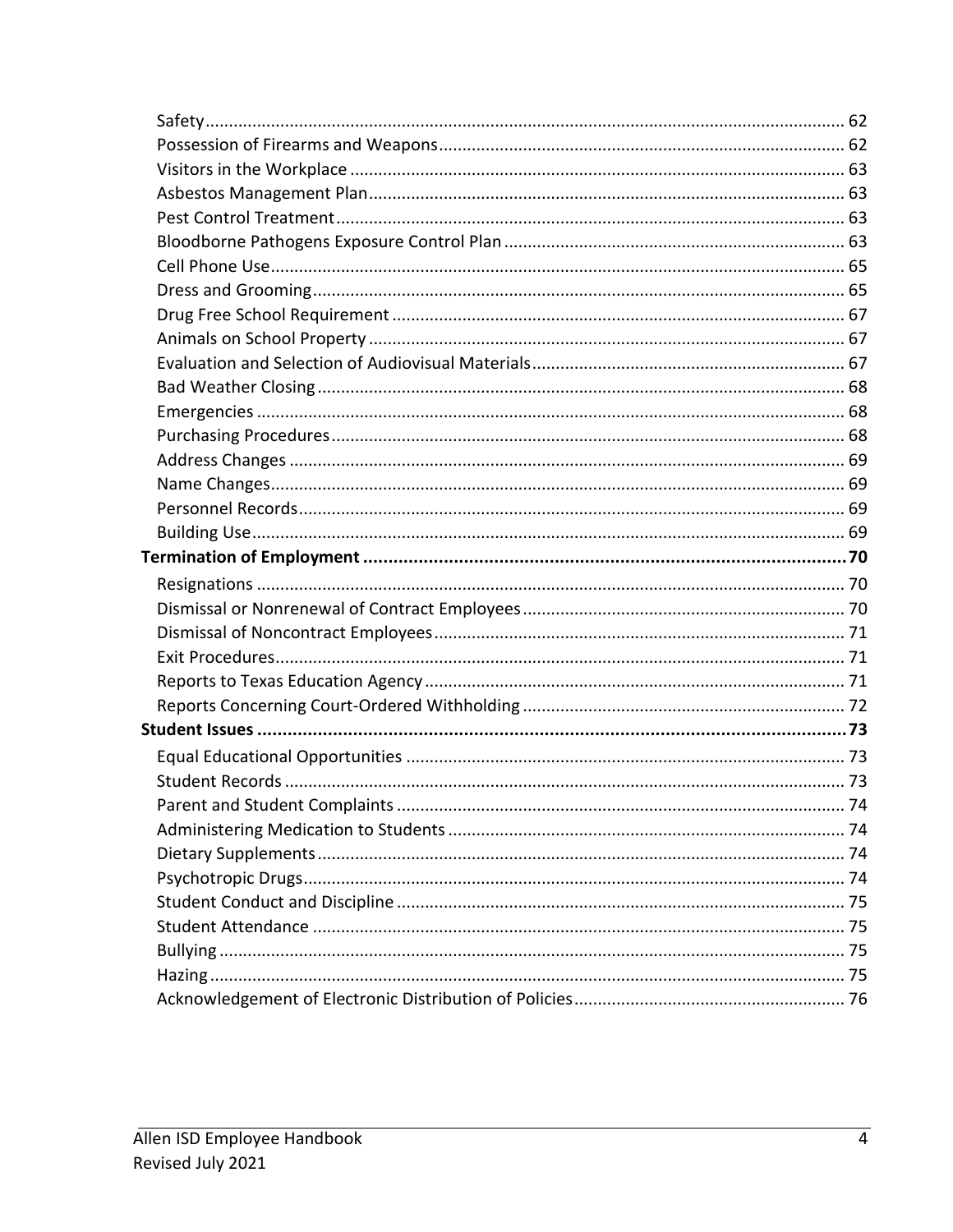# <span id="page-4-0"></span>**Introduction**

The purpose of this handbook is to provide information that will help with questions and pave the way for a successful year. Not all district policies and procedures are included. Those that are, have been summarized. Suggestions for additions and improvements to this handbook are welcome and may be sent to the Assistant Superintendent for Employee Services and Strategic Initiatives.

This handbook is neither a contract nor a substitute for the official district policy manual. Nor is it intended to alter the at-will status of noncontract employees in any way. Rather, it is a guide to and a brief explanation of district policies and procedures related to employment. These policies and procedures can change at any time; these changes shall supersede any handbook provisions that are not compatible with the change. For more information, employees may refer to the policy codes that are associated with handbook topics, confer with their supervisor, or call the appropriate district office. District policies can be accessed online at [www.allenisd.org.](http://www.allenisd.org/)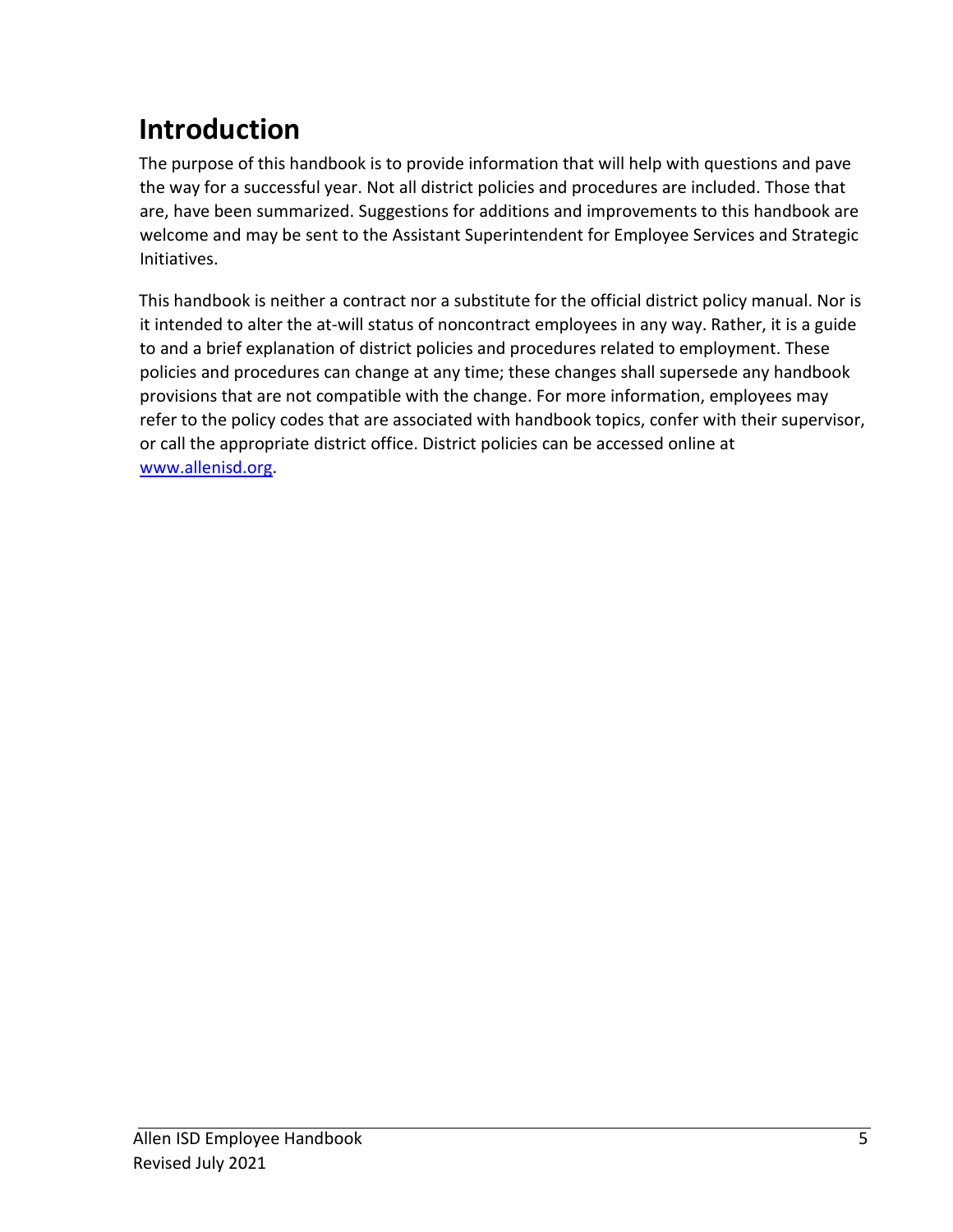# <span id="page-5-0"></span>**District Information**

#### <span id="page-5-1"></span>**Mission Statement, Goals, and Objectives**

*Policy AE* 

# <span id="page-5-2"></span>**Board of Trustees**

*Policies BA, BB series, BD series, and BE series* 

Texas law grants the board of trustees the power to govern and oversee the management of the district's schools. The board is the policy-making body within the district and has overall responsibility for the curriculum, school taxes, annual budget, employment of the superintendent and other professional staff, and facilities. The board has complete and final control over school matters within limits established by state and federal laws and regulations.

The board of trustees is elected by the citizens of the district to represent the community's commitment to a strong educational program for the district's children. Board members are elected by place and serve three-year terms. Board members serve without compensation, must be qualified voters, and must reside in the district.

The board usually meets on the fourth Monday at 7:00 PM at Allen City Hall. Special meetings may be called when necessary. A written notice of regular and special meetings will be posted on the district website and at the administration building at least 72 hours before the scheduled meeting time. The written notice will show the date, time, place, and subjects of each meeting. In emergencies, a meeting may be held with a two-hour notice.

All meetings are open to the public. In certain circumstances, Texas law permits the board to go into a closed session from which the public and others are excluded. Closed session may occur for such things as discussing prospective gifts or donations, real-property acquisition, certain personnel matters including employee complaints, security matters, student discipline, or consulting with attorneys regarding pending litigation.

# <span id="page-5-3"></span>**Board Meeting Schedule**

The Allen ISD Board of Trustees meeting schedule for 2021 - 2022 may be accessed at [www.allenisd.org/Page/59573](https://www.allenisd.org/Page/59573)[.](http://www.allenisd.org/Page/44)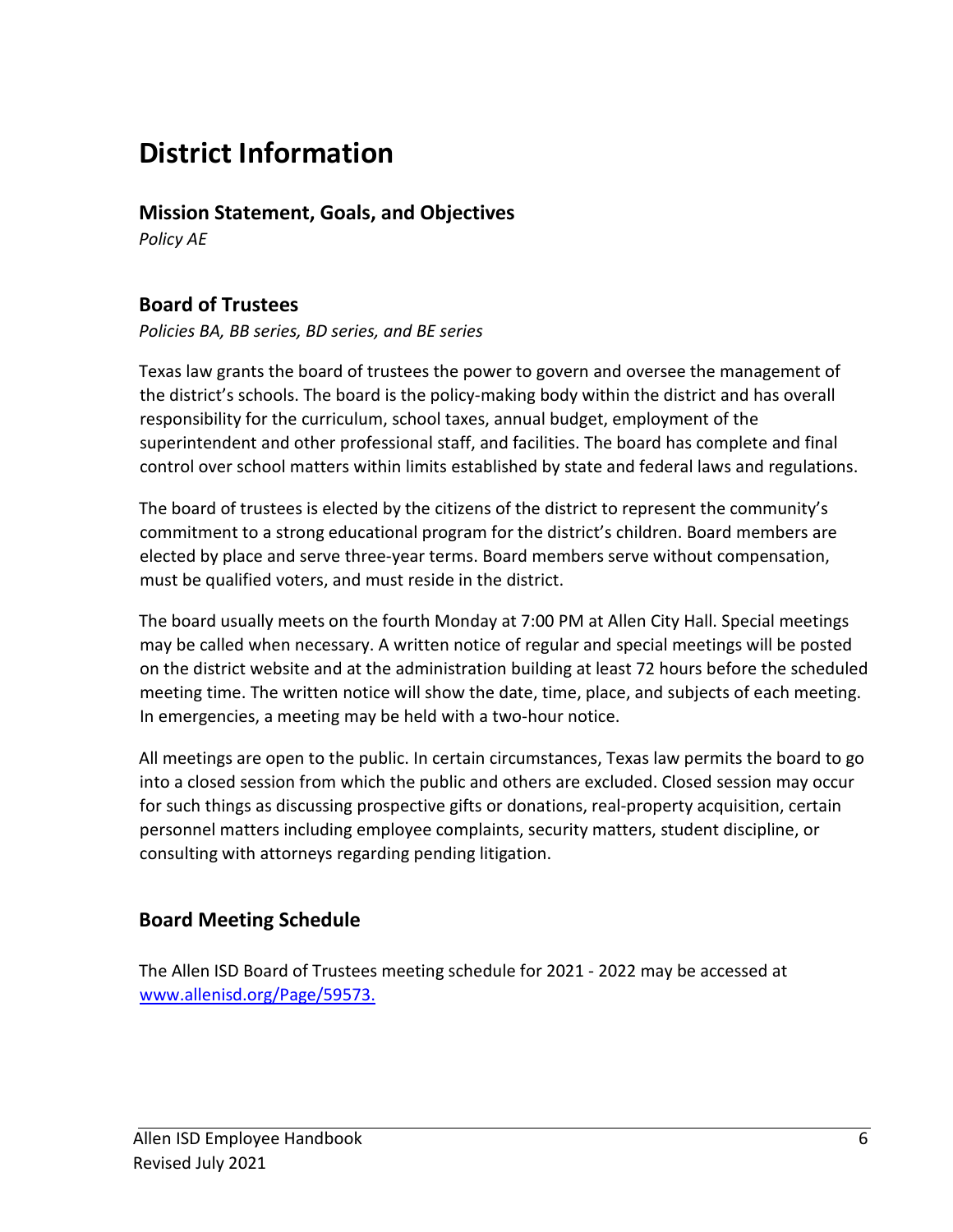# <span id="page-6-0"></span>**Superintendent's Cabinet**

Robin Bullock, Superintendent of Schools Daniel Pitcock, Deputy Superintendent - Operations Jason Johnston, Assistant Superintendent - Employee Services and Strategic Initiatives Jennifer Wilhelm, Assistant Superintendent - Learner Services Kim McLaughlin, Assistant Superintendent - School Leadership and Support David Hicks, Chief Communications Officer Johnny Hill, Chief Financial Officer

# <span id="page-6-1"></span>**School Calendar**

The 2021 - 2022 employee calendar may be accessed a[t www.allenisd.org/Page/43041](https://www.allenisd.org/Page/43041)[.](http://www.allenisd.org/Page/641)

# <span id="page-6-2"></span>**Employment**

# <span id="page-6-3"></span>**Equal Employment Opportunity**

*Policies DAA, DIA* 

Allen ISD does not discriminate against any employee or applicant for employment because of race, color, religion, sex (including pregnancy, sexual orientation, or gender identity), national origin, age, disability, military status, genetic information, or on any other basis prohibited by law. Additionally, the district does not discriminate against an employee or applicant who acts to oppose such discrimination or participates in the investigation of a complaint related to a discriminatory employment practice. Employment decisions will be made on the basis of each applicant's job qualifications, experience, and abilities.

The district designates and authorizes the following employee as the Title IX coordinator for employees to address concerns or inquiries regarding discrimination, including sexual harassment: Dr. Jason Johnston, Assistant Superintendent of Employee Services and Strategic Initiatives, 612 E. Bethany Drive, Allen, TX 75002, [jason.johnston@allenisd.org,](mailto:jason.johnston@allenisd.org) (972) 727-0533. Reports can be made at any time and by any person, including during non-business hours, by mail, email, or phone. During district business hours, reports may also be made in person.

The district designates and authorizes the following employee as the ADA/Section 504 coordinator for employees for concerns regarding discrimination on the basis of a disability: Dr. Jason Johnston, Assistant Superintendent of Employee Services and Strategic Initiatives, 612 E. Bethany Drive, Allen, TX 75002, [jason.johnston@allenisd.org,](mailto:jason.johnston@allenisd.org) (972) 727-0533.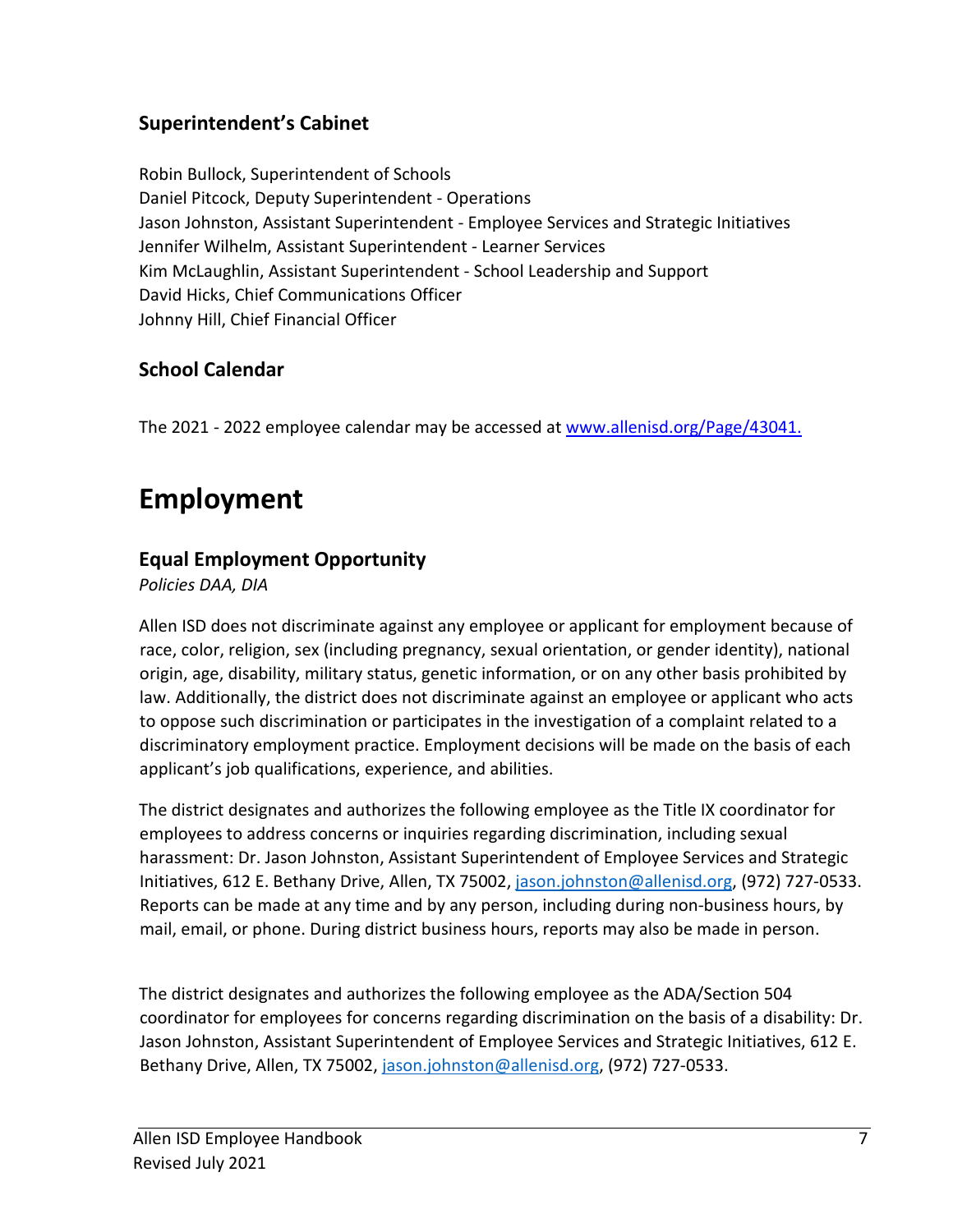<span id="page-7-0"></span>Questions or concerns relating to discrimination for any other reason should be directed to the Superintendent.

#### **Job Vacancy Announcements**

*Policy DC* 

Announcements of job vacancies by position and location are posted on a regular basis to the district's website.

# <span id="page-7-1"></span>**Employment after Retirement**

*Policy DC* 

Individuals receiving retirement benefits from the Teacher Retirement System (TRS) may be employed under certain circumstances on a full- or part-time basis without affecting their benefits, according to TRS rules and state law. Detailed information about employment after retirement is available in the TRS publication *Employment after Retirement*. Employees can contact TRS for additional information by calling 800-223-8778 or 512-542-6400. Information is also available on the TRS Website [\(www.trs.texas.gov\).](http://www.trs.texas.gov/)

Allen ISD has elected to disallow employment of TRS retirees except as follows:

TRS retirees may be employed as substitutes in limited circumstances only. The substitute assignment can only be for a regular position for a designated period when replacing a current employee due to an authorized absence. Retirees cannot substitute or be hired in an open/vacant position for which a new employee is being recruited or selected. Retirees working in extra duty positions will be subject to the working limits set by TRS, as to not incur surcharges to the district. Human Resources must approve extra duty retiree positions before hire.

# <span id="page-7-2"></span>**Contract and Noncontract Employment**

State law requires the district to employ all full-time professional employees in positions requiring a certificate from the State Board for Educator Certification (SBEC) and nurses under probationary, term, or continuing contracts. Employees in all other positions are employed at will or by a contract that is not subject to the procedures for nonrenewal or termination under Chapter 21 of the Texas Education Code. The paragraphs that follow provide a general description of the employment arrangements used by the district.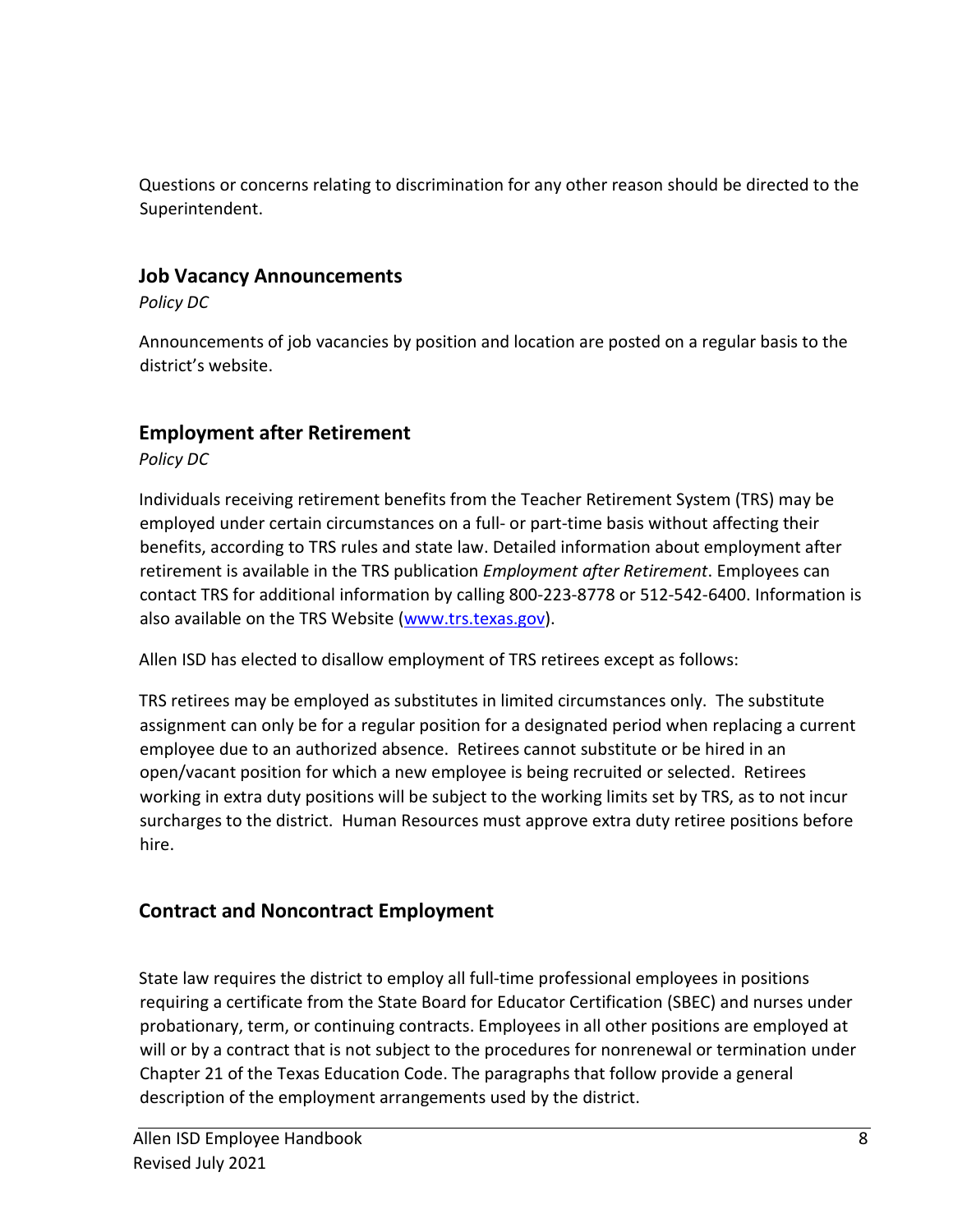**Probationary Contracts.** Nurses and full-time professional employees new to the district and employed in positions requiring SBEC certification must receive a probationary contract during their first year of employment. Former employees who are hired after a two-year lapse in district employment or employees who move to a position requiring a new class of certification may also be employed by probationary contract. Probationary contracts are one-year contracts. The probationary period for those who have been employed as a teacher in public education for at least five of the eight years preceding employment with the district may not exceed one school year.

For those with less experience, the probationary period will be three school years (i.e., three one-year contracts) with an optional fourth school year if the board determines it is doubtful whether a term or continuing contract should be given.

**Term Contracts.** Full-time professionals employed in positions requiring certification and nurses will be employed by term contracts after they have successfully completed the probationary period. The terms and conditions of employment are detailed in the contract and employment policies. All employees will receive a copy of their contract. Employment policies can be accessed online or copies will be provided upon request.

#### **Noncertified Professional and Administrative Employees.**

Employees in professional and administrative positions that do not require SBEC certification (such as noninstructional administrators) are employed by a one-year contract that is not subject to the provisions for nonrenewal or termination under the Texas Education Code.

**Paraprofessional and Auxiliary Employees.** All paraprofessional and auxiliary employees, regardless of certification, are employed at will and not by contract. Employment is not for any specified term and may be terminated at any time by either the employee or the district.

# <span id="page-8-0"></span>**Certification and Licenses**

*Policies DBA, DF* 

Professional employees whose positions require SBEC certification or professional license are responsible for taking actions to ensure their credentials do not lapse. Employees must submit documentation that they have passed the required certification exam and/or obtained or renewed their credentials to Belinda Salcido, Certification Specialist, in a timely manner.

A certified employee's contract may be voided without due process and employment terminated if the individual does not hold a valid certificate or fails to fulfill the requirements necessary to renew or extend a temporary certificate, emergency certificate, probationary certificate, or permit. A contract may also be voided if SBEC suspends or revokes certification because of an individual's failure to comply with criminal history background checks.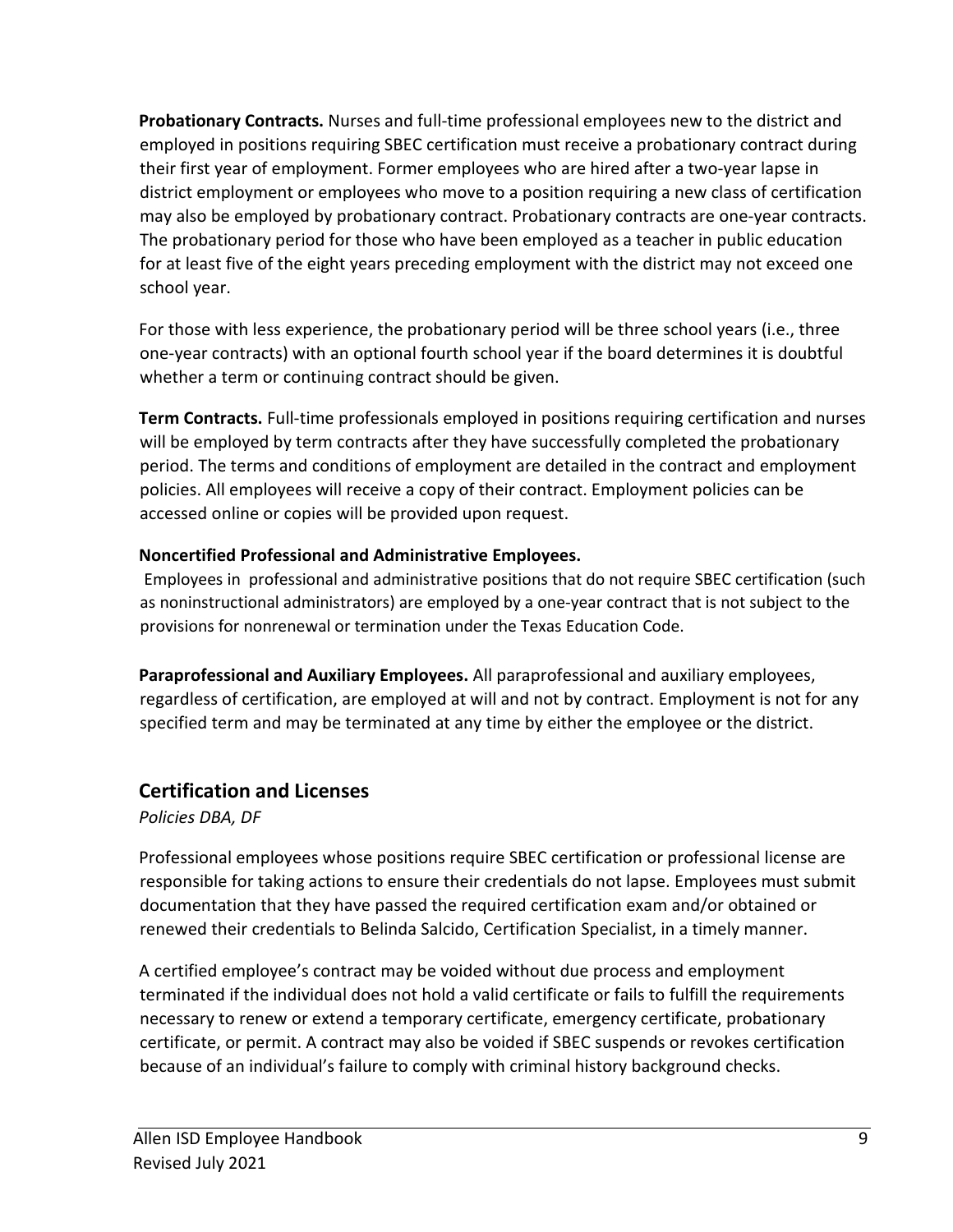It is also the responsibility of the employee to submit service records from previous districts in a timely manner if requested by the district. Contact Belinda Salcido, Certification Specialist, if you have any questions regarding certification or licensure requirements.

#### <span id="page-9-0"></span>**Recertification of Employment Authorization**

*Policy DC* 

At the time of hire all employees must complete the Employment Eligibility Verification Form (Form I-9) and present documents to verify identity and employment authorization.

Employees whose immigration status, employment authorization, or employment authorization documents have expired must present new documents that show current employment authorization. Employees should file the necessary application or petition sufficiently in advance to ensure that they maintain continuous employment authorization or valid employment authorization documents. Contact Lisa Hodges, Background Specialist, if you have any questions regarding recertification of employment authorization.

# <span id="page-9-1"></span>**Searches and Alcohol and Drug Testing**

#### *Policy CQ, DHE*

Non-investigatory searches in the workplace including accessing an employee's desk, file cabinets, or work area to obtain information needed for usual business purposes may occur when an employee is unavailable. Therefore, employees are hereby notified that they have no legitimate expectation of privacy in those places. In addition, the district reserves the right to conduct searches when there is reasonable cause to believe a search will uncover evidence of work-related misconduct. Such an investigatory search may include drug and alcohol testing if the suspected violation relates to drug or alcohol use. The district may search the employee, the employee's personal items, and work areas including district-owned technology resources, lockers, and private vehicles parked on district premises or work sites or used in district business.

**Employees Required to Have a Commercial Driver's License.** Any employee whose duties require a commercial driver's license (CDL) is subject to drug and alcohol testing. This includes all drivers who operate a motor vehicle designed to transport 16 or more people counting the driver, drivers of large vehicles, or drivers of vehicles used in the transportation of hazardous materials. Teachers, coaches, or other employees who primarily perform duties other than driving are subject to testing requirements if their duties include driving a commercial motor vehicle.

Allen ISD Employee Handbook 10 Revised July 2021 Drug testing will be conducted before an individual assumes driving responsibilities. Alcohol and drug tests will be conducted when reasonable suspicion exists, at random, when an employee returns to duty after engaging in prohibited conduct, and as a follow-up measure. Testing may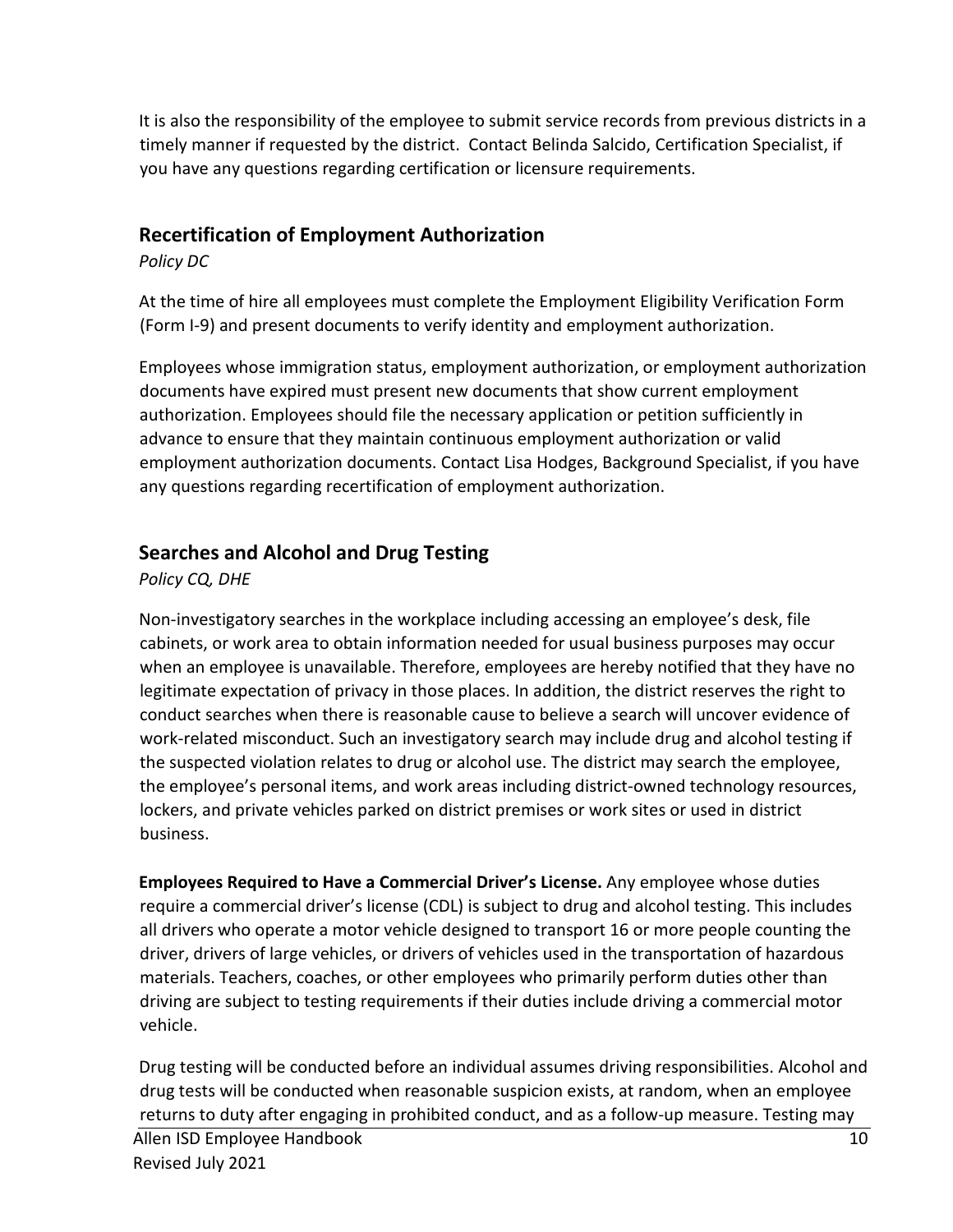be conducted following accidents. Return-to-duty and follow-up testing will be conducted if an employee who has violated the prohibited alcohol conduct standards or tested positive for alcohol or drugs is allowed to return to duty.

All employees required to have a CDL or who otherwise are subject to alcohol and drug testing will receive a copy of the district's policy, the testing requirements, and detailed information on alcohol and drug abuse and the availability of assistance programs.

Employees with questions or concerns relating to alcohol and drug testing policies and related educational material should contact Kyle Pursifull, Director of Transportation.

# <span id="page-10-0"></span>**Health Safety Training**

*Policies DBA, DMA* 

Certain employees who are involved in physical activities for students must maintain and submit to the district proof of current certification or training in first aid, cardiopulmonary resuscitation (CPR), the use of an automated external defibrillator (AED), concussion, and extracurricular athletic activity safety. Certification or documentation of training must be issued by the American Red Cross, the American Heart Association, or another organization that provides equivalent training and certification. Employees subject to this requirement must submit their certification or documentation to Jeff McCullough, Assistant Athletic Director.

# <span id="page-10-1"></span>**Reassignments**

*Policy DK* 

All personnel are subject to assignment and reassignment by the superintendent or designee when the superintendent or designee determines that the assignment or reassignment is in the best interest of the district. Reassignment is a transfer to another position, department, or facility that does not necessitate a change in the employment contract. Campus reassignments must be approved by the principal at the receiving campus except when reassignments are due to enrollment shifts or program changes. Extracurricular or supplemental duty assignments may be reassigned at any time unless an extracurricular or supplemental duty assignment is part of a dual-assignment contract. Employees who object to a reassignment may follow the district process for employee complaints as outlined in this handbook and district policy DGBA (Local).

Any employee in good standing may request a reassignment within the District to another position for which he or she is qualified by applying to a vacancy posting on the District's website.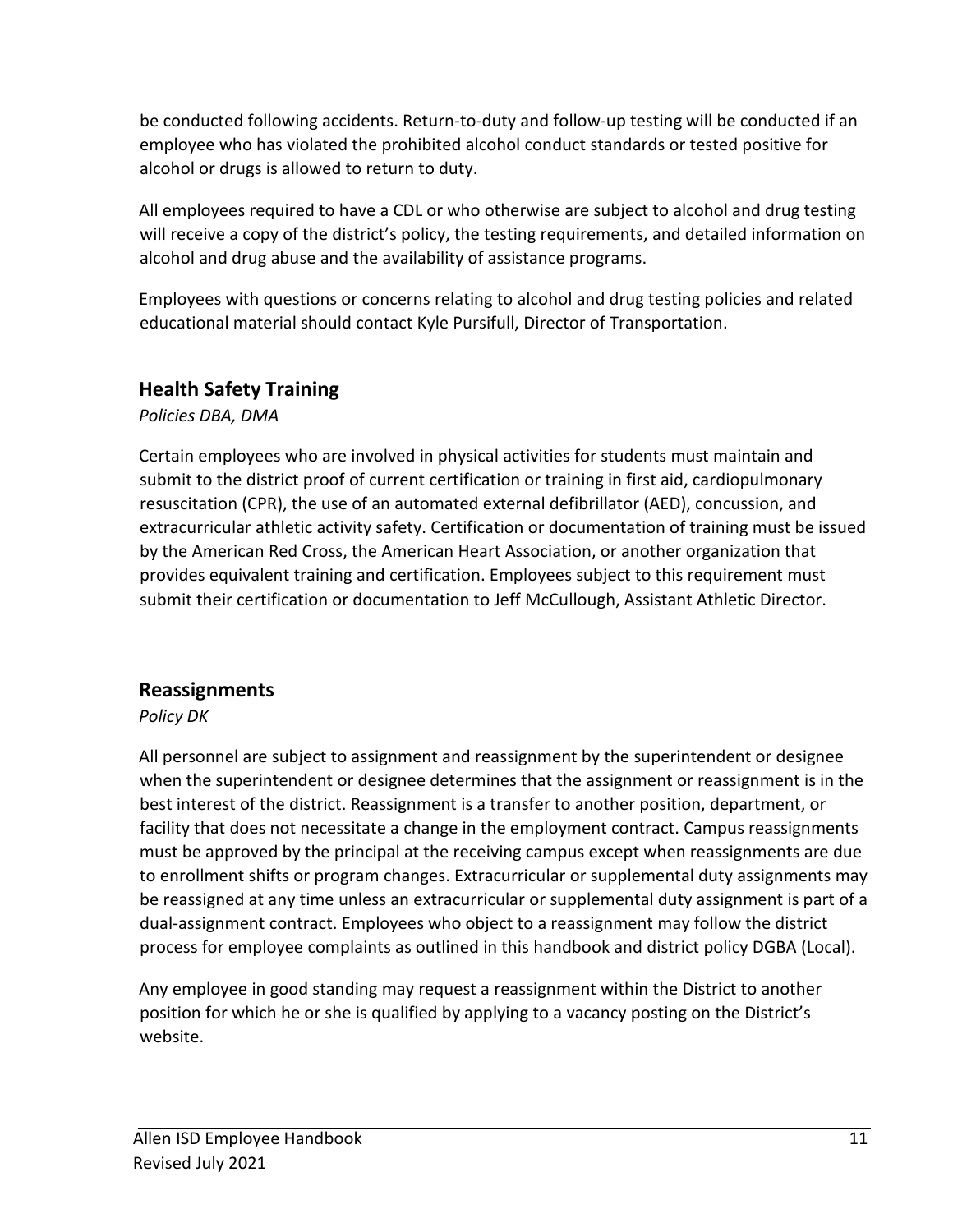#### <span id="page-11-0"></span>**Workload and Work Schedules**

*Policies DEAB, DK, DL* 

**Professional Employees.** Professional employees and academic administrators are exempt from overtime pay and are employed on a 10, 11, or 12 month basis, according to the work schedules set by the district. A school calendar is adopted each year designating the work schedule for teachers and all school holidays. Notice of work schedules including start and end dates and scheduled holidays will be distributed each school year.

Classroom teachers will have planning periods for instructional preparation including conferences. The schedule of planning periods is set at the campus level but must provide at least 450 minutes within each two-week period in blocks not less than 45 minutes within the instructional day. Teachers and librarians are entitled to a duty-free lunch period of at least 30 minutes. The district may require teachers to supervise students during lunch one day a week when no other personnel are available.

**Duties and Duty Hours.** Duty hours vary according to campus time schedules, so each teacher will need to be aware of campus expectations. Likewise, essential duties will be assigned to ensure the overall smooth operations of the campus. Every effort is made to equalize duties and sponsorship responsibilities.

Any request for a change in the daily work schedule anticipated to last more than three consecutive or intermittent days shall require prior approval from the Superintendent or designee.

The school day in the various campus sites may vary depending upon the age group served and the minutes of instruction necessary for the school day. Campus hours that teachers should be present in the building are as follows:

- Elementary:  $7:30$  a.m. to  $3:40$  p.m.
- Middle: 7:50 a.m. to 4:00 p.m.
- Freshman Center: 8:15 a.m. to 4:25 p.m.
- High School: 8:20 a.m. to 4:30 p.m.

**Paraprofessional and Auxiliary Employees.** Support employees are employed at will and receive notification of the required duty days, holidays, and hours of work for their position on an annual basis. Paraprofessional and auxiliary employees must be compensated for overtime and are not authorized to work in excess of their assigned schedule without prior approval from their supervisor. See Overtime Compensation within this handbook for additional information.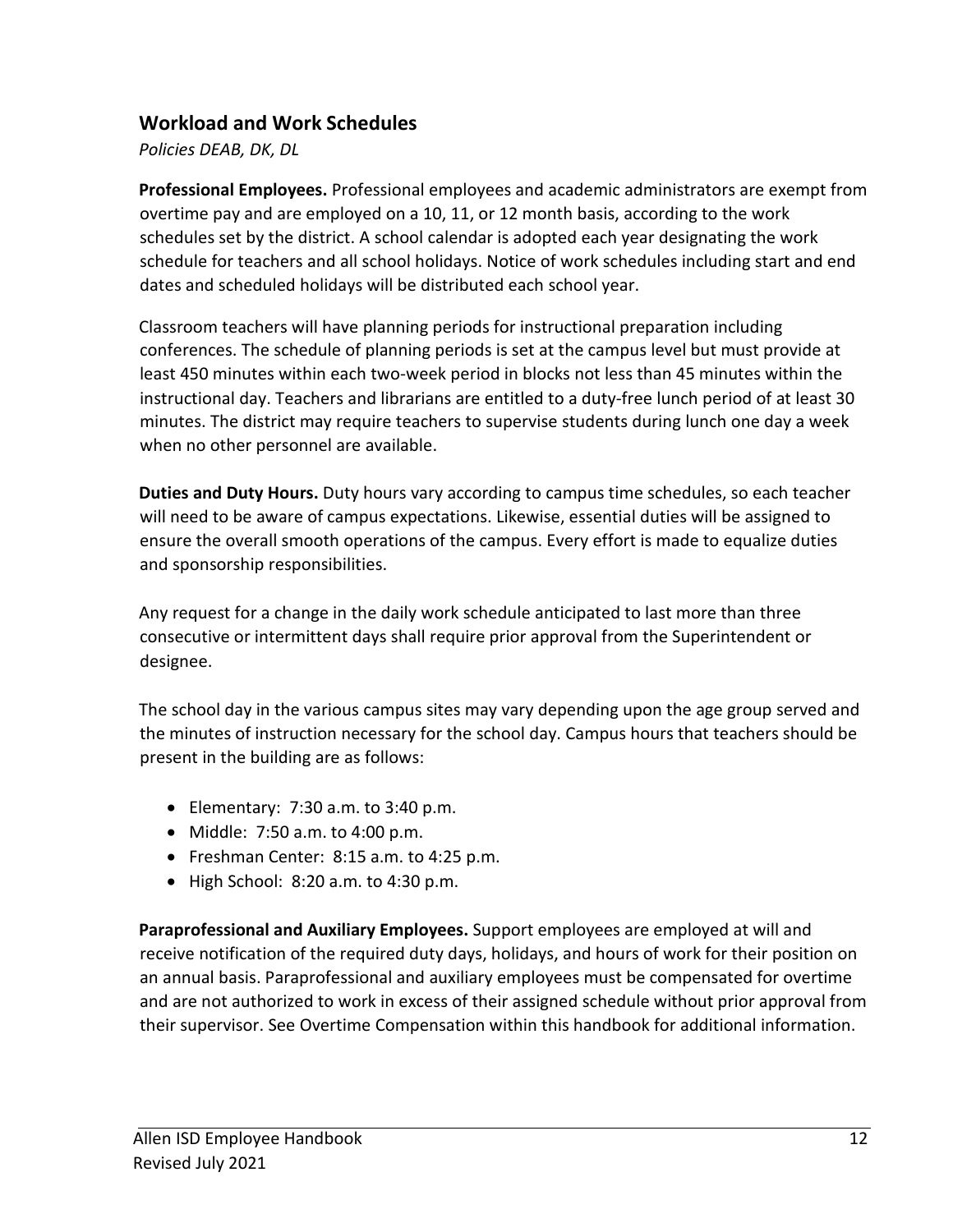#### <span id="page-12-0"></span>**Breaks for Expression of Breast Milk**

#### *Policies DEAB, DG*

The district supports the practice of expressing breast milk and makes reasonable accommodations for the needs of employees who express breast milk. A place, other than a multiple user bathroom, that is shielded from view and free from intrusion from other employees and the public where the employee can express breast milk will be provided.

A reasonable amount of break time will be provided when the employee has a need to express milk. For nonexempt employees, these breaks are unpaid and are not counted as hours worked. Employees should meet with their supervisor to discuss their needs and arrange break times.

# <span id="page-12-1"></span>**Notification to Parents Regarding Qualifications**

*Policies DK, DBA* 

In schools receiving Title I funds, the district is required by the Every Student Succeeds Act (ESSA) to notify parents at the beginning of each school year that they may request information regarding the professional qualifications of their child's teacher. ESSA also requires that parents be notified if their child has been assigned or taught for four or more consecutive weeks by a teacher who does not meet applicable state certification or licensure requirements.

Texas law requires that parents be notified if their child is assigned for more than 30 consecutive instructional days to a teacher who does not hold an appropriate teaching certificate. This notice is not required if parental notice under ESSA is sent. Inappropriately certified or uncertified teachers include individuals on an emergency permit (including individuals waiting to take a certification exam) and individuals who do not hold any certificate or permit. Information relating to teacher certification will be made available to the public upon request. Employees who have questions about their certification status can call the Human Resources Department.

# <span id="page-12-2"></span>**Outside Employment and Tutoring**

*Policy DBD* 

Employees are required to disclose in writing to their immediate supervisor any outside employment that may create a potential conflict of interest with their assigned duties and responsibilities or the best interest of the district. Supervisors will consider outside employment on a case-by-case basis and determine whether it should be prohibited because of a conflict of interest.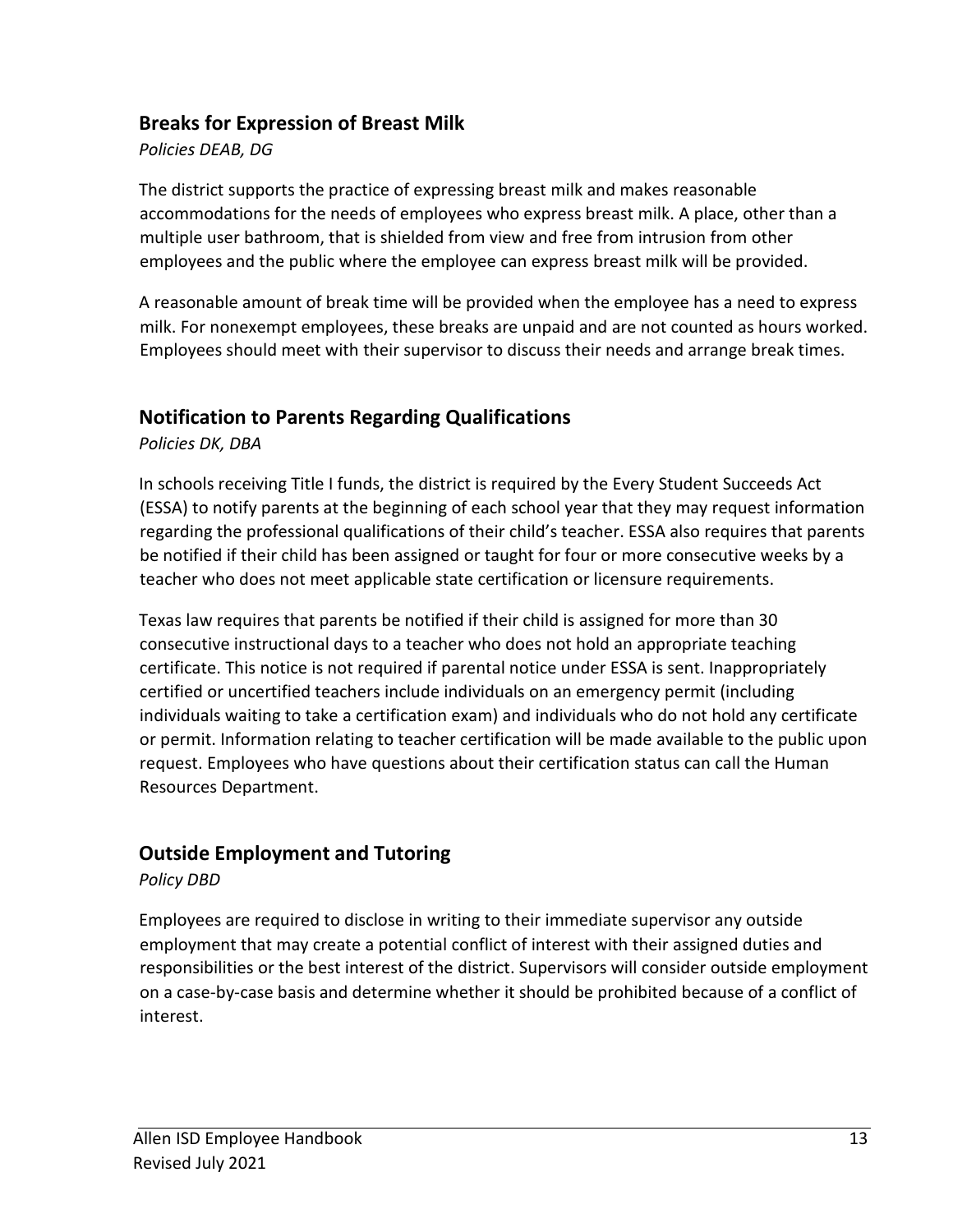# <span id="page-13-0"></span>**Performance Evaluation**

*Policy DN series* 

Evaluation of an employee's job performance is a continuous process that focuses on improvement. Performance evaluation is based on an employee's assigned job duties and other job-related criteria. All employees will participate in the evaluation process with their assigned supervisor at least annually. Written evaluations will be completed on forms approved by the district. Reports, correspondence, and memoranda also can be used to document performance information. All employees will receive a copy of their written evaluation, participate in a performance conference with their supervisor, and have the opportunity to respond to the evaluation.

**Less than annual evaluations for teachers**. In addition to meeting the eligibility requirements in state rules, to be eligible for less-than-annual evaluations under the TTESS, a teacher shall:

- 1. Be employed on educator term contract
- 2. Hold SBEC Certification
- 3. Have served at the current campus for at least one year; and
- 4. Have completed at least 30 continuing professional education hours in the previous school year.

Eligible teachers shall be appraised every two years. During any school year when a complete appraisal is not scheduled for an eligible teacher, either the teacher or the principal may require that an appraisal be conducted by providing written notice to the other party.

A teacher's supervisor shall have the authority to return a teacher to the traditional appraisal cycle as a result of performance deficiencies documented in accordance with state rule. All teachers will set goals and participate in professional staff learning. Principals will conduct walkthrough observations on all teachers. You may contact your principal or Human Resources with questions.

**Procedures for Second Appraisal by Another Appraiser**. According to Board Policy DNA (Legal) and DNA (Local) the superintendent or designee will establish procedures for assigning a second appraiser when a teacher requests a second appraisal.

• *Assigning a second appraiser.* The Assistant Superintendent for Employee Services and Strategic Initiatives will serve as the superintendent's designee and will select an appraiser from the list approved yearly by the Board of Trustees.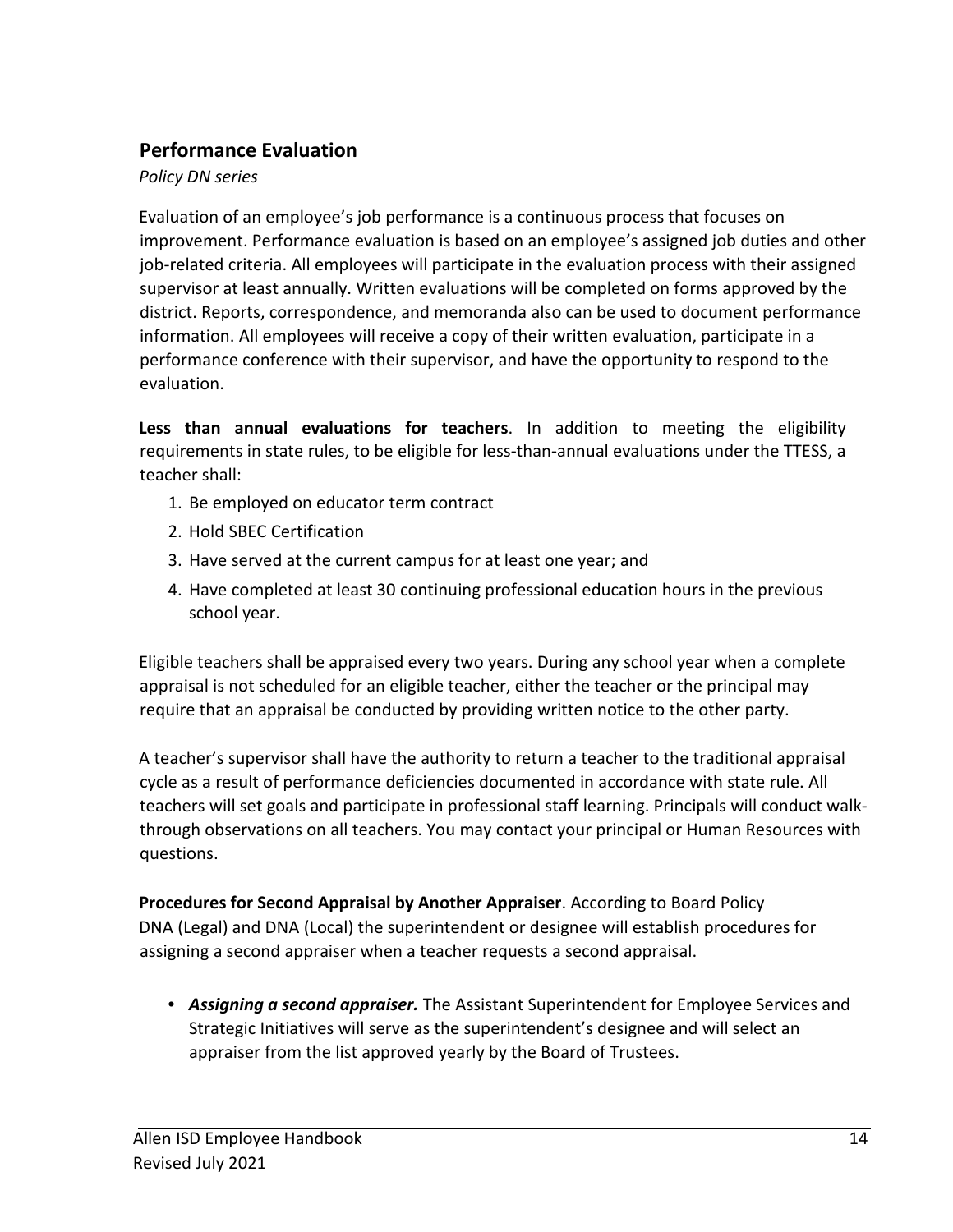• *Domain scores from first and second appraisals***.** As a local option, the district has chosen not to combine T-TESS domain scores. Each domain score will remain separate and apart. The scores from the second appraisal will remain separate from the first appraisal and will be used as additional data for the teacher's evaluation.

Upon receiving a report, a nursing review committee may review a nurse's nursing services, qualifications, and quality of patient care, as well as the merits of a complaint concerning a nurse, and a determination or recommendation regarding a complaint. A nurse may request, orally or in writing, a determination by the committee regarding conduct requested of the nurse believed to violate the nurse's duty to a patient.

# <span id="page-14-0"></span>**Employee Involvement**

*Policies BQA, BQB* 

At both the campus and district levels, Allen ISD offers opportunities for input in matters that affect employees and influence the instructional effectiveness of the district. As part of the district's planning and decision-making process, employees are elected to serve on district- or campus-level advisory committees. Plans and detailed information about the shared decisionmaking process are available in each campus office or from the Human Resources Department.

#### <span id="page-14-1"></span>**Staff Development**

#### *Policy DMA*

Staff development activities are organized to meet the needs of employees and the district. Staff development for instructional personnel is predominantly campus-based, related to achieving campus performance objectives, addressed in the campus improvement plan, and approved by a campus-level advisory committee. Staff development for non-instructional personnel is designed to meet specific licensing requirements (e.g., bus drivers) and continued employee skill development.

Individuals holding renewable SBEC certificates are responsible for obtaining the required training hours and maintaining appropriate documentation.

**Local Requirement.** All certified professional personnel should model the philosophy of lifelong learning; therefore, participation in professional development activities is expected of all educators. All certified professional personnel shall complete a total of 150 clock hours of continuing professional education (CPE) every five years. These clock hours may include CPE activities completed as part of the district or campus professional development days as well as CPE activities completed during other working days or outside of the employee's normal work time. The employee's supervisor must approve all CPE activities, and the completion of the required CPE hours is a part of the employee's annual performance appraisal. Acceptable CPE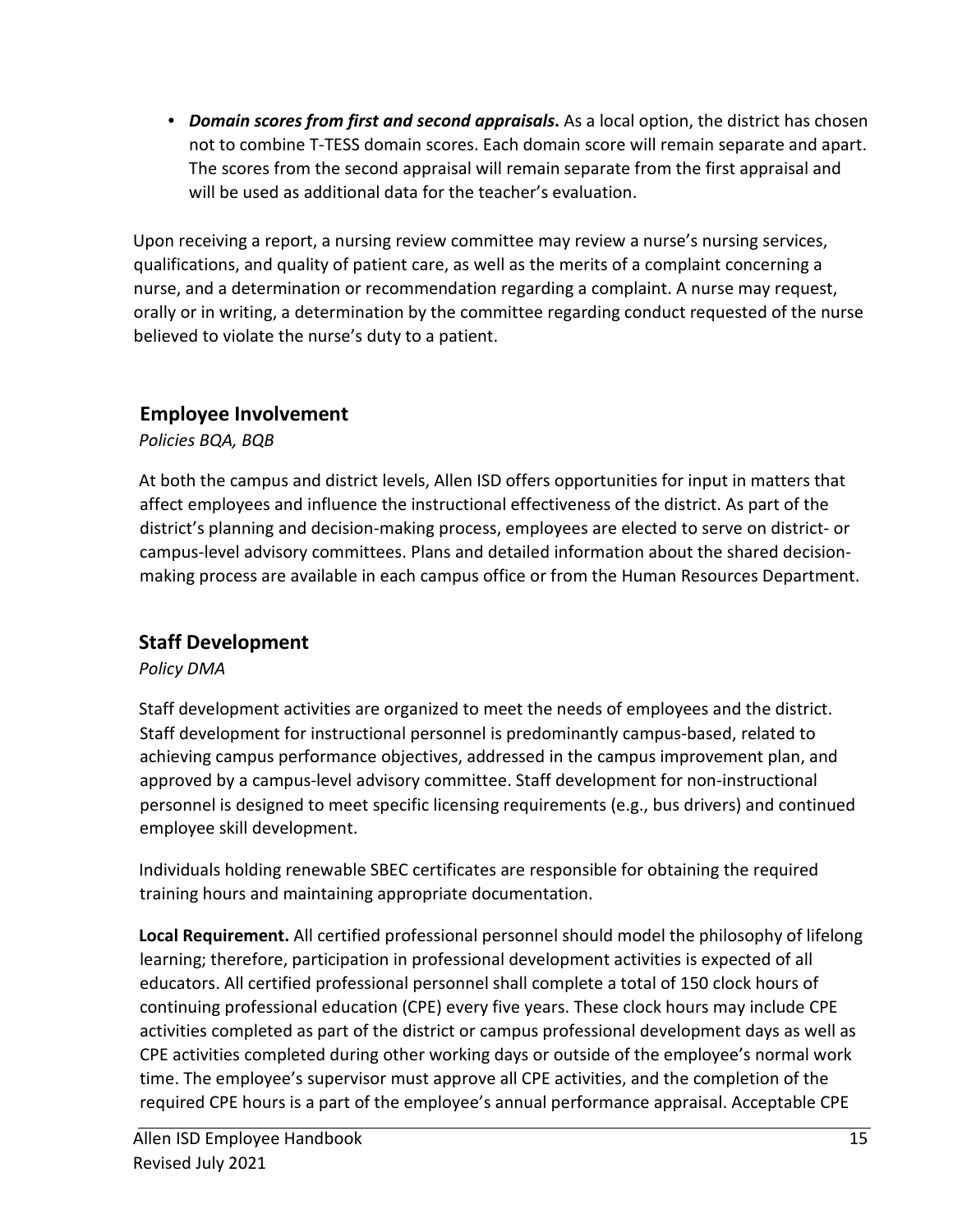activities include workshops, conferences, in-service or staff development activities, and postgraduate coursework (one semester credit hour is equivalent to 15 CPE clock hours). All part-time certified professional personnel shall complete a total of 75 clock hours of continuing professional education (CPE) every five years.

# <span id="page-15-0"></span>**Compensation and Benefits**

# <span id="page-15-1"></span>**Salaries, Wages, and Stipends**

*Policies DEA, DEAA, DEAB* 

Employees are paid in accordance with administrative guidelines and an established pay structure. The district's pay plans are reviewed by the administration each year and adjusted as needed. All district positions are classified as exempt or nonexempt according to federal law. Professional employees and academic administrators are generally classified as exempt and are paid monthly salaries. They are not entitled to overtime compensation. Other employees are generally classified as nonexempt and are paid an hourly wage or salary and receive compensatory time or overtime pay for each hour worked beyond 40 in a workweek. (See *Overtime Compensation*, located in this handbook.)

Classroom teachers, full-time librarians, full-time nurses, and full-time counselors will be paid no less than the minimum state salary schedule. Contract employees who perform extracurricular or supplemental duties may be paid a stipend in addition to their salary according to the district's extra-duty pay schedule.

Allen ISD compensates employees in pay grade 101 who have earned an advanced degree \$1,100 per year for the advanced degree. Employees are eligible for payment for only one master's and/or doctorate degree. In order to be eligible to receive the full stipend of \$1,100, the official transcript documenting the advanced degree must be received in the Human Resources Department prior to September 1. If the transcripts documenting the advanced degree are received in Human Resources after September 1, the payment will be prorated based on the date the documentation is received in Human Resources.

Employees should contact the Payroll Department for more information about the district's pay schedules or their own pay.

# <span id="page-15-2"></span>**Paychecks**

All professional and paraprofessional employees are paid monthly. Manual trade, Learn and Play, and Kid's Club employees are paid semi-monthly. During the school year, paychecks are delivered to each campus. During summer breaks, and school holiday/breaks paychecks will be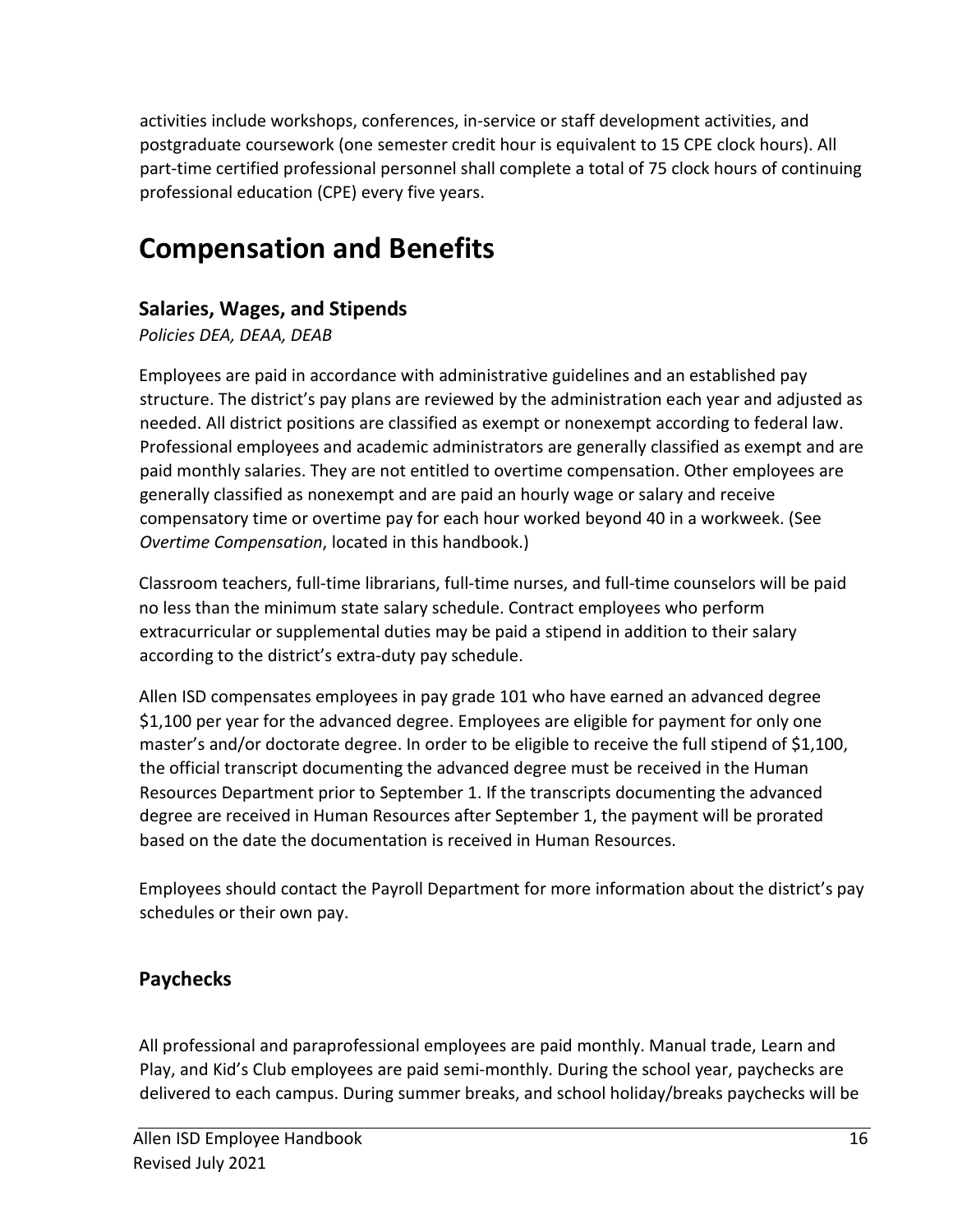mailed to employees not working and delivered to employees who are working. Paychecks will not be released to any person other than the district employee named on the check without the employee's written authorization. The schedule of pay dates for the 2021 - 2022 school year is located in Employee Access.

## **Annualized Salary**

The District shall pay all salaried employees over 12 months, regardless of the number of months employed during the school year. A salaried employee shall receive his or her salary in equal monthly or bimonthly payments, beginning with the first pay period of the school year.

# **Early Separation**

If a salary employee separates from service before the last day of instruction, the employee shall receive in his or her final paycheck the unpaid amount the employee has actually earned from the beginning of the 12-month pay period until the date of separation. All other employees shall be paid according to the annualized salary provisions.

## <span id="page-16-0"></span>**Automatic Payroll Deposit**

Employees will have their paychecks electronically deposited into a designated account. A notification period of one (1) pay period is necessary to activate this service. Contact the Payroll Department for more information about the automatic payroll deposit service.

#### <span id="page-16-1"></span>**Payroll Deductions**

*Policy CFEA* 

The district is required to make the following automatic payroll deductions:

- Teacher Retirement System of Texas (TRS) or Social Security employee contributions
- Federal income tax required for all full-time employees
- Medicare tax (applicable only to employees hired after March 31, 1986)
- Child support and spousal maintenance, if applicable
- Delinquent federal education loan payments, if applicable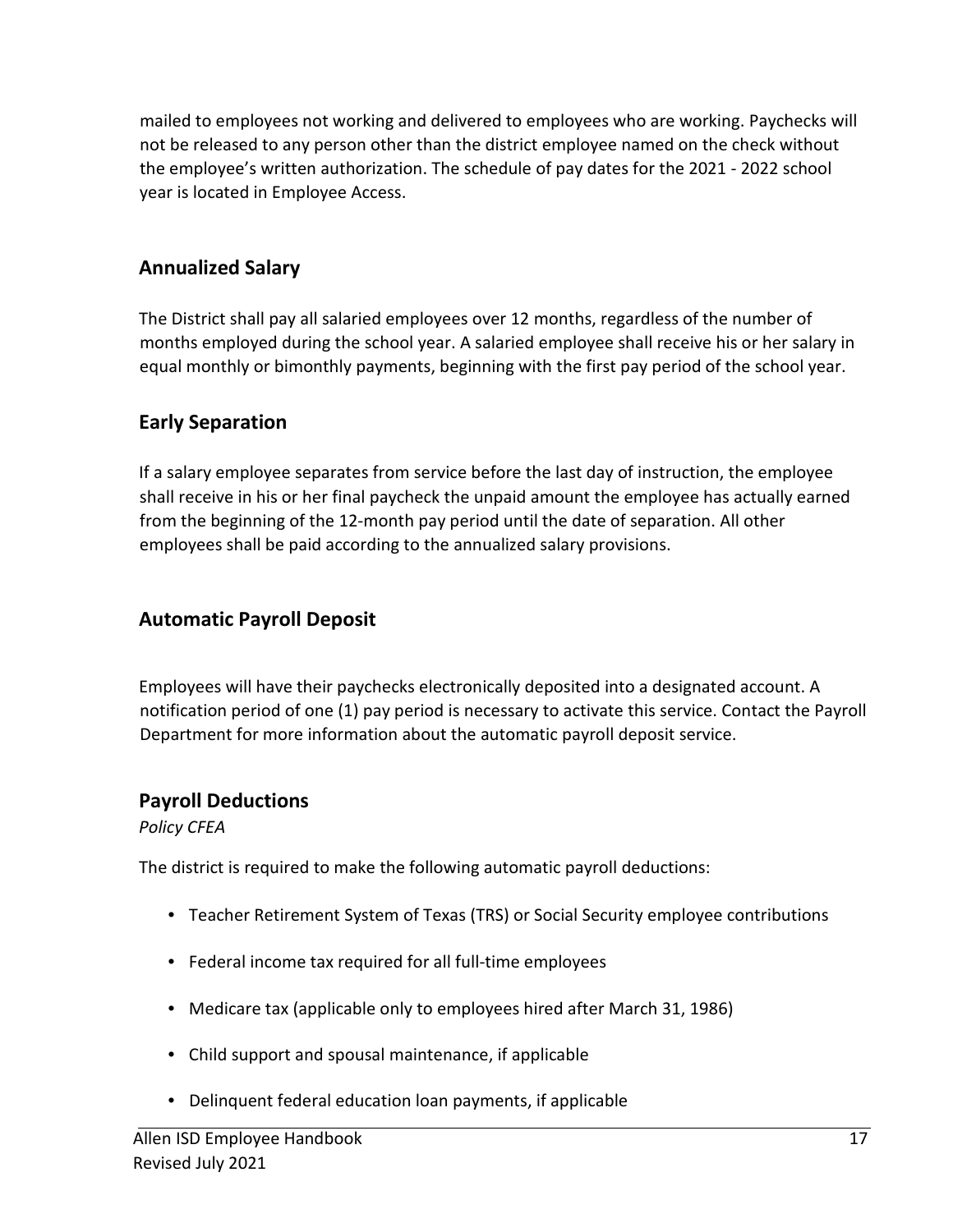Other payroll deductions employees may elect include deductions for the employee's share of premiums for health, dental, life, and vision insurance; annuities; and higher education savings plans or prepaid tuition programs. Employees also may request payroll deduction for payment of membership dues to professional organizations and Foundation for Allen Schools. Enrollment will continue until employee requests to change or cancel deductions.

Salary deductions are automatically made for unauthorized or unpaid leave and for any necessary catch up of insurance premiums.

#### <span id="page-17-0"></span>**Overtime Compensation**

#### *Policy DEAB*

The district compensates overtime for nonexempt employees in accordance with federal wage and hour laws. Only nonexempt employees are entitled to overtime compensation. Nonexempt employees are not authorized to work beyond their normal work schedule without advance approval from their supervisor. A nonexempt employee who works overtime without prior approval will be subject to disciplinary action.

Overtime is legally defined as all hours worked in excess of 40 hours in a workweek and is not measured by the day or by the employee's regular work schedule. For the purpose of calculating overtime, a workweek begins at 12:01 AM on Monday and ends at midnight on Sunday.

Employees who must work beyond their normal schedule but less than 40 hours per week will be compensated in straight- time pay or compensatory time off. Employees must work more than 40 total hours in a week to earn one and one-half time compensation.

At the District's option, nonexempt employees may receive compensatory time off, rather than overtime pay, for overtime work. The following applies to all nonexempt employees:

- Employees can accumulate up to 60 hours of comp time.
- Comp time must be used in the duty year that it is earned.
- Use of comp time may be at the employee's request with supervisor approval or at the supervisor's direction.
- An employee may be required to use comp time before using available paid leave (e.g., sick, personal, vacation).
- Weekly time records will be maintained on all nonexempt employees for the purpose of wage and salary administration.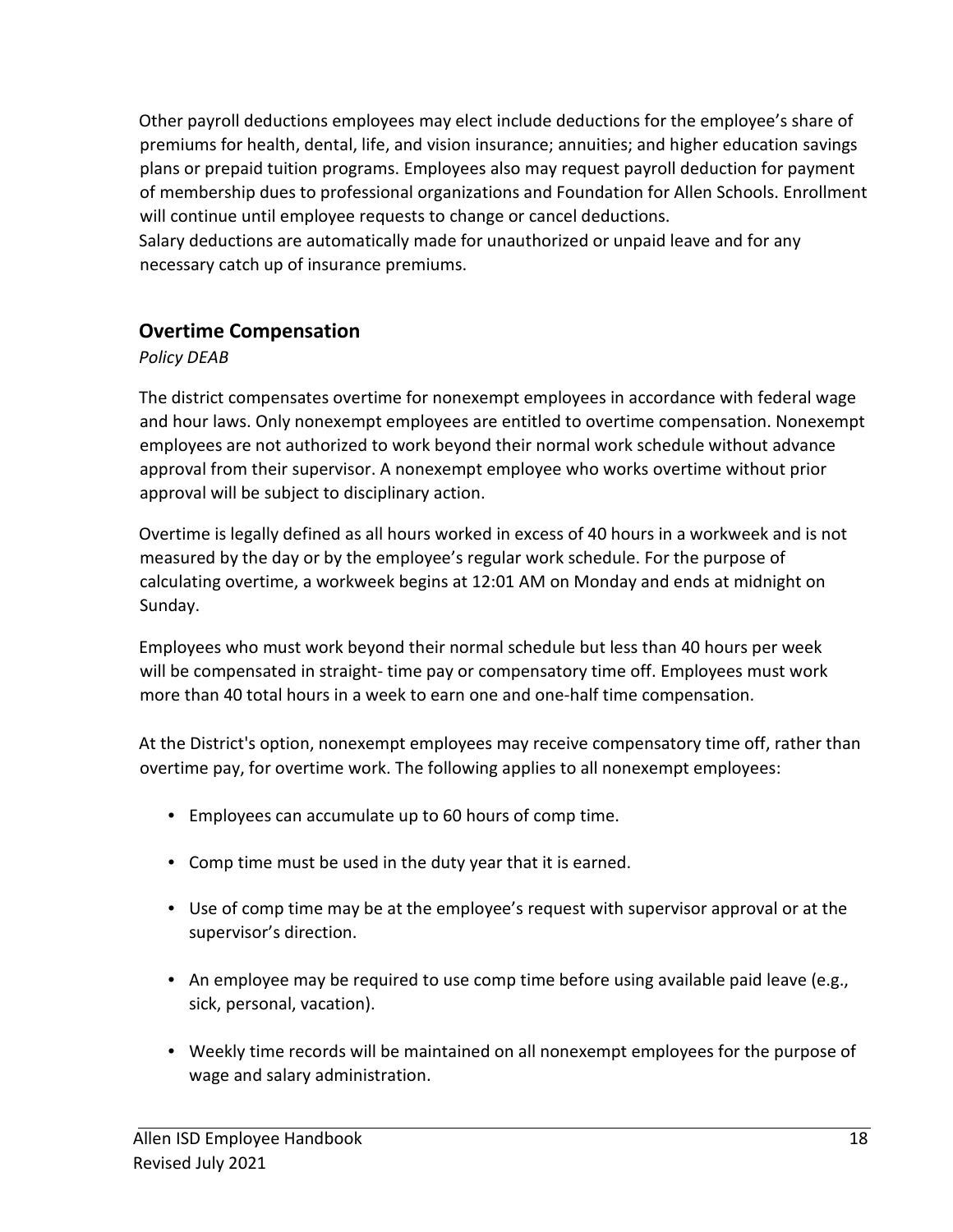# **Time Clock Guidelines for Non-Exempt Employees**

Allen ISD uses an electronic timekeeping system called True Time. The electronic timekeeping system will enable you to more accurately keep track of your time. It will also allow the District to more efficiently process your time worked for payroll purposes. In order for this system to work to its fullest potential, we are asking all non-exempt employees to follow the guidelines outlined below.

**Official Time of Records.** The True Time electronic timekeeping system and associated work records will become the official basis for recording hours worked for non-exempt employees of Allen ISD. Any disputes over actual hours worked or attendance will be resolved by referring to the True Time records. Employees will be required to submit their timesheets electronically to their supervisor.

**Daily Clock In/Out Requirements.** All non-exempt employees will be required to "clock-in" in the morning and "clock-out" at the end of the workday at their respective locations. Lunch breaks will also require clocking in/out. Missing a clock in/out **requires** a note be added as to the reason for the missed clock in/out (this will apply to paraprofessional support staff only). All other non-exempt employees will need to complete a missed clock in/out form and turn into their supervisor to enter into the True Time System (Employee Access-Web Post Document Center).

Other requirements and guidelines include:

- Employees should not clock in earlier than 7 minutes before their scheduled start times (unless the employee has Supervisor approval for early arrival). Employees are expected to clock in by their scheduled start time.
- Employees shall not clock out before their scheduled ending time, unless authorized to do so by their supervisor. If a nonexempt employee that is paid on an annualized basis clocks out early, they shall use leave or time not worked will be deducted from their pay.
- Clock in/out time will be rounded to the nearest quarter hour.
- Playing the clock to take advantage of rounding is prohibited, e.g. clocking in at 8:07 a.m. knowing the clock will round back to 8:00 or clocking out at 4:53 p.m. knowing the clock will round forward to 5:00 p.m. Employees are expected to clock in at their scheduled start time and out at their scheduled end time.

# **Falsification, Tampering and Unauthorized Viewing**

The following actions are considered a violation and could result in immediate disciplinary action including termination (see DH local).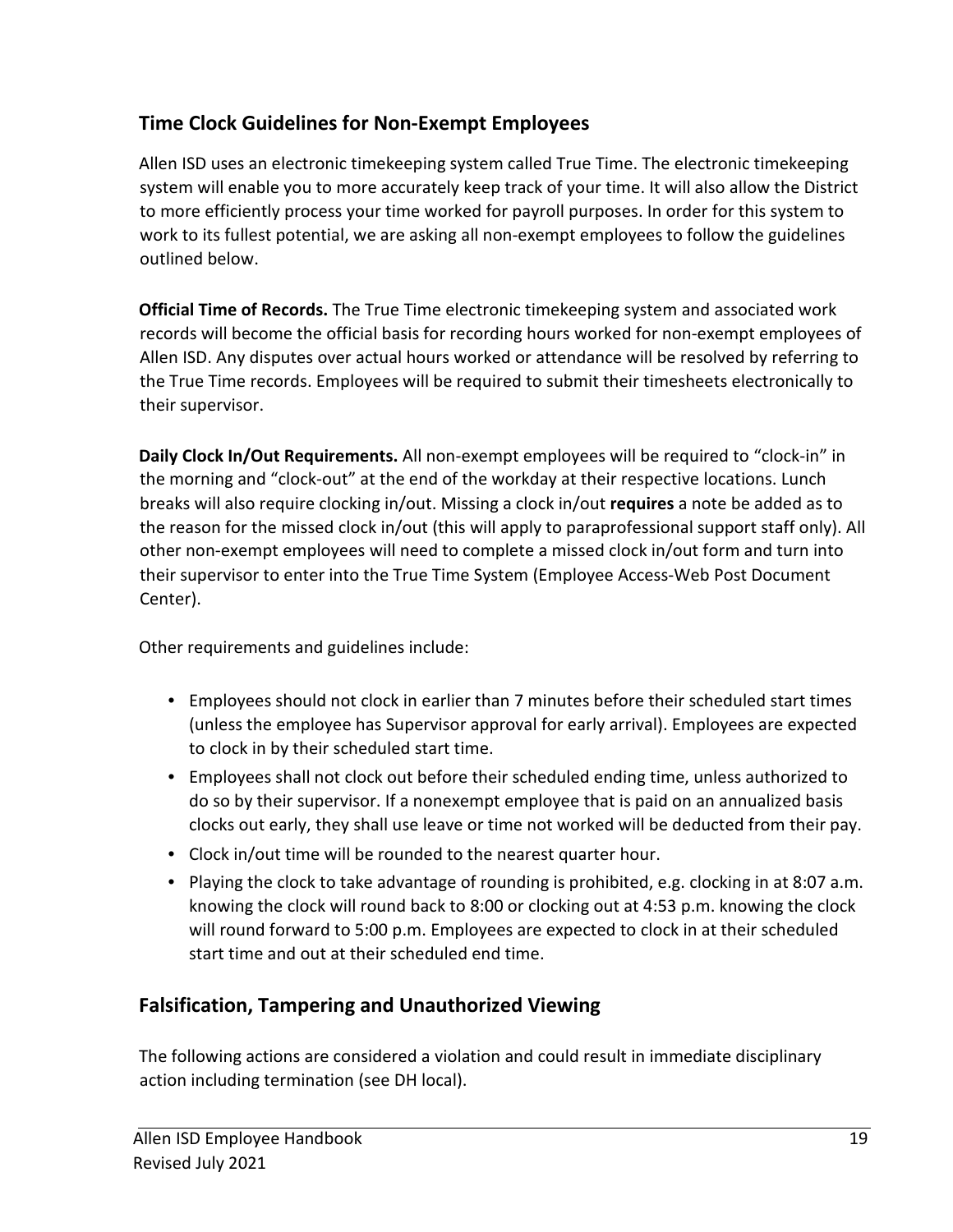- Any attempt to tamper with timekeeping hardware or software.
- Clocking in/out for an absent or late employee (a.k.a. "budding punching").
- Interfering with other employee's use of the True Time System.
- Unauthorized viewing of another employee's time in the True Time System.

The supervisor will review the specific details of any and all infractions and develop an appropriate response.

**Clock Problems.** The employee is responsible for correcting the timesheet if they are unable to clock in/out because of a time clock malfunction or accidental oversight. Paraprofessional support staff can make these corrections with notations; all other nonexempt employees need to report immediately to their supervisor for correction. Excessive "edits" to timesheet may result in revoking of edit privileges and possible disciplinary action.

**Unreported Hours.** Intentional or careless working off the clock is prohibited. Employees are required to clock in before performing any work. Employees are not permitted to clock out and continue to work. Forgetting to clock in/out is not a legitimate reason for working off the clock. Non-exempt employees are not allowed to work from home.

**Processing of Electronic Time Reports.** The payroll office will import timesheets on a weekly basis. Employees must submit their timesheets to their supervisor no later than **Monday** for the previous weeks' time worked. Each supervisor or designee will review/ sign and submit to payroll for processing.

**Overtime/Comp Time.** Overtime or comp time should always be authorized in advance by a supervisor. Overtime or comp time will be calculated based on the actual hours recorded and credited to the employee, as measured by the True Time System. Employees that work unauthorized overtime or comp time could be subject to disciplinary action.

**Docked Pay.** A nonexempt employee shall be docked for hours missed when all available local days, state days and compensatory time, etc. have been exhausted.

**Absences from Duty.** Leave requests must be submitted through Employee Access or the appropriate absence reporting system for all days missed. The True Time System is an electronic timekeeping system only.

**Definitions.** Non-exempt employees are determined by FLSA and include the following positions:

- Secretaries
- Aides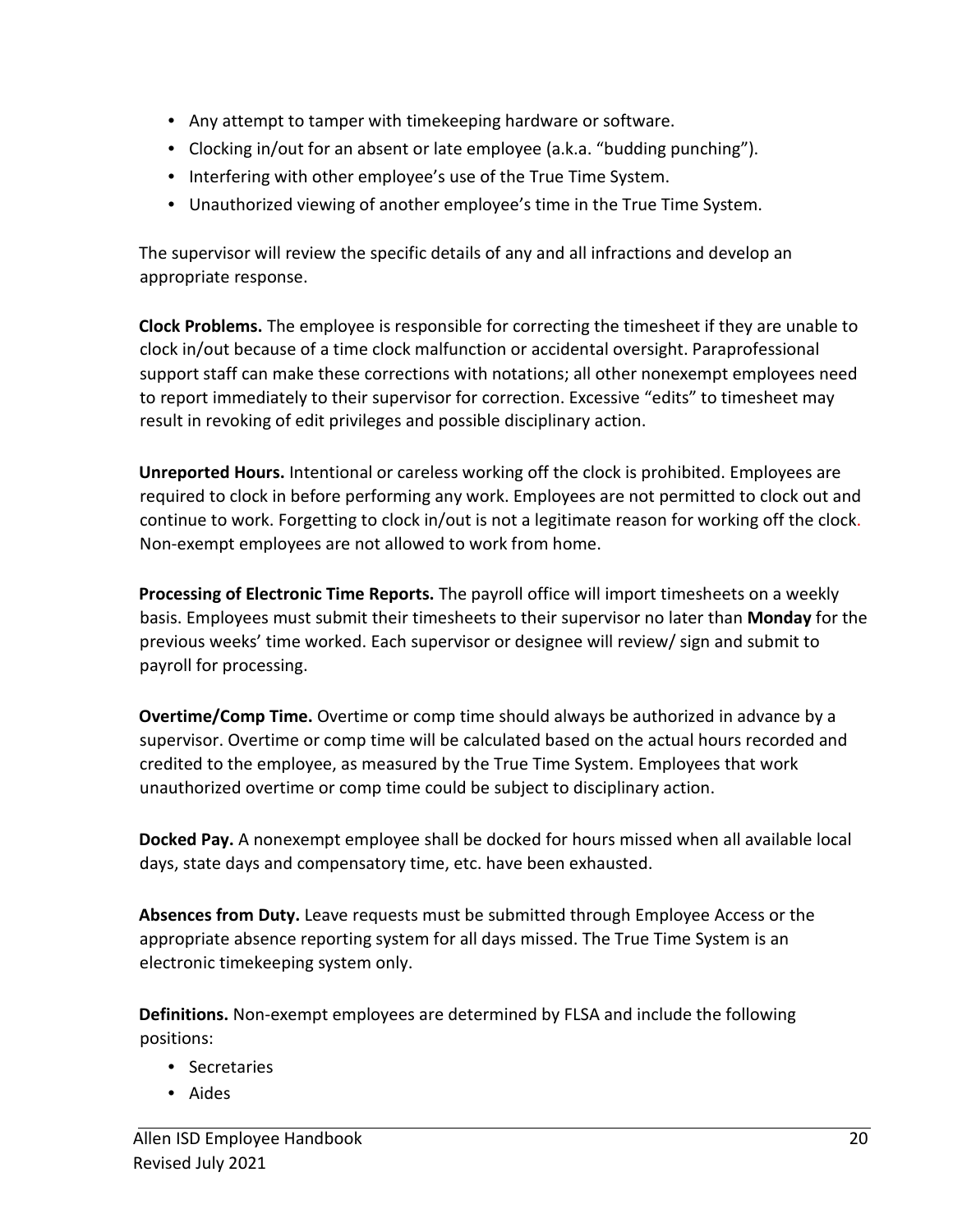- Bus drivers
- HVAC workers
- Maintenance/custodial workers and managers
- Cafeteria workers
- Managers
- Clerks
- Kid's Club workers

Please contact the Human Resources Department for questions about specific positions.

#### <span id="page-20-0"></span>**Travel Expense Reimbursement**

*Policy DEE* 

Before any travel expenses are incurred by an employee, the employee's supervisor must give approval. For approved travel, employees will be reimbursed for mileage and other travel expenditures according to the current rate schedule established by the district. Employees must submit receipts, to the extent possible, to be reimbursed for allowable expenses other than mileage.

**Use of Employee Vehicles for District Business**. Employees may from time to time use their own vehicles for district business such as attending conferences. Employees will be reimbursed for mileage once the pre-approved travel request is submitted for reimbursement to their supervisor. Employees are required to carry personal auto liability insurance at all times. No district insurance coverage is provided for vehicle repairs to an employee's vehicle in the event of an accident. The owner is responsible for all repairs. Employees should immediately report all accidents to his/her insurance company.

#### <span id="page-20-1"></span>**Health, Dental, and Life Insurance**

*Policy CRD* 

The district's contribution to employee insurance premiums is determined annually by the board of trustees. Employees eligible for health insurance coverage include the following:

- Employees who are active, contributing TRS members
- Employees who are not contributing TRS members and who are employed for 10 or more regularly scheduled hours per week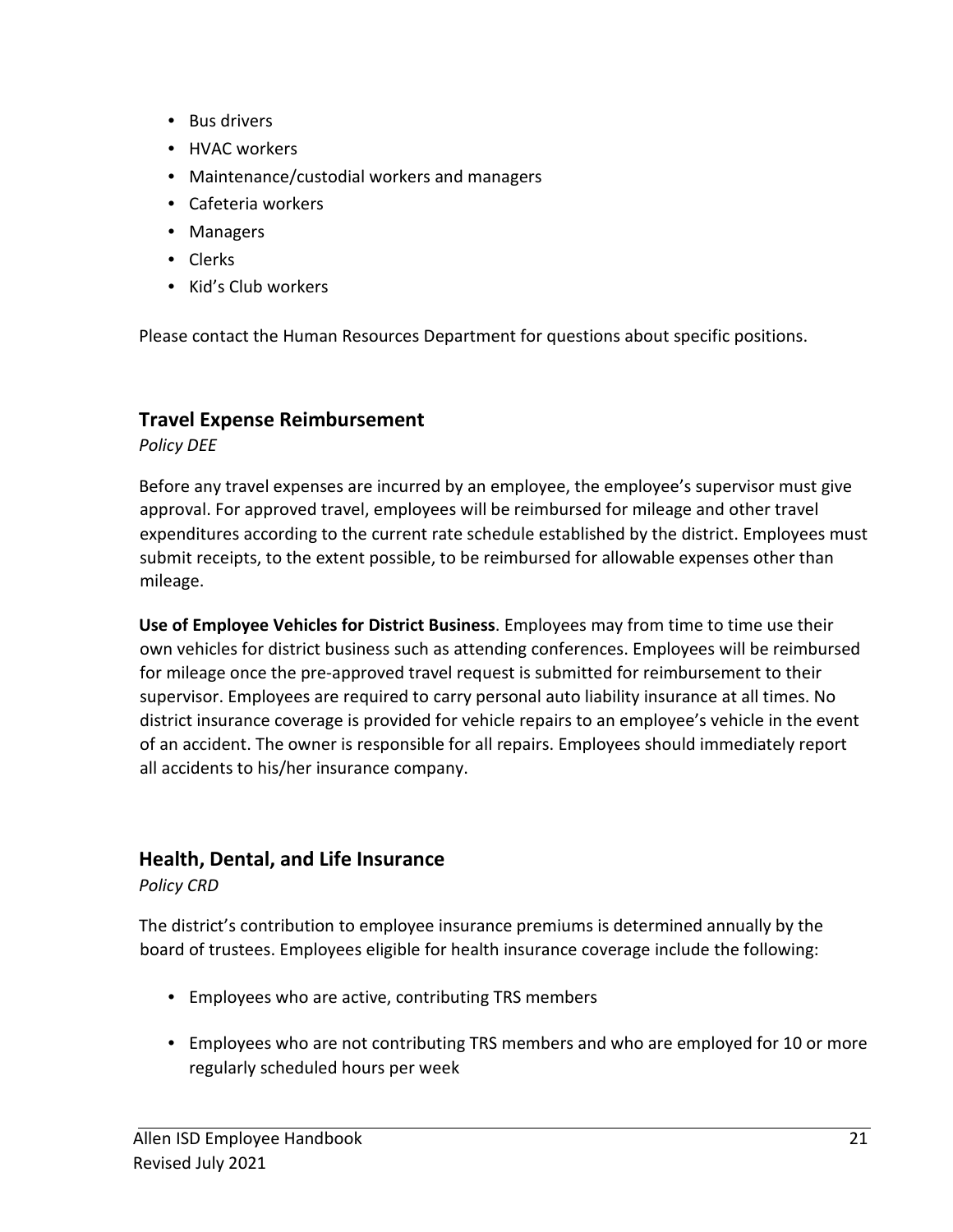The insurance plan year is from September 1 through August 31. Current employees can make changes in their insurance coverage during open enrollment each year or when they experience a qualifying event (e.g., marriage, divorce, birth). Detailed descriptions of insurance coverage, employee cost, and eligibility requirements are provided to all employees in a separate booklet. Employees should contact<http://benefits.ffga.com/allenisd> [f](http://benefits.ffga.com/allenisd)or more information.

New employees must complete enrollment within the first 30 days of employment. All new employees must complete the enrollment process even if waiving coverage. Except for qualifying events such as marriage, births, or job changes, new employees will only be able to add, change or drop selected benefits once every twelve months during the district's open enrollment period communicated by the Human Resources Department. Qualifying event changes must be made within 30 days of the qualifying event date. This applies to all employees regardless of whether or not they participate under the Section 125 cafeteria plan.

All employees should be aware that HIPPA privacy laws prevent the Benefits staff members from speaking with spouses or family members of employees in reference to benefits or health insurance. Employees should contact the Benefits Department or access the benefits website at:<http://benefits.ffga.com/allenisd> for additional information.

#### <span id="page-21-0"></span>**Supplemental Insurance Benefits**

*Policy CRD* 

At their own expense, employees may enroll in supplemental insurance programs such as dental, cancer, salary continuation, critical illness, life and vision insurance. Premiums for these programs can be paid by payroll deduction. Employees should contact the Benefits Department or access the benefits website at:<http://benefits.ffga.com/allenisd> for additional information.

# **Cafeteria Plan Benefits (Section 125)**

Employees may be eligible to participate in the Cafeteria Plan (Section 125) and, under IRS regulations, must either accept or reject this benefit. This plan enables eligible employees to pay certain insurance premiums on a pretax basis (i.e., disability, accidental death and dismemberment, cancer and dread disease, dental, and additional term life insurance). A thirdparty administrator handles employee claims made on these accounts.

New employees must accept or reject this benefit during their first month of employment. All employees must accept or reject this benefit on an annual basis and during the specified time period.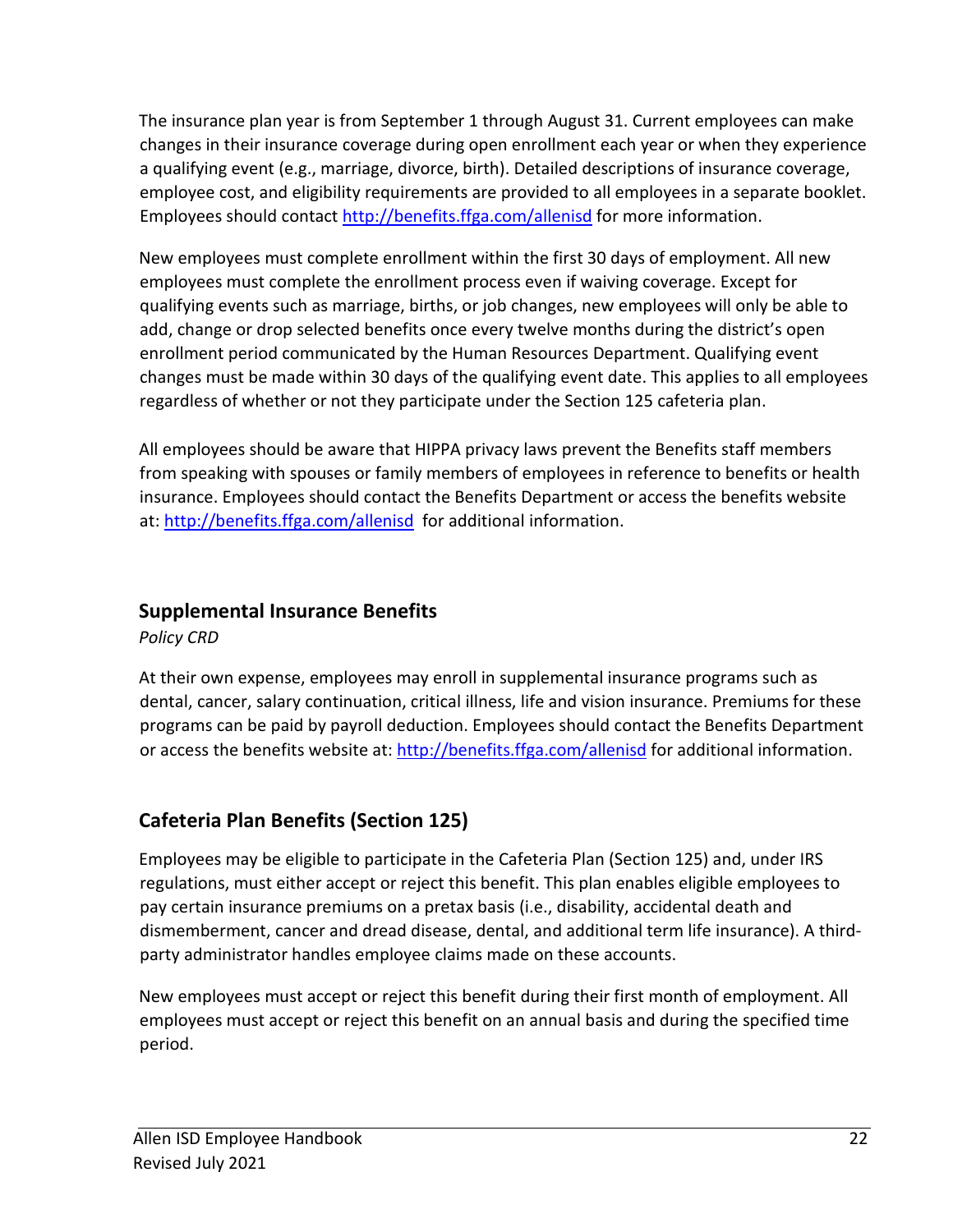#### <span id="page-22-0"></span>**Workers' Compensation Insurance**

#### *Policy CRE*

The district, in accordance with state law, provides workers' compensation benefits to employees who suffer a work-related illness or injured on the job. The district has workers' compensation coverage, which is effective on the employee's first day of employment. Benefits help pay for medical treatment and make up for part of the income lost while recovering. Specific benefits are prescribed by law depending on the circumstances of each case.

All work-related accidents or injuries should be reported immediately to the campus or department secretary. Employees who are unable to work because of a work-related injury will be notified of their rights and responsibilities under the Texas Labor Code. See *Workers' Compensation Benefits*, in this handbook for information on use of paid leave for such absences.

Employees with work restrictions or are unable to return to work, due to a work related injury must submit a work status report from the doctor (DWC-73) to their supervisor and to the Coordinator of Workers' Compensation and Risk Management office immediately.

#### <span id="page-22-1"></span>**Unemployment Compensation Insurance**

*Policy CRF* 

Employees who have been laid off or terminated through no fault of their own may be eligible for unemployment compensation benefits. Employees are not eligible to collect unemployment benefits during regularly scheduled breaks in the school year or the summer months if they have employment contracts or reasonable assurance of returning to service. Employees with questions about unemployment benefits should contact the Human Resources department.

# <span id="page-22-2"></span>**Teacher Retirement**

All personnel employed on a regular basis for at least four and one-half months are members of the Teacher Retirement System of Texas (TRS). Substitutes not receiving TRS service retirement benefits who work at least 90 days a year are eligible to purchase a year of creditable service in TRS. TRS provides members with an annual statement of their account showing all deposits and the total account balance for the year ending August 31, as well as an estimate of their retirement benefits. Employees can register for online access by establishing a "MyTRS" account with TRS. TRS Website, [www.trs.texas.gov,](http://www.trs.texas.gov/) Active members FAQ section.

Employees who plan to retire under TRS should notify TRS, Human Resources and the Payroll Department as soon as possible. Information on the application procedures for TRS benefits is available from TRS at Teacher Retirement System of Texas, 1000 Red River Street, Austin, TX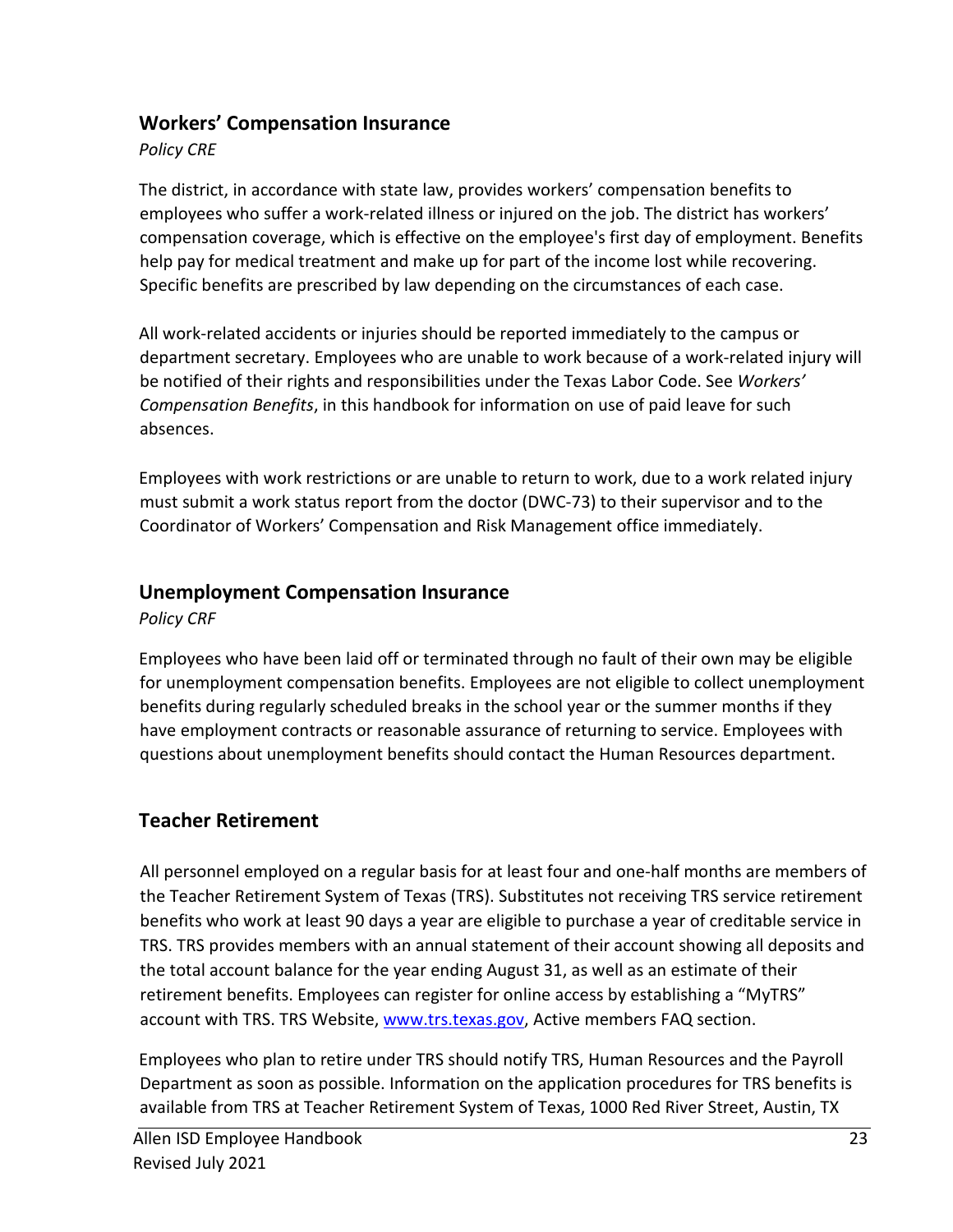78701-2698, or call 800-223-8778 or 512-542-6400. TRS information is also available at: [www.trs.texas.gov.](http://www.trs.texas.gov/) See the *Employment After Retirement* section of this handbook for information on restrictions of employment of retirees in Texas public schools.

# <span id="page-23-0"></span>**Other Benefit Programs**

The district also offers the following benefit programs to Allen ISD employees.

**Employee Wellness Program**. This program encourages a healthy lifestyle for Allen ISD employees. Activities include annual blood screenings, vaccines and B12 shots offered to all employees.

**Employee Health Clinic:** Allen ISD offers an employee health clinic operated by Texas Health Resources. The clinic is available to all permanent full/part time employees, spouses and their eligible dependents.

**Employee Assistance Program (EAP)**. In addition to the mental health and chemical dependency coverage offered through the district health plan, Allen ISD provides an Employee Assistance Program. Details are available from the Benefits Department or on the benefits website at: [http://benefits.ffga.com/allenisd.](http://benefits.ffga.com/allenisd)

**Advanced Degree Tuition Reimbursement Program**. The district offers a tuition reimbursement program to employees working on advanced degrees and teacher certification. This program is co-sponsored by the Foundation for Allen Schools.

Purpose: Professional development is crucial for teachers to update their subject and teaching knowledge and skills and to provide opportunities for collaboration with other educators. Allen ISD is committed to encouraging staff members to pursue continuing education and advanced degrees.

*Description:* The Tuition Reimbursement Program allows staff members to apply for partial reimbursement of tuition towards an advanced degree. The program will be offered each fall and spring of the school year and will be extended into summer if funds allow. The maximum reimbursement is up to \$300 per semester regardless of the number of college classes taken. The amount reimbursed may vary each semester and is based on the number of applications received.

*Eligibility and Qualifications:* Four priority categories have been established to qualify all fulltime AISD employees for eligibility for the Tuition Reimbursement Program. The staff member must be currently employed and have one full school year experience with the District.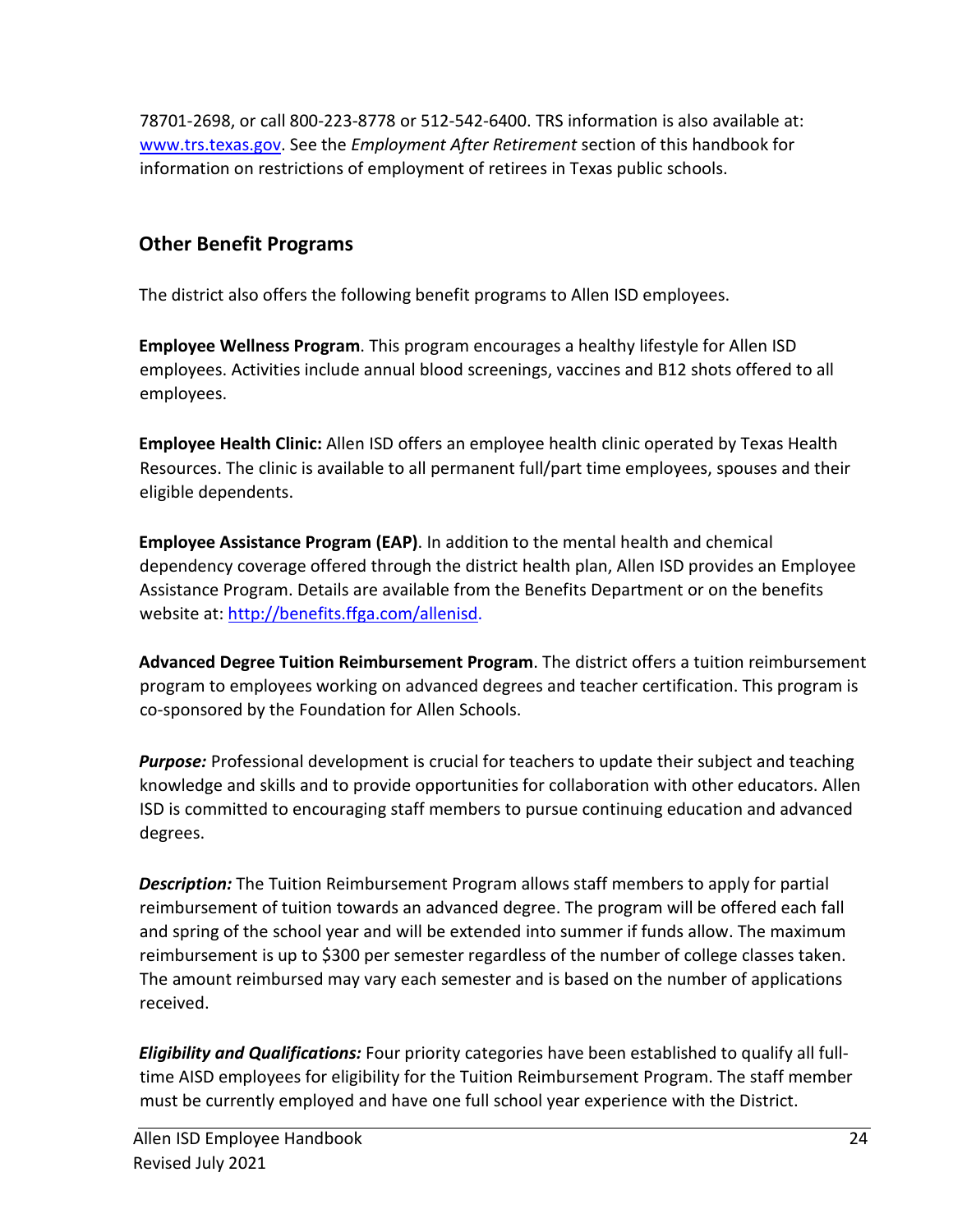*Scholarship Priorities:* If it is necessary to select among eligible recipients for funds, the following priorities will be assigned to each application.

- Priority 1: Certified classroom teachers pursuing a first Master's Degree in Education with teaching as an emphasis.
- Priority 2: Degreed or non-degreed staff working toward teaching certification, specifically:
	- **Degreed or non-degreed staff working toward teacher certification.**
	- Certified classroom teachers working on additional certifications, which require additional college level coursework and/or classes to better skills.
	- **Professional personnel pursuing a Master's Degree.**
	- Degreed staff who are currently working on certification through an alternative certification program are not eligible for this scholarship.
- Priority 3: Certified classroom teachers pursuing a first Master's Degree in Counseling, Educational Administration, or other non-teaching advanced degree.
- Priority 4: Allen ISD professional personnel pursuing doctoral degree.

*Application Process***:** The Human Resource Department will distribute applications each semester and develop the application timeline. Completed applications will be submitted to the Director of Human Resources. All applicants will be notified of their selection.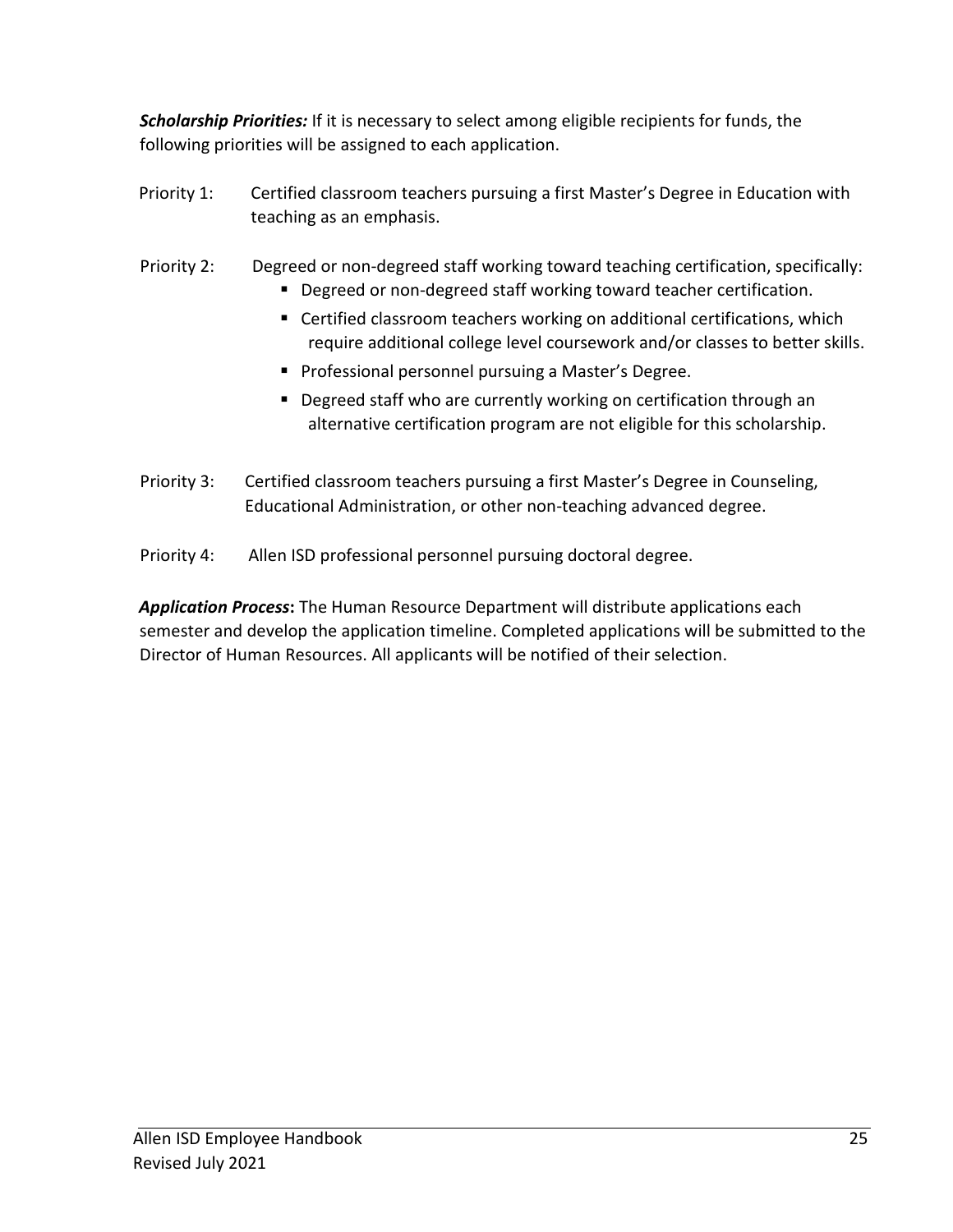#### <span id="page-25-0"></span>**Leaves and Absences**

#### *Policies DEC, DECA, DECB*

The district offers employees paid and unpaid leaves of absence in times of personal need. This handbook describes the basic types of leave available and restrictions on leaves of absence. Employees who expect to be absent for an extended period of more than five days should call the Human Resources Department for information about applicable leave benefits, payment of insurance premiums, and requirements for communicating with the district.

Paid leave must be used in whole or half day increments. Compensatory time may be used at either the employee's or the District's option. An employee may use compensatory time in accordance with the District's leave policies and if such use does not unduly disrupt the operations of the District.

Employees shall be charged leave as usual even if a substitute is not employed. If an employee is consistently absent without pay, an adjustment will be made for unearned local leave in the last check of the school year.

Employees must follow district and department or campus procedures to report or request any leave of absence and complete the appropriate form or certification.

If an employee does not return to work after exhausting all available paid and unpaid leave, the District shall provide the employee notice that he or she no longer has leave available for use. Thereafter, any future leave will require doctor certification and shall result in deductions from employee's pay. Excessive absences may lead to a recommendation to the Superintendent for termination or nonrenewal of employment.

**Immediate Family.** For purposes of leave other than family and medical leave, immediate family is defined as the following:

- Spouse
- Son or daughter, including a biological, adopted, or foster child, a son- or daughter-inlaw, a stepchild, a legal ward, or a child for whom the employee stands in loco parentis.
- Parent, stepparent, parent-in-law, or other individual who stands in loco parentis to the employee.
- Sibling, stepsibling, and sibling-in-law
- Grandparent and grandchild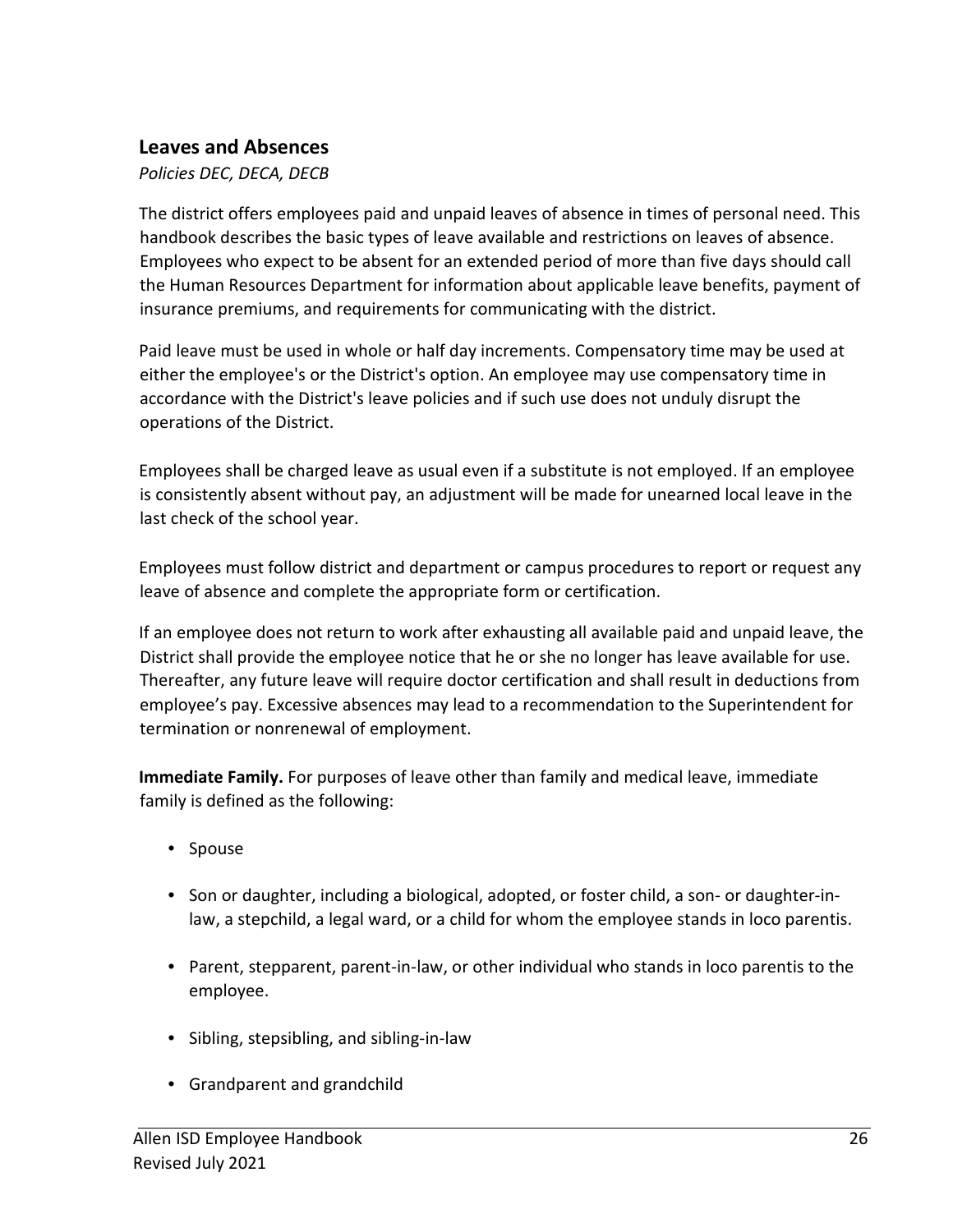• Any person residing in the employee's household at the time of illness or death

For purposes of family and medical leave, the definition of family is limited to spouse, parent, son or daughter, and next of kin. This definition is found in Policy DECA (LEGAL).

**Medical Certification.** Any employee, who is absent more than five (5) days because of a personal or family illness, must submit a medical certification from a qualified health care provider confirming the specific dates of the illness, the reason for the illness, and—in the case of personal illness—the employee's fitness to return to work.

The Genetic Information Nondiscrimination Act of 2008 (GINA) prohibits covered employers from requesting or requiring genetic information of an individual or family member of the individual, except as specifically allowed by this law. To comply with this law, we ask that employees and health care providers do not provide any genetic information in any medical certification. 'Genetic information,' as defined by GINA, includes an individual's family medical history, the results of an individual's or family member's genetic tests, the fact that an individual or an individual's family member sought or received genetic services, and genetic information of a fetus carried by an individual or an individual's family member, or an embryo lawfully held by an individual or family member receiving assistive reproductive services.

**Continuation of Health Insurance.** Employees, on an approved leave of absence other than family and medical leave, may continue their insurance benefits at their own expense. Health insurance benefits for employees on paid leave and leave designated under the Family and Medical Leave Act will be paid by the district as they were prior to the leave. Otherwise, the district does not pay any portion of insurance premiums for employees who are on unpaid leave.

Under TRS-Active Care rules, an employee is no longer eligible for insurance through the district after six months of unpaid leave other than FML. If an employee's unpaid leave extends for more than six months, the district will provide the employee with notice of COBRA rights.

**Accumulated Leave at Retirement.** Allen ISD employees who retire from active service under the Teacher Retirement System of Texas (TRS) shall be paid for any accumulated state and local leave up to 30 days at one-half their daily rate according to the pay plan in place at the time of retirement. This benefit is available only to those employees who have worked in the district for 10 TRS creditable years or more.

#### **School Business Leave & Staff Development Absences**

School Business Leave and Staff Development will be used for an absence involving any school related business, including, but not limited to workshops, conferences, administrative meetings, and seminars. All absences should be entered into the absence reporting system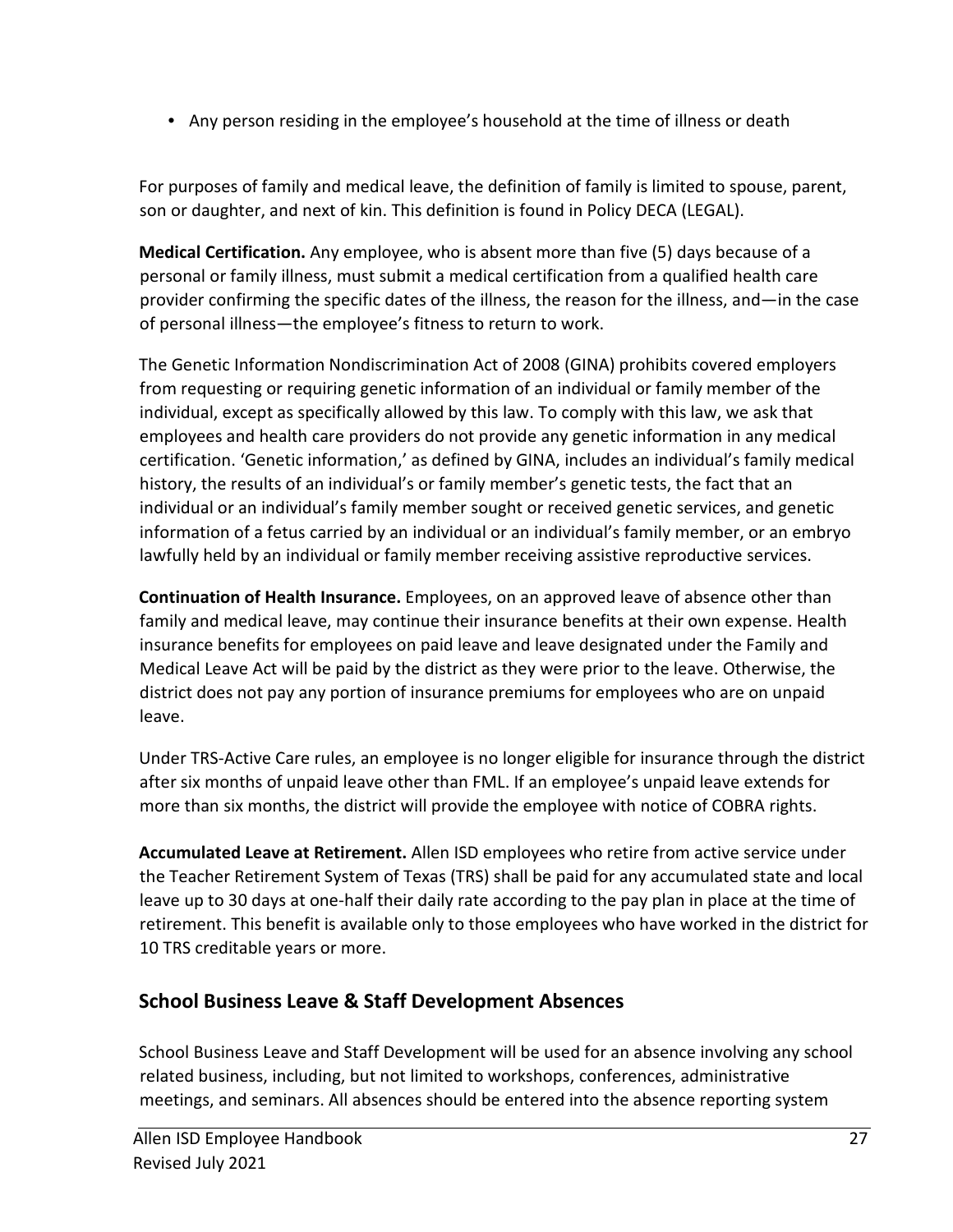regardless if a sub is required or not. The supervisor/principal must approve all absences requiring school business or staff development prior to the absence.

# <span id="page-27-0"></span>**Personal Leave**

State law entitles all employees to five days of paid personal leave per year. Personal leave is available for use at the beginning of the year. A day of personal leave is equivalent to the number of hours per day in an employee's usual assignment, whether full-time or part-time. State personal leave accumulates without limit, is transferable to other Texas school districts, and generally transfers to education service centers. Personal leave may be used for two general purposes: nondiscretionary and discretionary.

**Nondiscretionary.** Leave taken for personal or family illness, family emergency, a death in the family, or active military service is considered nondiscretionary leave. Reasons for this type of leave allow very little, if any, advance planning. Nondiscretionary may be used in the same manner as state sick leave.

**Discretionary.** Discretionary use of leave is at the individual employee's discretion, subject to limitations set out below.

Requests for personal leave shall be considered on a first come, first serve basis. The employee shall submit a request for discretionary use of state personal leave to the immediate supervisor or designee five days in advance of the requested leave date. In deciding whether to approve or deny state personal leave, the supervisor or designee shall not seek or consider the reasons for which an employee requests to use leave. The supervisor or designee shall, however, consider the effect of the employee's absence on the educational program or District operations, as well as the availability of substitutes.

Unless otherwise approved by the Superintendent or designee, discretionary leave may not be taken on the following key days: The first and last instructional day, the day before or after a school holiday, days scheduled for end-of semester or end-of year exams, days scheduled for State Mandated assessments, professional or staff development days. Any discretionary leave taken on these days shall result in a deduction from the employee's paycheck commensurate with the amount of leave taken.

**Leave Proration.** If an employee separates from employment with the district before his or her last duty day of the year, or begins employment after the first duty day, state personal leave will be prorated based on the actual time employed. When an employee separates from employment before the last duty day of the school year, the employee's final paycheck will be reduced by the amount of state personal leave the employee used beyond his or her pro rata entitlement for the school year.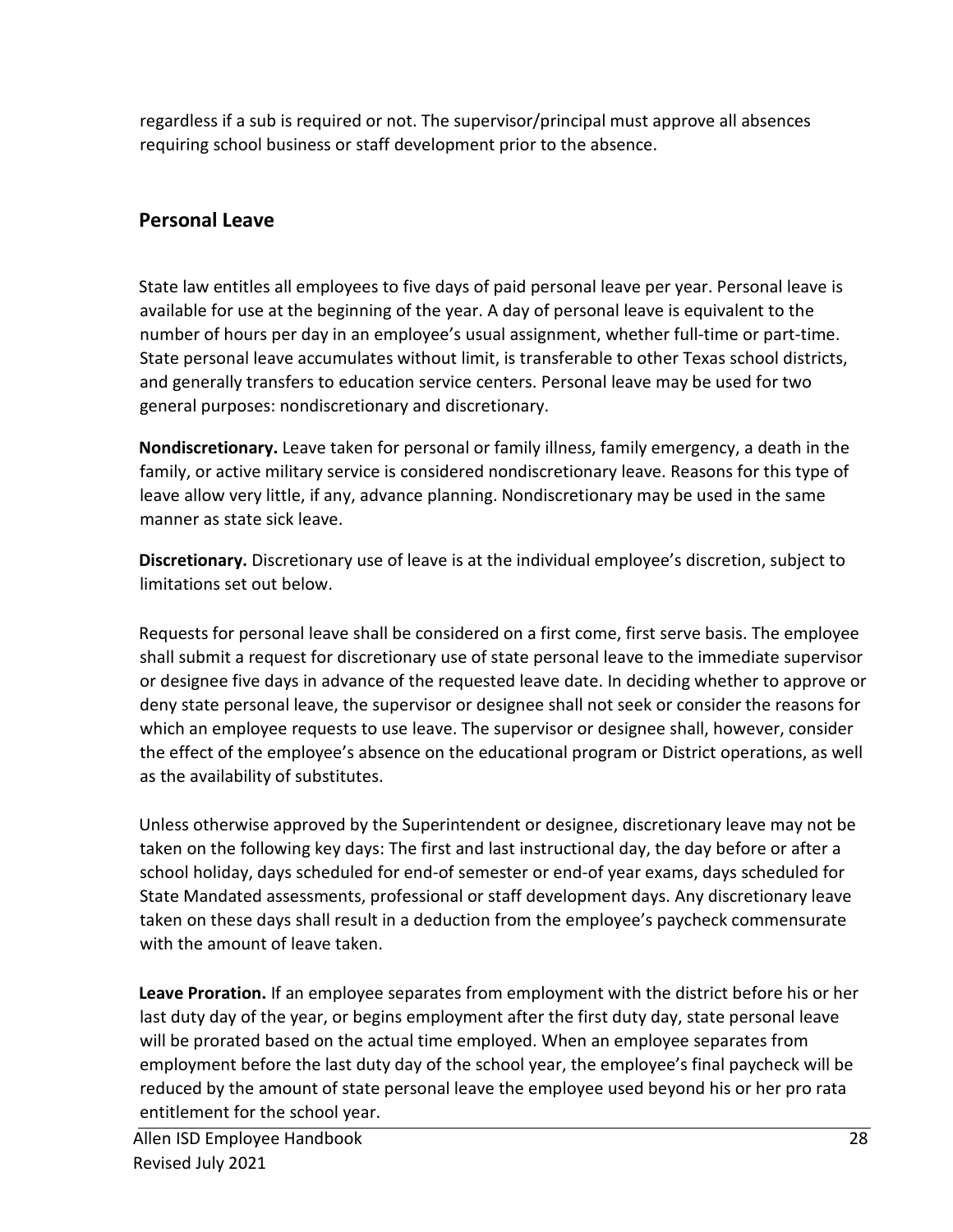**Duration of Leave.** Discretionary use of state personal leave shall not exceed three consecutive workdays. Any discretionary use of state personal leave and local leave in excess of three consecutive days shall require prior approval from the Superintendent or designee.

No more than 10 personal leave days, including any combination of state personal leave and local leave shall be used in a school year. For purposes of this provision, the school year shall be measured from July 1 through June 30. This limitation shall not apply to an extended medical leave of absence approved by the Superintendent or designee. Absences for religious holy days shall be exempt from this limitation. The district shall not limit the reasons for which personal leave may be used.

# <span id="page-28-0"></span>**State Sick Leave**

State sick leave accumulated before 1995 is available for use and may be transferred to other school districts in Texas. State sick leave can be used only in whole or half day increments, except when coordinated with family and medical leave taken on an intermittent or reduced schedule basis or when coordinated with workers' compensation benefits. State sick leave may be used for the following reasons only:

- Employee illness
- Illness in the employee's immediate family
- Family emergency (i.e., natural disasters or life-threatening situations)
- Death in the immediate family
- Active military service

# <span id="page-28-1"></span>**Local Leave**

All employees shall earn an additional five equivalent workdays of local sick leave per school year, concurrently with state personal leave. Local sick leave shall accumulate to a maximum of 30 workdays and shall be taken with no loss of pay. Local leave shall be used under the terms and conditions applicable to state sick leave listed above. Local sick leave may also be used for first-year care of a newborn child or upon the adoption or placement of a child with the employee. Any leave taken for which leave balances are insufficient shall result in a deduction from the employee's paycheck commensurate with the amount of leave taken.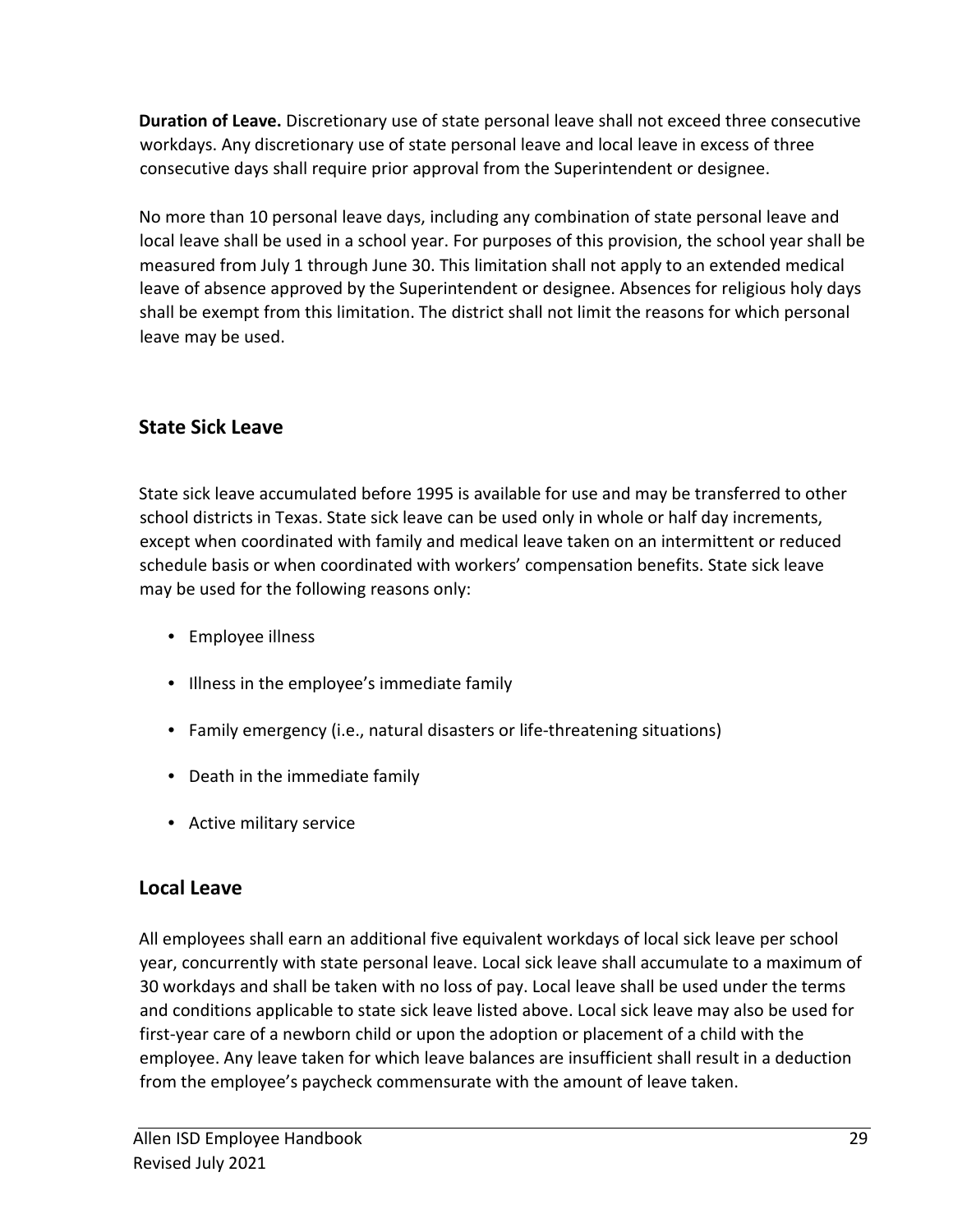## <span id="page-29-0"></span>**Sick Leave Pool**

An employee may request donations by district staff for a sick leave pool of up to 15 days when suffering from a serious health condition, including complications resulting from pregnancy. An employee may request an additional 15 days if he or she continues to meet Sick Leave Pool guidelines. To be eligible to request that a pool be established, an employee must have used all available paid leave. In order to request that a pool be established, an employee must provide a written request to the Human Resources Department. If an employee is unable to submit the request, a member of the employee's family or the employee's supervisor may submit the request to establish a sick leave pool. Only one leave pool per school year may be established per employee. An employee may contribute no more than seven days of leave per school year. The pool shall cease to exist when the employee no longer needs leave for the purpose requested, uses the maximum number of days allowed under a pool, or exhausts all leave days donated to the sick leave pool.

# <span id="page-29-1"></span>**Immediate Family Member Leave Pool**

An employee who has exhausted all paid leave and who suffers from a catastrophic illness or injury, is absent due to the catastrophic illness or injury of a member of the employee's immediate family, or requires leave due to the birth or placement of a child within the first year of the child's birth, adoption, or foster placement may request the donation of local leave or state personal leave from an immediate family member who is also an employee of the District.

A current employee of the District may donate up to 30 local leave or state personal leave days to an immediate family member who is also a current employee of the District if the eligible employee to whom the leave days are being donated has exhausted all paid leave.

If the employee is unable to submit the request, a member of the employee's family or the employee's supervisor may submit the request to establish an immediate family member leave pool.

The pool shall cease to exist when the employee no longer needs leave for the purpose requested, uses the maximum number of days allowed under a pool, or exhausts all leave days donated to the immediate family member leave pool.

Procedures for implementing the immediate family member leave pool shall include the following:

- 1. Requests for the establishment of an immediate family member leave pool shall be submitted to the Human Resources Department, which shall provide the necessary forms.
- 2. The maximum number of days an employee may donate to an immediate family member leave pool is 30.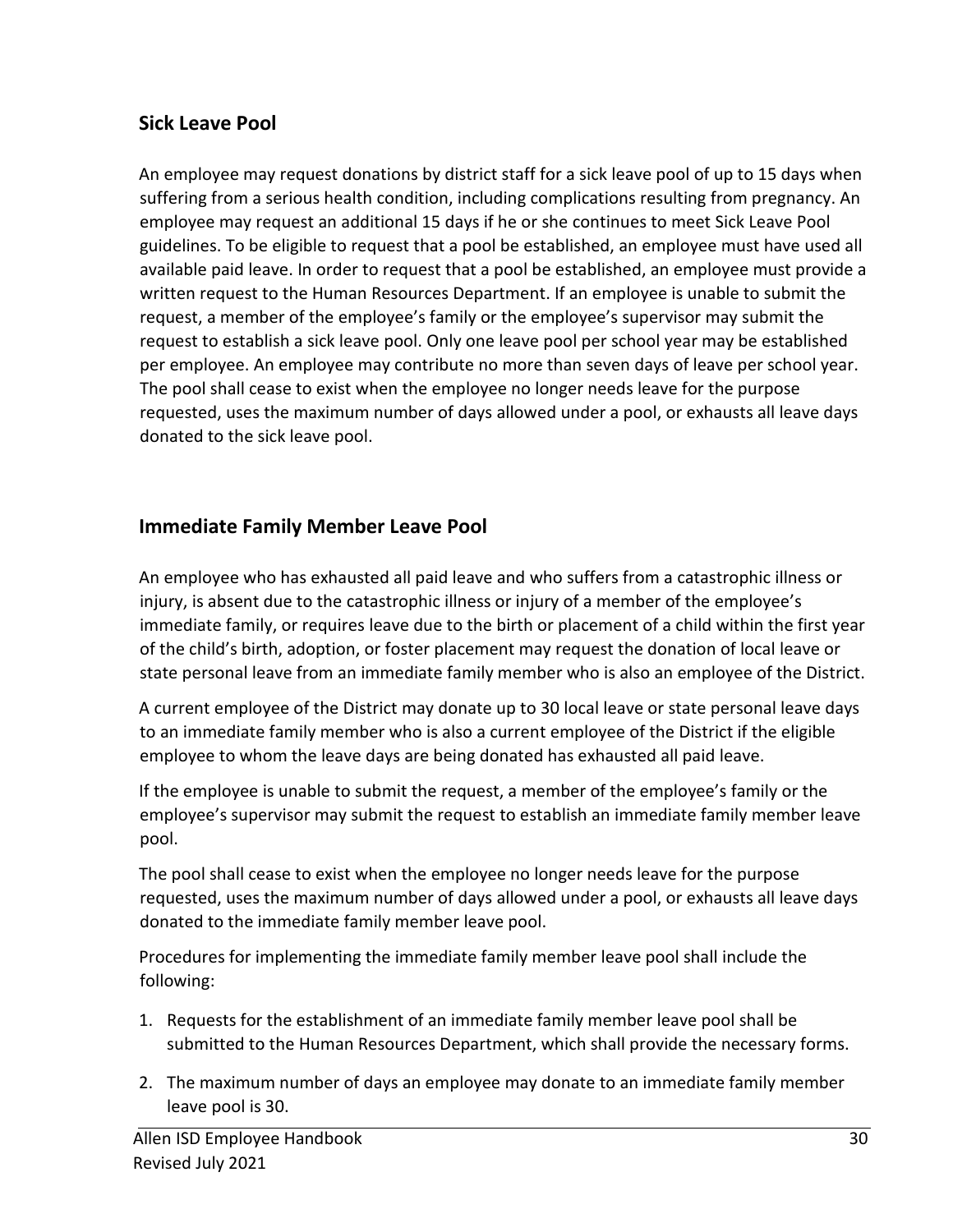- 3. The maximum number of days per school year an eligible employee may receive from an immediate family member leave pool is 30 days; however, the Superintendent or designee may approve additional days if necessary and available within the pool.
- 4. Leave related to the birth, adoption, or foster placement of a child may not exceed 30 days paid leave.
- 5. Unused days shall be returned to the donors.

*Appeal.* All decisions regarding the establishment or implementation of the District's sick leave pool may be appealed in accordance with DGBA (LOCAL), beginning with the Superintendent or designee.

# <span id="page-30-0"></span>**Family and Medical Leave Act (FMLA)—General Provisions**

The following text is from the federal notice, *Employee Rights and Responsibilities Under the Family and Medical Leave Act*. Specific information that the district has adopted to implement the FMLA follows this general notice.

#### **Leave Entitlements**

Eligible employees who work for a covered employer can take up to 12 weeks of unpaid, job protected leave in a 12-month period for the following reasons:

- The birth of a child or placement of a child for adoption or foster care;
- To bond with a child (leave must be taken within 1 year of the child's birth or placement);
- To care for the employee's spouse, child, or parent who has a qualifying serious health condition;
- For the employee's own qualifying serious health condition that makes the employee unable to perform the employee's job;
- For qualifying exigencies related to the foreign deployment of a military member who is the employee's spouse, child, or parent.

An eligible employee who is a covered service member's spouse, child, parent, or next of kin may also take up to 26 weeks of FMLA leave in a single 12-month period to care for the service member with a serious injury or illness.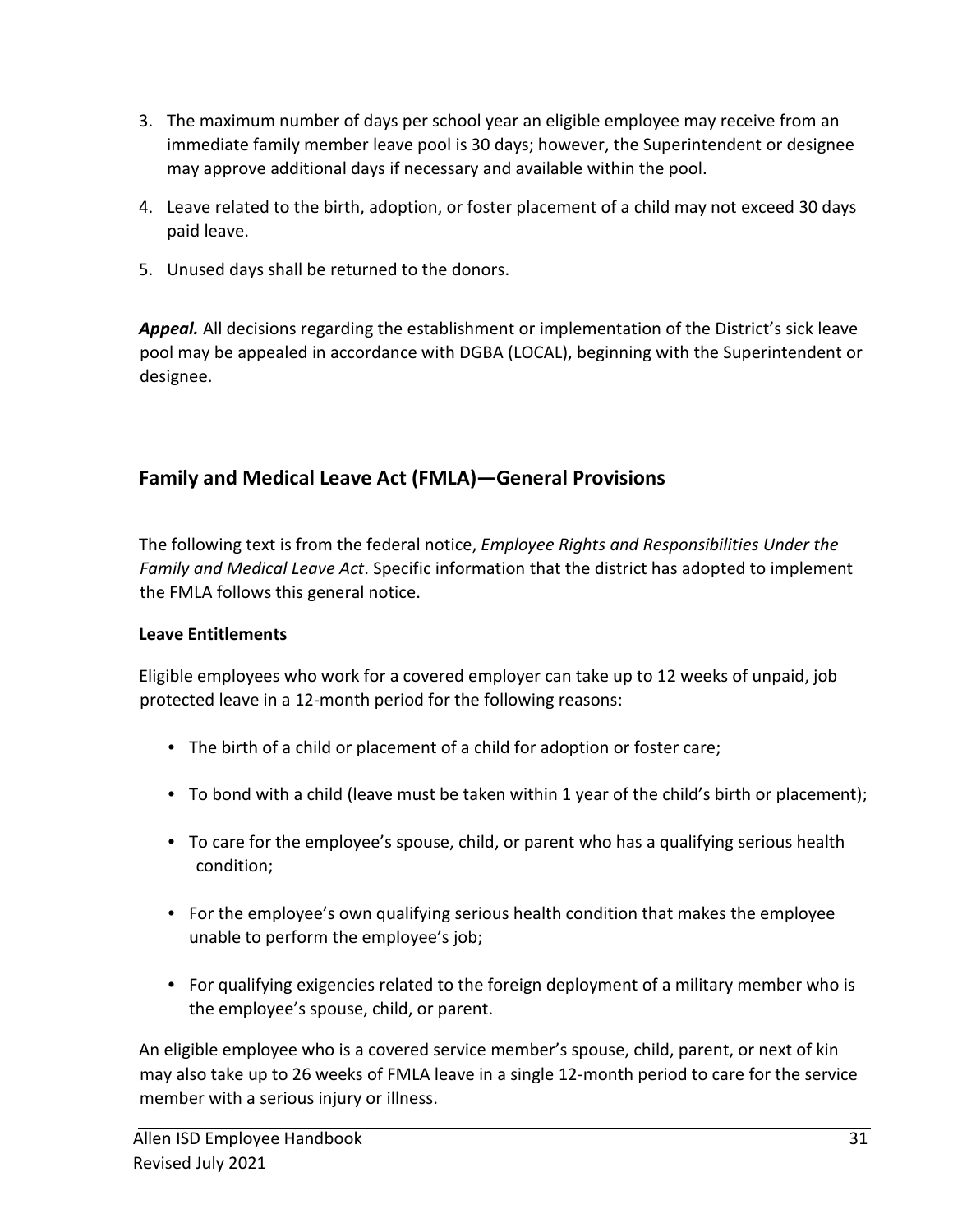An employee does not need to use leave in one block. When it is medically necessary or otherwise permitted, employees may take leave intermittently or on a reduced schedule.

Employees may choose, or an employer may require, use of accrued paid leave while taking FMLA leave. If an employee substitutes accrued paid leave for FMLA leave, the employee must comply with the employer's normal paid leave policies.

#### **Benefits and Protections**

While employees are on FMLA leave, employers must continue health insurance coverage as if the employees were not on leave.

Upon return from FMLA leave, most employees must be restored to the same job or one nearly identical to it with equivalent pay, benefits, and other employment terms and conditions.

An employer may not interfere with an individual's FMLA rights or retaliate against someone for using or trying to use FMLA leave, opposing any practice made unlawful by the FMLA, or being involved in any proceeding under or related to the FMLA.

#### **Eligibility Requirements**

An employee who works for a covered employer must meet three criteria in order to be eligible for FMLA leave. The employee must:

- Have worked for the employer for at least 12 months;
- Have at least 1,250 hours of service in the 12 months before taking leave;\* and
- Work at a location where the employer has at least 50 employees within 75 miles of the employee's worksite.

\*Special hours of service eligibility requirements apply to airline flight crew employees.

#### **Requesting Leave**

Generally, employees must give 30-days' advance notice of the need for FMLA leave. If it is not possible to give 30-days' notice, an employee must notify the employer as soon as possible and, generally, follow the employer's usual procedures.

Employees do not have to share a medical diagnosis, but must provide enough information to the employer so it can determine if the leave qualifies for FMLA protection.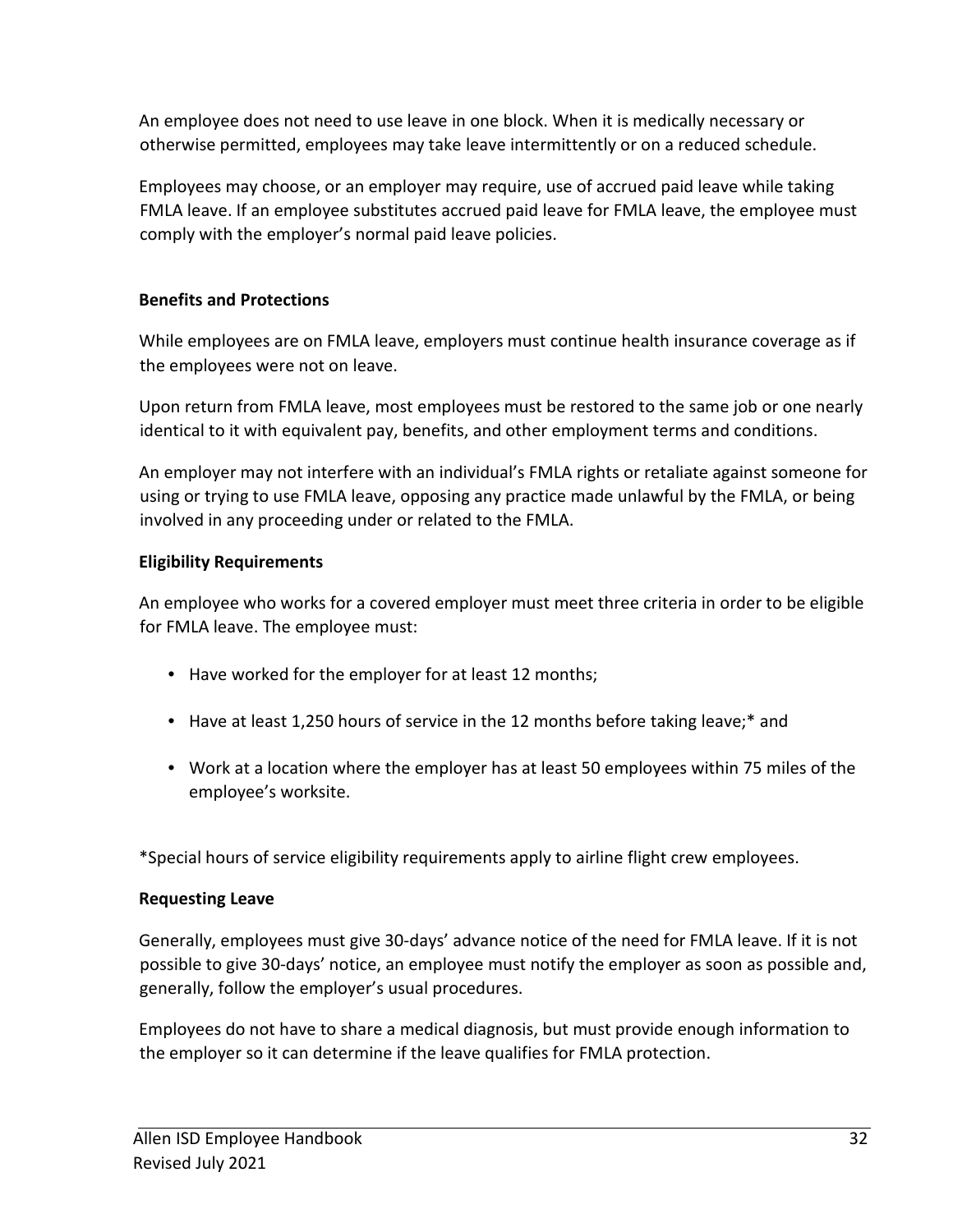Sufficient information could include informing an employer that the employee is or will be unable to perform his or her job functions, that a family member cannot perform daily activities, or that hospitalization or continuing medical treatment is necessary. Employees must inform the employer if the need for leave is for a reason for which FMLA leave was previously taken or certified.

Employers can require a certification or periodic recertification supporting the need for leave. If the employer determines that the certification is incomplete, it must provide a written notice indicating what additional information is required.

#### **Employer Responsibilities**

Once an employer becomes aware that an employee's need for leave is for a reason that may qualify under the FMLA, the employer must notify the employee if he or she is eligible for FMLA leave and, if eligible, must also provide a notice of rights and responsibilities under the FMLA. If the employee is not eligible, the employer must provide a reason for ineligibility.

Employers must notify its employees if leave will be designated as FMLA leave, and if so, how much leave will be designated as FMLA leave.

#### **Enforcement**

Employees may file a complaint with the U.S. Department of Labor, Wage and Hour Division, or may bring a private lawsuit against an employer.

The FMLA does not affect any federal or state law prohibiting discrimination or supersede any state or local law or collective bargaining agreement that provides greater family or medical leave rights.

For additional information:

1-866-4US-WAGE (1-866-487-9243) TTY: 1-877-889-5627 [www.wagehour.dol.gov](http://www.wagehour.dol.gov/) 

# <span id="page-32-0"></span>**Local Family and Medical Leave Provisions**

Eligible employees can take up to 12 weeks of unpaid leave in the 12-month period measured backward from the date an employee uses FML.

**Use of Paid Leave.** FML runs concurrently with accrued sick and personal leave, temporary disability leave, compensatory time, assault leave, and absences due to a work-related illness or injury. The district will designate the leave as FML, if applicable, and notify the employee that accumulated leave will run concurrently.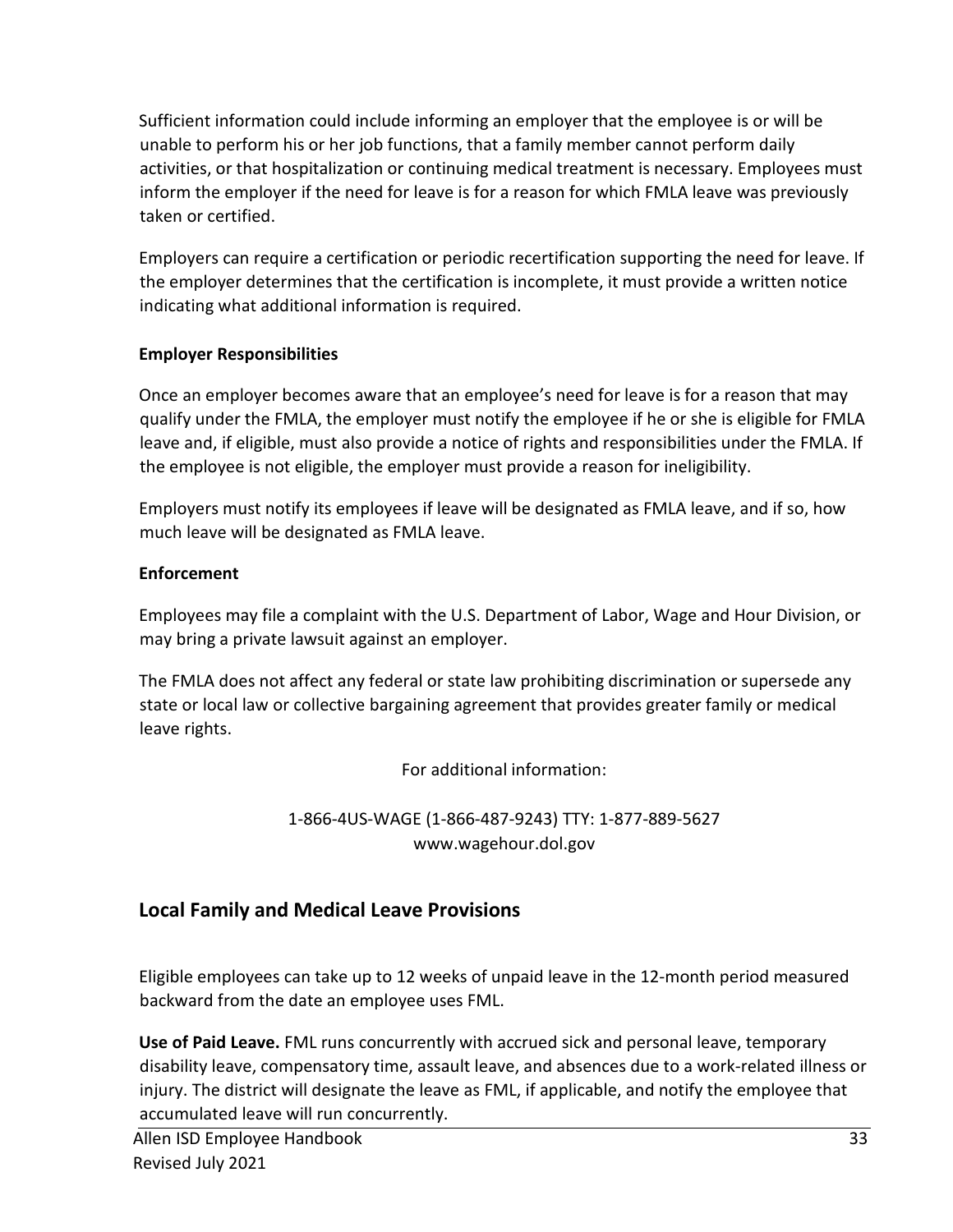**Combined Leave for Spouses.** Spouses who are employed by the district are limited to a combined total of 12 weeks of FML to care for a parent with a serious health condition; or for the birth, adoption, or foster placement of a child. Military caregiver leave for spouses is limited to a combined total of 26 weeks.

**Intermittent Leave.** When medically necessary or in the case of a qualifying exigency, an employee may take leave intermittently or on a reduced schedule. The district does not permit the use of intermittent or reduced-schedule leave for the care of a newborn child or for adoption or placement of a child with the employee.

**Fitness for Duty.** An employee that takes FML due to the employee's own serious health condition shall provide, before resuming work, a fitness-for-duty certification from the health care provider. If certification of the employee's ability to perform essential job function is required, the district shall provide a list of essential job functions (e.g., job description) to the employee with the FML designation notice to share with the health care provider.

**Reinstatement.** An employee returning to work at the end of FML will be returned to the same positon held when the leave began or to an equivalent positon with equivalent employment benefits, pay, and other terms and conditions of employment.

In certain cases, instructional employees desiring to return to work at or near the conclusion of a semester may be required to continue on family and medical leave until the end of the semester. The additional time off is not counted against the employee's FML entitlement, and the district will maintain the employees group health insurance and reinstate the employee at the end of the leave according to the procedures outlined in policy (see DECA (LEGAL)).

**Failure to Return.** If, at the expiration of FML, the employee is able to return to work but chooses not to do so, the district may require the employee to reimburse the district's share of insurance premiums paid during any portion of FML when the employee was on unpaid leave. If the employee fails to return to work for a reason beyond the employee's control, such as a continuing personal or family serious health condition or a spouse being unexpectedly transferred more than 75 miles from the district, the district may not require the employee to reimburse the district's share of premiums paid.

**District Contact.** Employees that require FML or have questions should contact the Human Resources Department for details on eligibility, requirements, and limitations.

**Request for FML.** When the need for FML is foreseeable, employees must provide 30- day advance notice to the district. When the need for leave is not foreseeable, employees must contact the Human Resources Department as soon as possible. Employees may be required to provide the following:

• Medical certification from a qualified healthcare provider supporting the need for leave due to a serious health condition affecting the employee or an immediate family member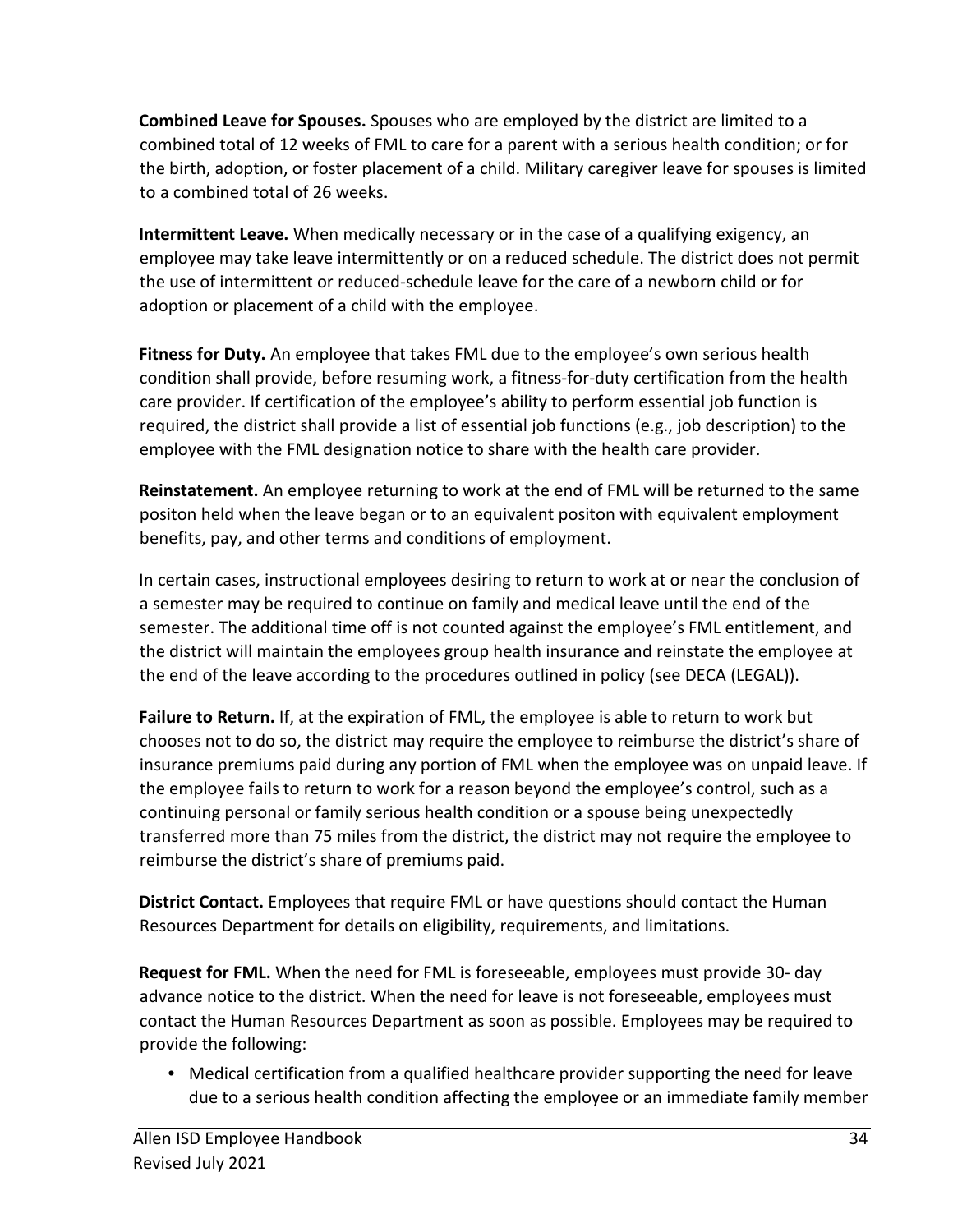- Second or third medical opinions and periodic recertification of the need for leave
- Periodic reports during the leave regarding the employee's status and intent to return to work
- Medical certification from a qualified healthcare provider at the conclusion of leave of an employee's ability to return to work
- Certification of the need for family military leave

Employees requiring family and medical leave should contact the Human Resources Department for details on eligibility, requirements and limitations.

# <span id="page-34-0"></span>**Temporary Disability Leave**

**Certified Employees.** Any full-time educator shall be eligible for temporary disability leave. The maximum length of temporary disability leave shall be 180 calendar days. [See DBB (LOCAL) for temporary disability leave placement and DEC (LEGAL) for return to active duty.]

Employees must request approval for temporary disability leave. An employee's notification of need for extended absence due to the employee's own medical condition shall be accepted as a request for temporary disability leave. The request must be accompanied by a physician's statement confirming the employee's inability to work and estimating a probable date of return. If disability leave is approved, the length of leave is no longer than 180 calendar days.

If an employee is placed on temporary disability leave involuntarily, he or she has the right to request a hearing before the board of trustees. The employee may protest the action and present additional evidence of fitness to work.

When an employee is ready to return to work, the Human Resources Department shall be notified at least 30 days in advance. The return-to-work notice must be accompanied by a physician's statement confirming that the employee is able to resume regular duties. Certified employees returning from leave will be reinstated to the school to which they were previously assigned if an appropriate position is available. If an appropriate position is not available, the employee may be assigned to another campus, subject to the approval of the campus principal. If a position is not available before the end of the school year, the employee will be reinstated to a position at the original campus at the beginning of the following school year.

# **Extended Leave**

The district provides extended sick leave benefits to all full-time employees. A full-time employee who has exhausted all earned sick leave, personal level and sick leave pool (if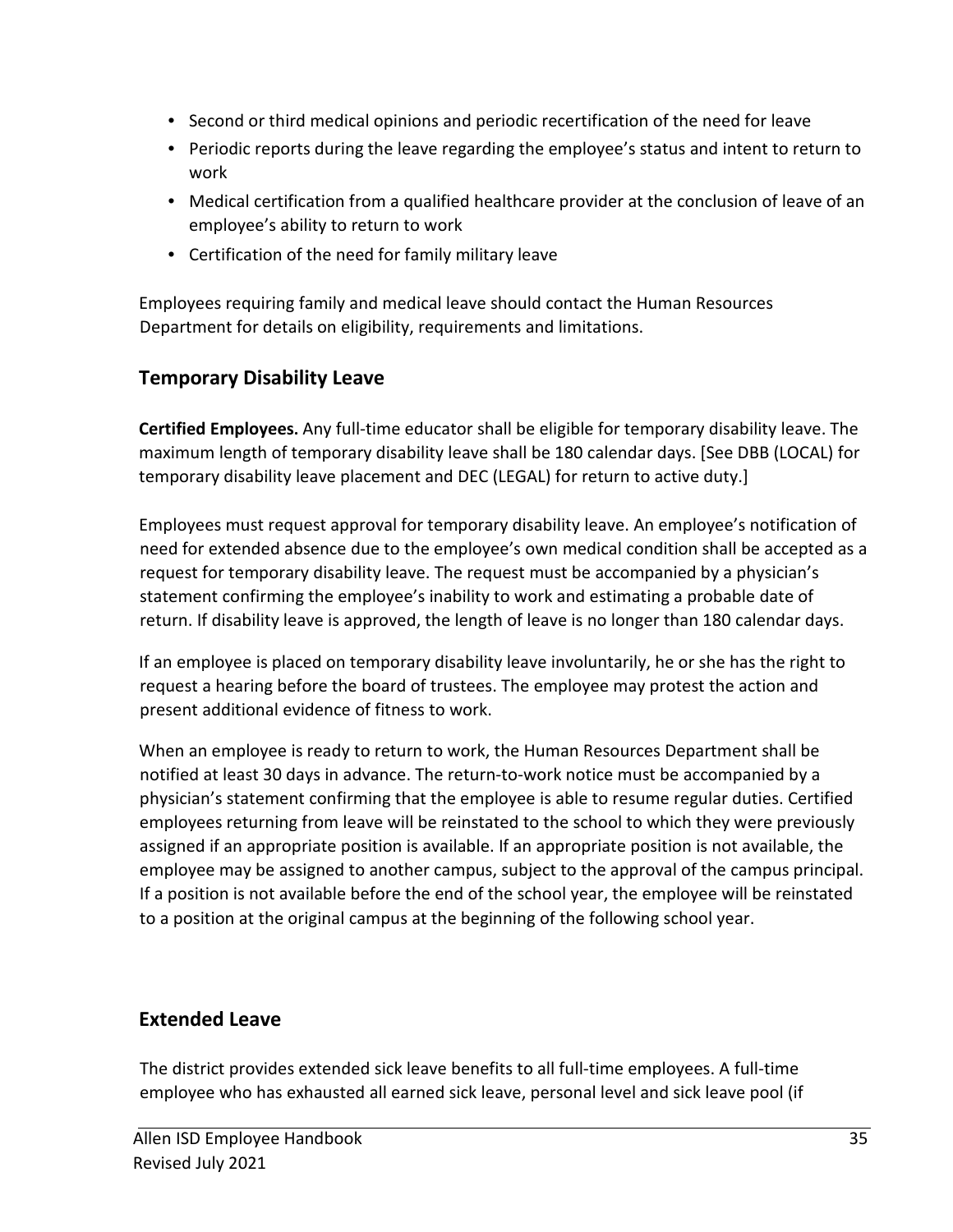applicable) provided under the district's policies may be permitted to take up to 15 consecutive days of extended sick leave during a school year in the event of the employee's personal illness or disability, including pregnancy-related disability.

The district will deduct the minimum sub rate per day from a professional employee's pay during the period in which extended sick leave benefits are used. The district will deduct half the minimum sub rate per day from paraprofessional and auxiliary employee's pay during the period in which extended sick leave benefits are used. The amounts described above will be deducted from an employee's pay whether or not a substitute employee is required during the absence.

In order to receive extended sick leave benefits under the policy, an eligible employee must meet the following conditions:

- 1. The employee must submit a written request for extended leave to the Human Resource Department describing the reason for the request and stating the number of days the employee has already been absent due to the extended personal illness or disability.
- 2. A statement must accompany the request for leave from the employee's personal physician that describes the nature of the illness or disability, confirms that the employee is medically unable to return to work, and states the probable date that the employee may return to work.
- 3. Employees may only be granted extended leave for periods of absence due to personal illness or disability that exceed 10 consecutive days on which the employee is scheduled to work. Extended sick leave will not be granted for occasional days on which the employee is absent even though the employee has exhausted all accrued paid leave.

# <span id="page-35-0"></span>**Workers' Compensation Benefits**

An employee absent from duty because of a job-related illness or injury may be eligible for workers' compensation weekly income benefits if the absence exceeds seven calendar days.

Employees unable to work due to a work-related injury must submit a work status report from the doctor to the Human Resources Department each time work is missed. The employee is responsible for paying premiums to the Benefits Department for health related benefits while receiving workers' compensation weekly income payments.

An employee receiving workers' compensation wage benefits for a job-related illness or injury may choose to use accumulated sick leave or any other paid leave benefits. An employee choosing to use paid leave will not receive workers' compensation weekly income benefits until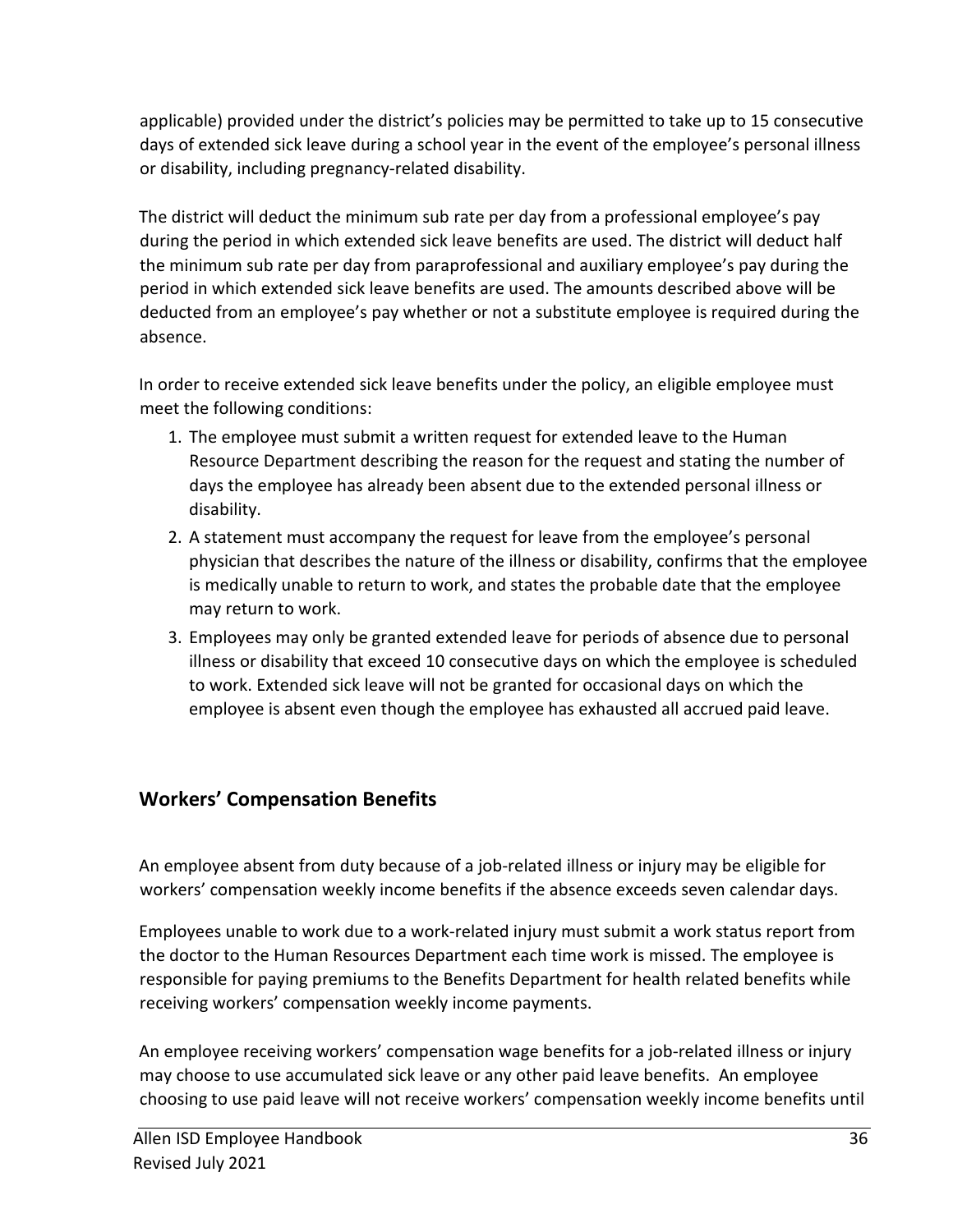all paid leave is exhausted or to the extent that paid leave does not equal the pre-illness or – injury wage. If the use of paid leave is not elected, then the employee will only receive workers' compensation wage benefits for any absence resulting from a work-related illness or injury, which may not equal his or her pre-illness or –injury wage.

## **Assault Leave**

Assault leave provides extended job income and benefits protection to an employee who is injured as the result of a physical assault suffered during the performance of his or her job. An incident involving an assault is a work-related injury, and should be immediately reported to the Human Resources Department.

An injury is treated as an assault if the person causing the injury could be prosecuted for assault or could not be prosecuted only because that person's age or mental capacity renders the person non-responsible for purposes of criminal liability.

An employee who is physically assaulted at work may take all the leave time medically necessary (up to two years) to recover from the physical injuries he or she sustained. At the request of an employee, the district will immediately assign the employee to assault leave. Days of leave granted under the assault leave provision will not be deducted from accrued personal leave and must be coordinated with workers' compensation benefits. Upon investigation the district may change the assault leave status and charge leave used against the employee's accrued paid leave. The employee's pay will be deducted if accrued paid leave is not available.

#### **Bereavement Leave**

The district allows you to use your state, personal and/or local leave to employees who request leave of absence for bereavement. Supervisor approval is required in the event more than three days are requested.

## **Jury Duty**

The district provides paid leave to employees who are summoned to jury duty. Employees who report to the court for jury duty may keep any compensation the court provides. An employee should report a summons for jury duty to his or her supervisor as soon as it is received and may be required to provide the district a copy of the summons to document the need for leave.

An employee may be required to report back to work as soon as they are released from jury duty. The supervisor may consider the travel time required and the nature of the individual's position when determining the need to report to work. A copy of the release from jury duty or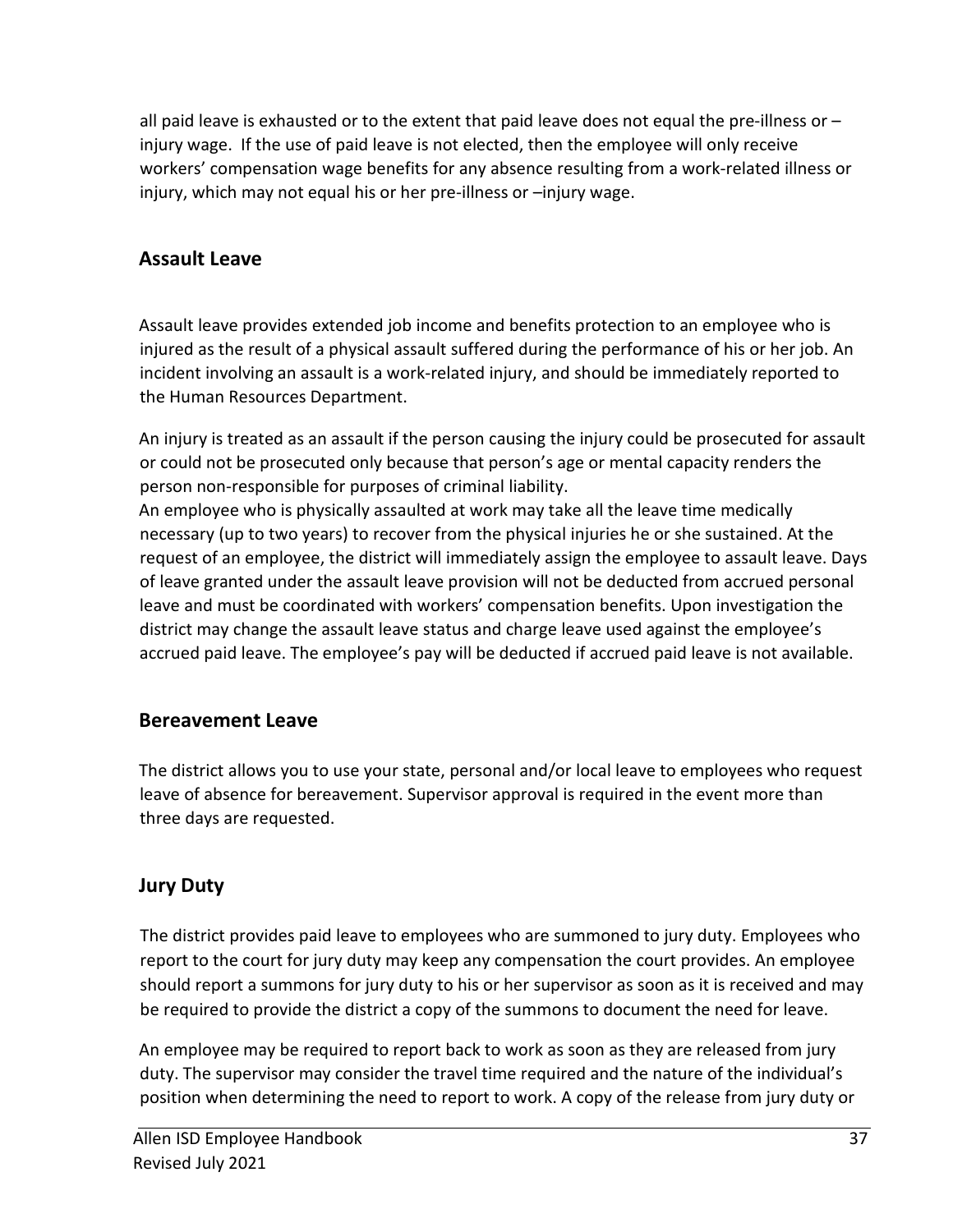of documentation of time spent at the court shall be required. Consideration will be given on a case-by-case basis for travel time.

## **Compliance with a Subpoena**

Absences due to compliance with a valid subpoena or for jury duty shall be fully compensated by the District and shall not be deducted from the employee's pay or leave balance.

Absences for court appearances related to an employee's personal business shall be deducted from the employee's personal leave or shall be taken as leave without pay.

## **Truancy Court Appearances**

An employee who is a parent, guardian of a child, or a court-appointed guardian ad litem of a child who is required to miss work to attend a truancy court hearing may use personal leave or compensatory time for the absence. Employees who do not have paid leave available will be docked for any absence required because of the court appearance.

## **Religious Observance**

The district will reasonably accommodate an employee's request for absence for a religious holiday or observance. Accommodations such as changes to work schedules or approving a day of absence will be made unless they pose an undue hardship to the district. The employee may use any accumulated personal leave for this purpose. Employees who have exhausted applicable paid leave may be granted an unpaid day of absence.

## **Military Leave**

**Paid Leave for Military Service.** Any employee who is a member of the Texas National Guard, Texas State Guard, reserve component of the United States Armed Forces, or a member of a state or federally authorized Urban Search and Rescue Team is entitled to paid leave when engaged in authorized training or duty orders by proper authority. Paid military leave is limited to 15 days each fiscal year. In addition, an employee is entitled to use available state and local personal or sick leave during a time of active military service.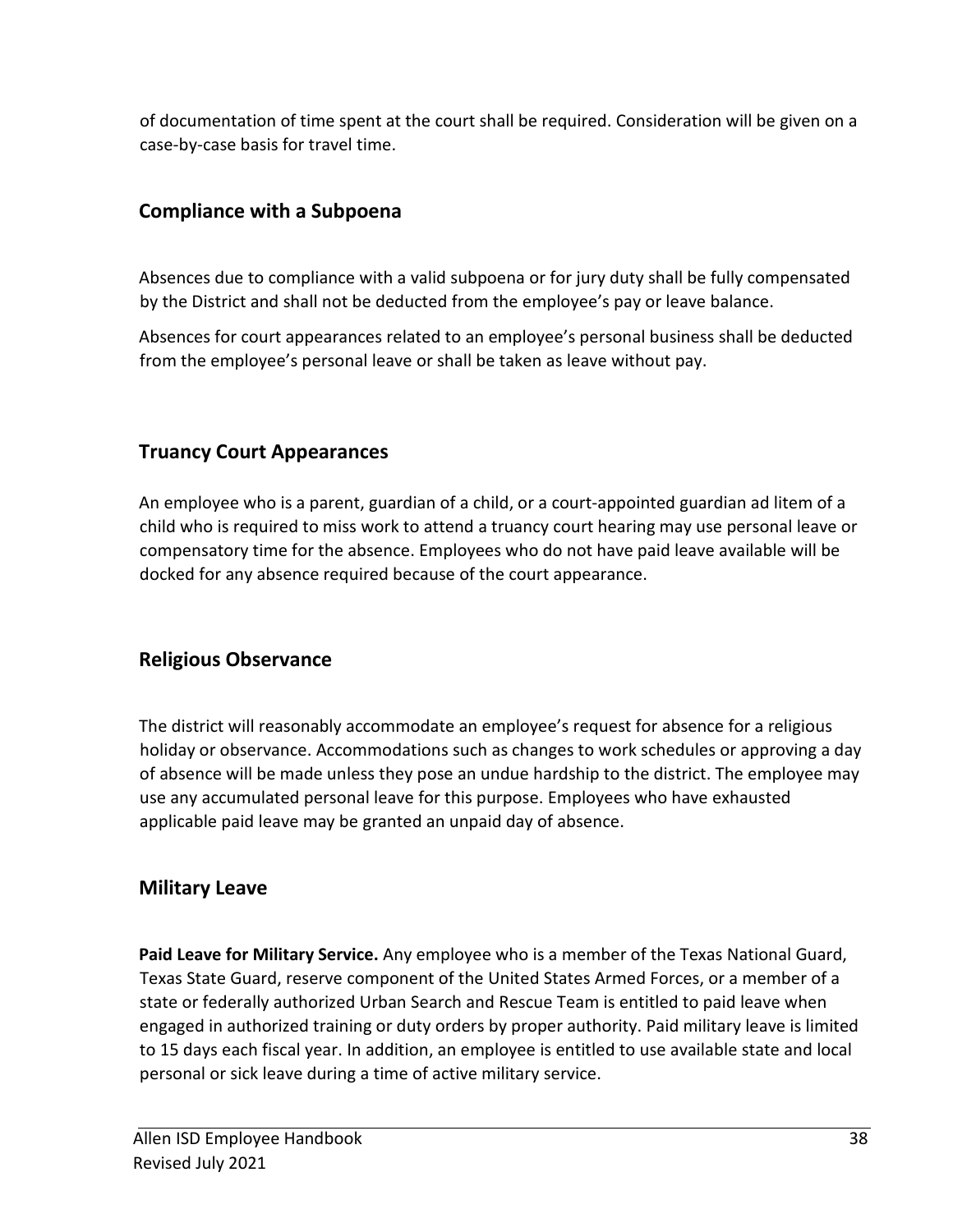**Reemployment after Military Leave.** Employees who leave the district to enter into the United States uniformed services or who are ordered to active duty as a member of the military force of any state (e.g., National or State Guard) may return to employment if they are honorably discharged. Employees who wish to return to the district will be reemployed provided they can be qualified to perform the required duties. Employees returning to work following military leave should contact the Human Resources Department. In most cases, the length of federal military service cannot exceed five years.

**Continuation of Health Insurance.** Employees who perform service in the uniformed services may elect to continue their health plan coverage at their own cost for a period not to exceed 24 months. Employees should contact the Benefits Department for details on eligibility, requirements, and limitations.

#### **Non-Duty Days for 226 Day Employees**

*Policy DED* 

**226 Employees hired AFTER July 1, 2007 guideline:** 226 day employees cannot carry forward more than 15 non-duty days.

**226 Employees hired PRIOR to July 1, 2007 "grandfathered" guideline:** The balance that employee had on June 30, 2007 was grandfathered. If on June 30th of any year, the employee's grandfathered balance drops below their original grandfathered amount, this will become the new grandfathered balance.

## **Vacation for 261 Day Employees**

*Policy DED* 

Vacation earned by 261 day employees must be taken prior to June 30 of the following year in which it is earned. Accumulated vacation days may not exceed 20 days.

## **Local Leave Buy Back Program**

*Policy DEC* 

The district shall offer to buy back up to two unused local sick days from teachers, nurses, librarians, or any other professional employee on a professional pay grade 101- 102 at a rate of \$75 a day. Qualified employees interested in participating in the annual buyback program shall submit a form to the Payroll Department in May of each year.

The \$75 or \$150 will be paid in June of each year. Contact the Payroll Department for additional information.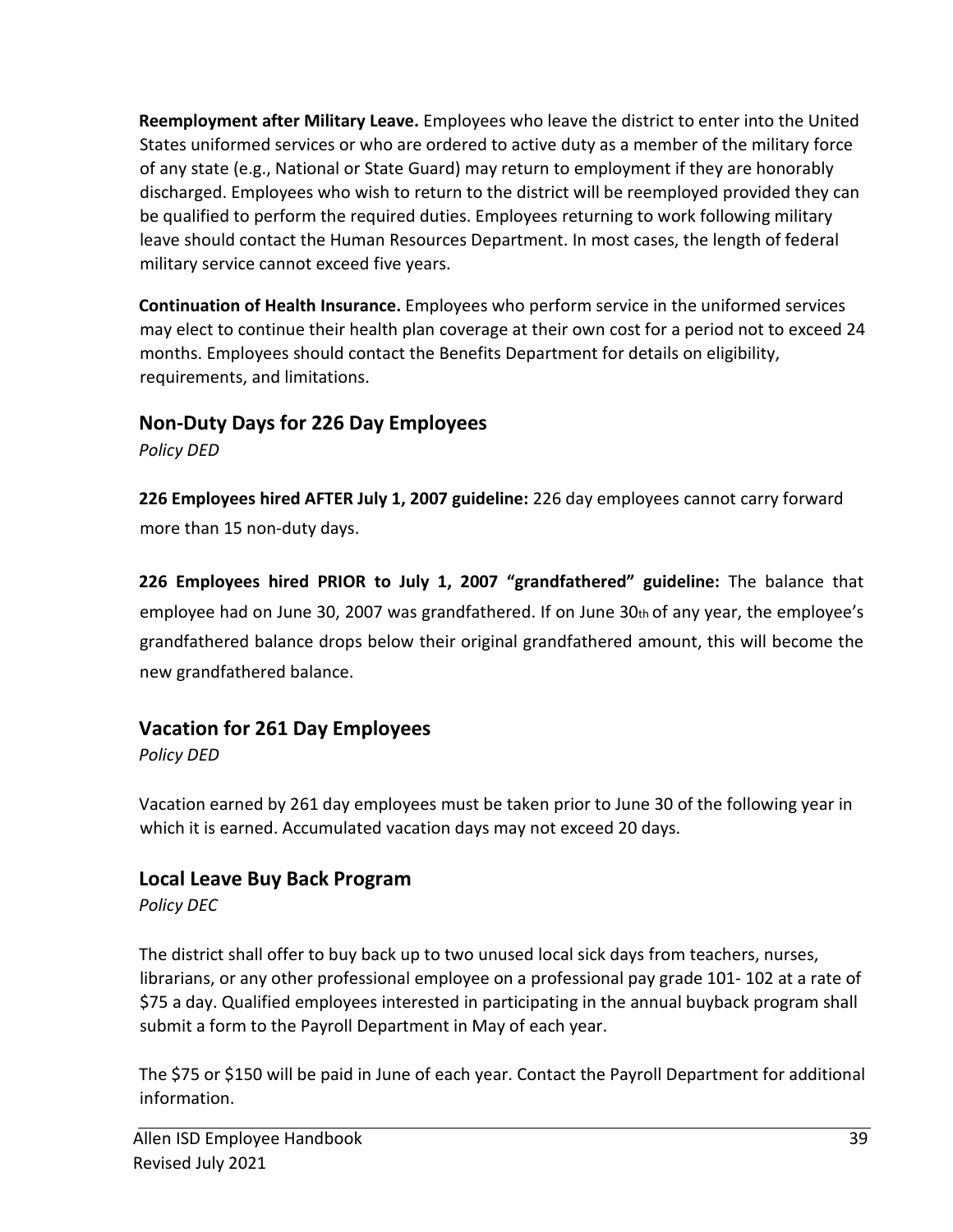## **School Business Leave & Staff Development Absences**

School Business Leave and Staff Development will be used for an absence involving any school related business, including, but not limited to workshops, conferences, administrative meetings, and seminars. All absences should be entered into the appropriate absence reporting system regardless if a sub is required or not. The supervisor/principal must approve all absences requiring school business or staff development prior to the absence.

## **Employee Relations and Communications**

## **Employee Recognition and Appreciation**

Continuous efforts are made throughout the year to recognize employees who make an extra effort to contribute to the success of the district. Employees are recognized at board meetings, in the district newsletter, and through special events and activities. These recognitions include teacher of the year, rookie of the year, support staff awards, bell ringer, and bright idea awards as well as employee service awards.

## **District Communications**

Throughout the school year, the Communication Department publishes newsletters, brochures, fliers, calendars, news releases, and other communication materials. These publications offer employees and the community information pertaining to school activities and achievements. The District's website contains additional information and may be accessed at the following link: [www.allenisd.org](http://www.allenisd.org/)

#### **Complaints and Grievances**

*Policy DGBA* 

In an effort to hear and resolve employee concerns or complaints in a timely manner and at the lowest administrative level possible, the board has adopted an orderly grievance process. Employees are encouraged to discuss their concerns or complaints with their supervisors or an appropriate administrator at any time.

The formal process provides all employees with an opportunity to be heard up to the highest level of management if they are dissatisfied with an administrative response. Once all administrative procedures are exhausted, employees can bring concerns or complaints to the board of trustees. For ease of reference, the district's policy concerning the process of bringing concerns and complaints can be referenced through the following link[: Policy DGBA \(Local\)](https://pol.tasb.org/Policy/Download/305?filename=DGBA(LOCAL).html&title=PERSONNEL-MANAGEMENT%20RELATIONS&subtitle=EMPLOYEE%20COMPLAINTS/GRIEVANCES)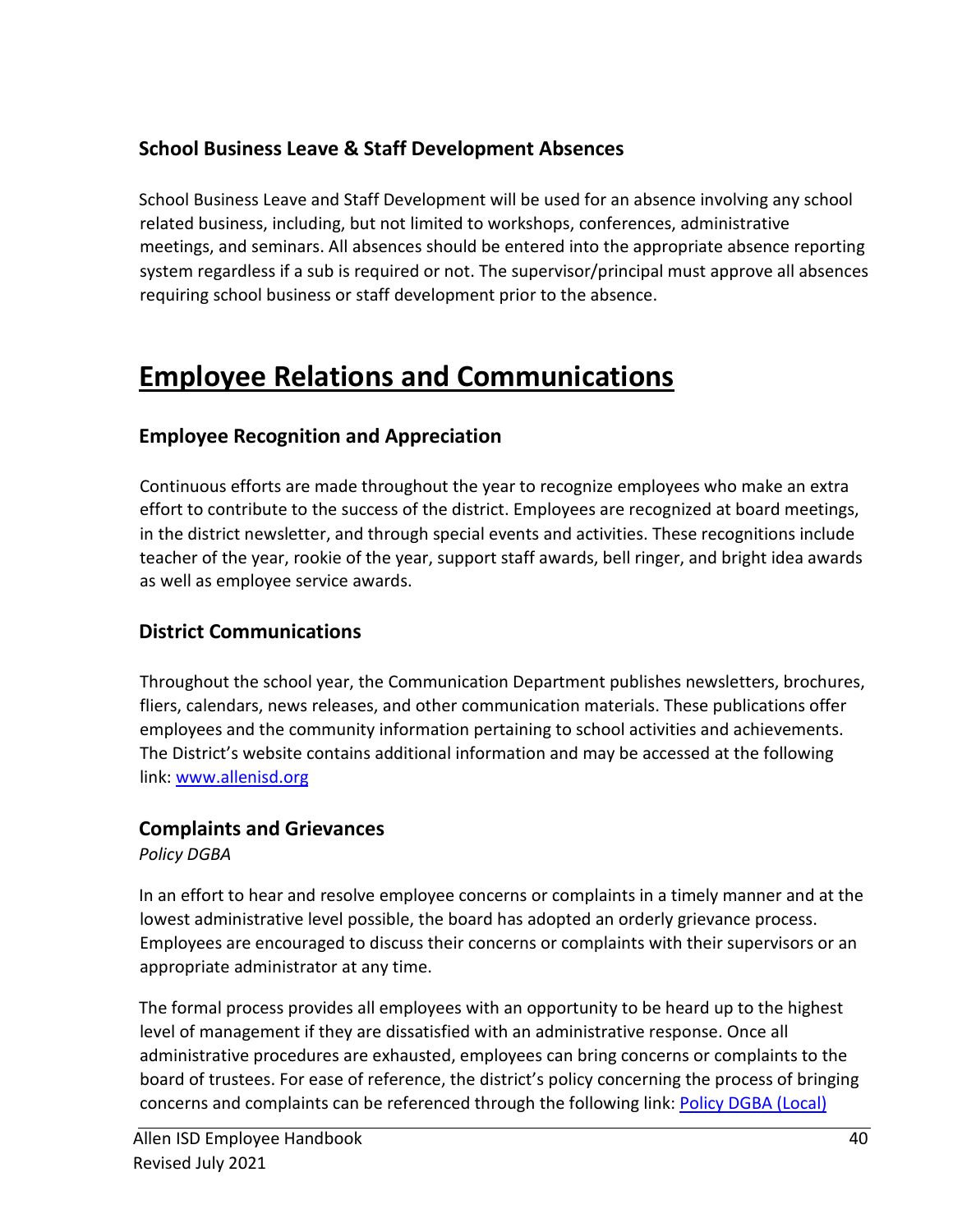# **Employee Conduct and Welfare**

## **Standards of Conduct**

*Policy DH* 

All employees are expected to work together in a cooperative spirit to serve the best interests of the district and to be courteous to students, one another, and the public. Employees are expected to observe the following standards of conduct:

- Recognize and respect the rights of students, parents, other employees, and members of the community.
- Maintain confidentiality in all matters relating to students and coworkers.
- Report to work according to the assigned schedule.
- Notify their immediate supervisor in advance or as early as possible in the event that they must be absent or late. Unauthorized absences, chronic absenteeism, tardiness, and failure to follow procedures for reporting an absence may be cause for disciplinary action.
- Know and comply with department and district policies and procedures.
- Express concerns, complaints, or criticism through appropriate channels.
- Observe all safety rules and regulations and report injuries or unsafe conditions to a supervisor immediately.
- Use district time, funds, and property for authorized district business and activities only.

All district employees should perform their duties in accordance with state and federal law, district policies and procedures, and ethical standards. Violation of policies, regulations, or guidelines may result in disciplinary action, including termination. Alleged incidents of certain misconduct by educators, including having a criminal record, must be reported to SBEC not later than the seventh day after the superintendent knew of the incident. See *Reports to the Texas Education Agency,* in this handbook for additional information.

The *Educators' Code of Ethics*, adopted by the State Board for Educator Certification, which all district employees must adhere to, is reprinted below:

#### **Texas Educators' Code of Ethics**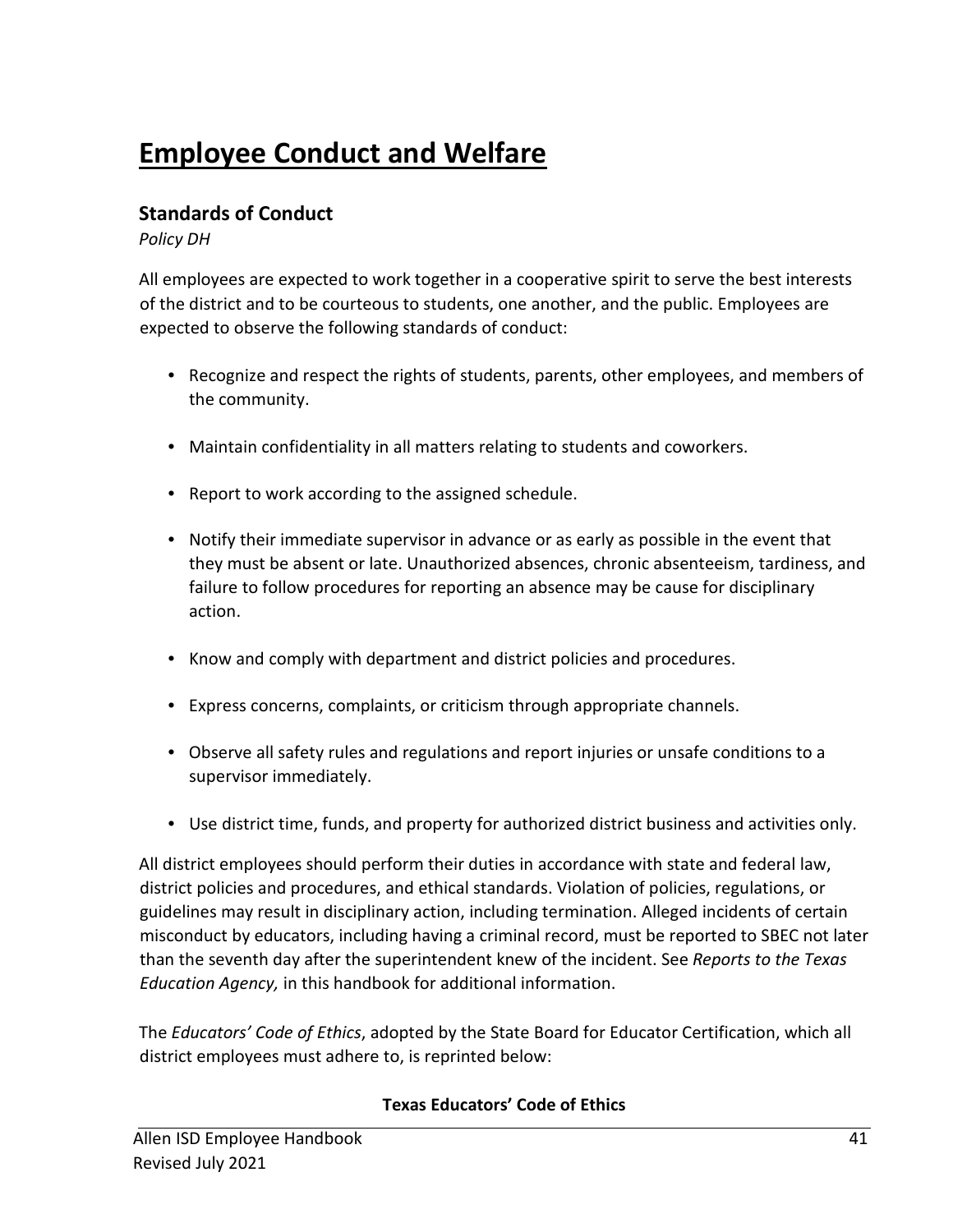#### **Statement of Purpose**

The Texas educator shall comply with standard practices and ethical conduct toward students, professional colleagues, school officials, parents, and members of the community and shall safeguard academic freedom. The Texas educator, in maintaining the dignity of the profession, shall respect and obey the law, demonstrate personal integrity, and exemplify honesty and good moral character. The Texas educator, in exemplifying ethical relations with colleagues, shall extend just and equitable treatment to all members of the profession. The Texas educator, in accepting a position of public trust, shall measure success by the progress of each student toward realization of his or her potential as an effective citizen. The Texas educator, in fulfilling responsibilities in the community, shall cooperate with parents and others to improve the public schools of the community. (19 TAC 247.1(b))

#### **Professional Standards 1. Professional Ethical Conduct, Practices, and Performance**

**Standard 1.1** The educator shall not intentionally, knowingly, or recklessly engage in deceptive practices regarding official policies of the school district, educational institution, educator preparation program, the Texas Education Agency, or the State Board for Educator Certification (SBEC) and its certification process.

**Standard 1.2** The educator shall not knowingly misappropriate, divert, or use monies, personnel, property, or equipment committed to his or her charge for personal gain or advantage.

**Standard 1.3** The educator shall not submit fraudulent requests for reimbursement, expenses, or pay.

**Standard 1.4** The educator shall not use institutional or professional privileges for personal or partisan advantage.

**Standard 1.5** The educator shall neither accept nor offer gratuities, gifts, or favors that impair professional judgment or to obtain special advantage. This standard shall not restrict the acceptance of gifts or tokens offered and accepted openly from students, parents of students, or other persons or organizations in recognition or appreciation of service.

**Standard 1.6** The educator shall not falsify records, or direct or coerce others to do so.

**Standard 1.7** The educator shall comply with state regulations, written local school board policies, and other state and federal laws.

**Standard 1.8** The educator shall apply for, accept, offer, or assign a position or a responsibility on the basis of professional qualifications.

**Standard 1.9** The educator shall not make threats of violence against school district employees, school board members, students, or parents of students.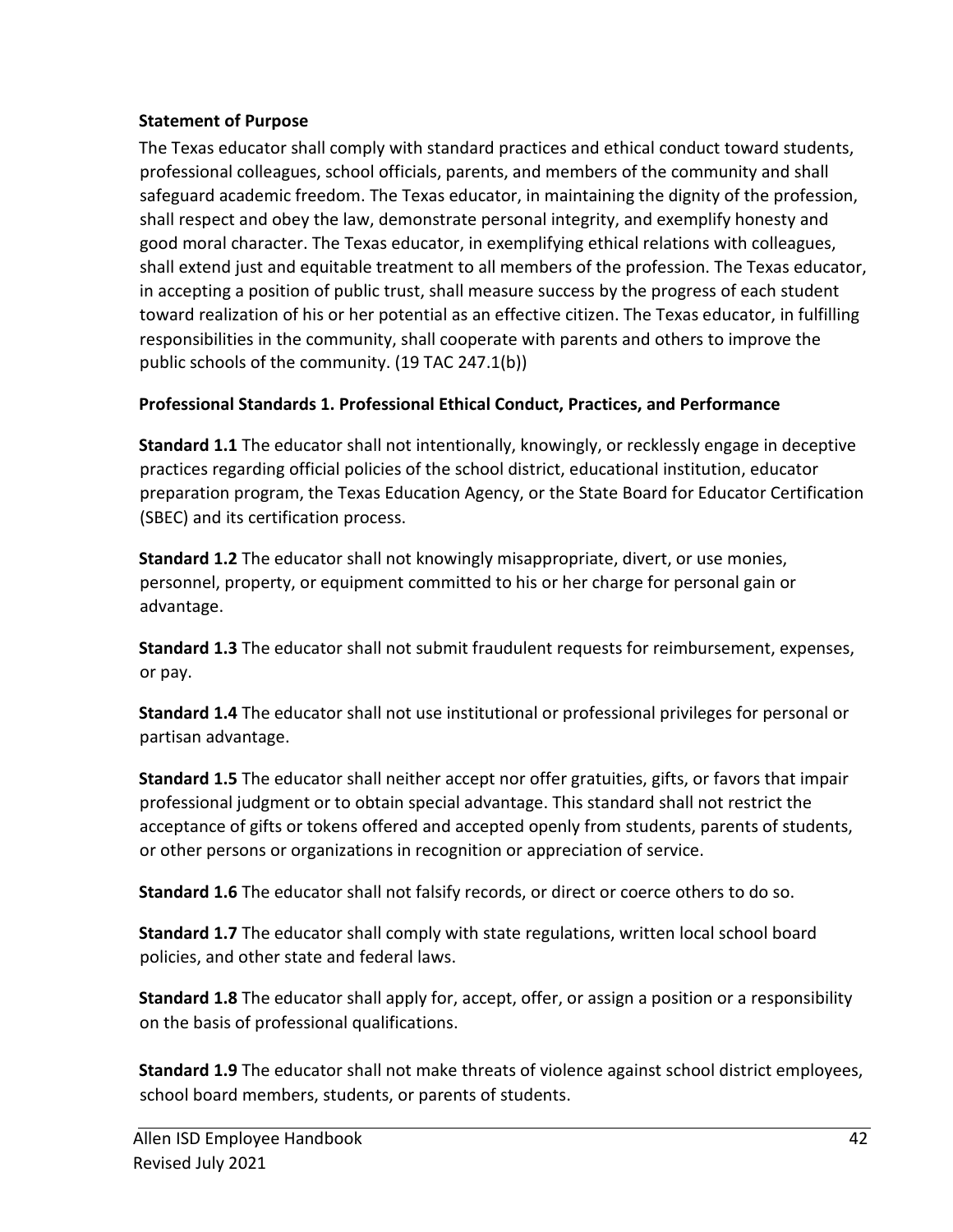**Standard 1.10** The educator shall be of good moral character and be worthy to instruct or supervise the youth of this state.

**Standard 1.11** The educator shall not intentionally or knowingly misrepresent his or her employment history, criminal history, and/or disciplinary record when applying for subsequent employment.

**Standard 1.12** The educator shall refrain from the illegal use or distribution of controlled substances and/or abuse of prescription drugs and toxic inhalants.

**Standard 1.13** The educator shall not be under the influence of alcohol or consume alcoholic beverages on school property or during school activities when students are present.

#### **2. Ethical Conduct toward Professional Colleagues**

**Standard 2.1** The educator shall not reveal confidential health or personnel information concerning colleagues unless disclosure serves lawful professional purposes or is required by law.

**Standard 2.2** The educator shall not harm others by knowingly making false statements about a colleague or the school system.

**Standard 2.3** The educator shall adhere to written local school board policies and state and federal laws regarding the hiring, evaluation, and dismissal of personnel.

**Standard 2.4** The educator shall not interfere with a colleague's exercise of political, professional, or citizenship rights and responsibilities.

**Standard 2.5** The educator shall not discriminate against or coerce a colleague on the basis of race, color, religion, national origin, age, gender, disability, family status, or sexual orientation.

**Standard 2.6** The educator shall not use coercive means or promise of special treatment in order to influence professional decisions or colleagues.

**Standard 2.7** The educator shall not retaliate against any individual who has filed a complaint with the SBEC or provides information for a disciplinary investigation or proceeding under this chapter.

**Standard 2.8** The educator shall not intentionally or knowingly subject a colleague to sexual harassment.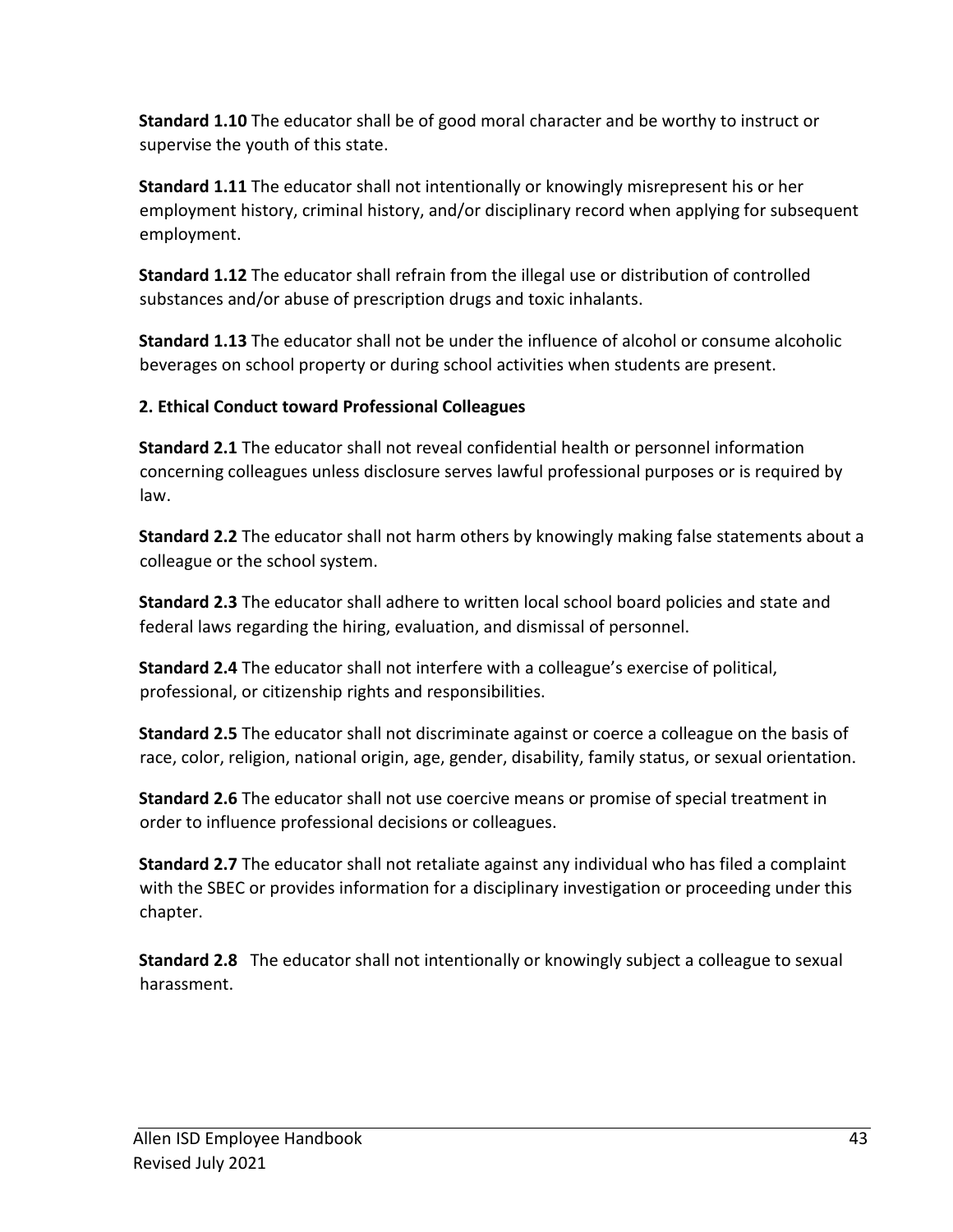#### **3. Ethical Conduct toward Students**

**Standard 3.1** The educator shall not reveal confidential information concerning students unless disclosure serves lawful professional purposes or is required by law.

**Standard 3.2** The educator shall not intentionally, knowingly, or recklessly treat a student or minor in a manner that adversely affects or endangers the learning, physical health, mental health, or safety of the student or minor.

**Standard 3.3** The educator shall not intentionally, knowingly, or recklessly misrepresent facts regarding a student.

**Standard 3.4** The educator shall not exclude a student from participation in a program, deny benefits to a student, or grant an advantage to a student on the basis of race, color, gender, disability, national origin, religion, family status, or sexual orientation.

**Standard 3.5** The educator shall not intentionally, knowingly, or recklessly engage in physical mistreatment, neglect, or abuse of a student or minor.

**Standard 3.6** The educator shall not solicit or engage in sexual conduct or a romantic relationship with a student or minor.

**Standard 3.7** The educator shall not furnish alcohol or illegal/unauthorized drugs to any person under 21 years of age unless the educator is a parent or guardian of that child or knowingly allow any person under 21 years of age unless the educator is a parent or guardian of that child to consume alcohol or illegal/unauthorized drugs in the presence of the educator.

**Standard 3.8** The educator shall maintain appropriate professional educator-student relationships and boundaries based on a reasonably prudent educator standard.

**Standard 3.9** The educator shall refrain from inappropriate communication with a student or minor, including, but not limited to, electronic communication such as cell phone, text messaging, email, instant messaging, blogging, or other social network communication. Factors that may be considered in assessing whether the communication is inappropriate include, but are not limited to:

- (i) the nature, purpose, timing, and amount of the communication;
- (ii) the subject matter of the communication;
- (iii) whether the communication was made openly or the educator attempted to conceal the communication;
- (iv) whether the communication could be reasonably interpreted as soliciting sexual contact or a romantic relationship;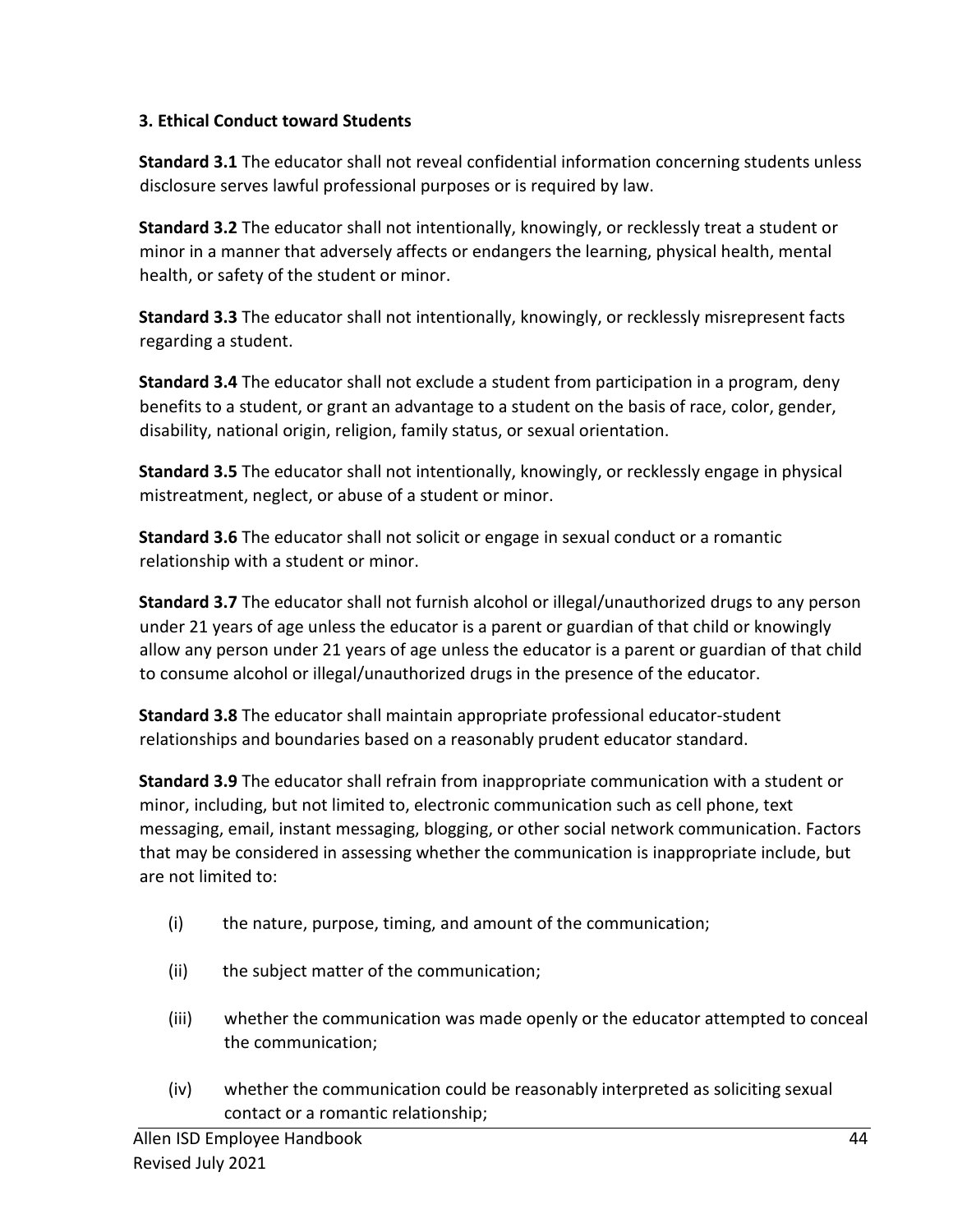- (v) whether the communication was sexually explicit; and
- (vi) whether the communication involved discussion(s) of the physical or sexual attractiveness or the sexual history, activities, preferences, or fantasies of either the educator or the student.

## **Discrimination, Harassment, and Retaliation**

## *Policies DH, DIA*

Employees shall not engage in prohibited harassment, including sexual harassment, of other employees, unpaid interns, student teachers, or students. While acting in the course of their employment, employees shall not engage in prohibited harassment of other persons including board members, vendors, contractors, volunteers, or parents. A substantiated charge of harassment will result in disciplinary action.

Individuals who believe they have been discriminated or retaliated against or harassed are encouraged to promptly report such incidents to the campus principal, supervisor, or appropriate district official. If the campus principal, supervisor, or district official is the subject of a complaint, the complaint should be made directly to the superintendent. A complaint against the superintendent may be made directly to the board.

The district's policy that includes definitions and procedures for reporting and investigating discrimination, harassment, and retaliation may be accessed through the following link: [Policy](https://pol.tasb.org/Policy/Download/305?filename=DIA(LOCAL).html&title=EMPLOYEE%20WELFARE&subtitle=FREEDOM%20FROM%20DISCRIMINATION,%20HARASSMENT,%20AND%20RETALIATION) [DIA \(Local\)](https://pol.tasb.org/Policy/Download/305?filename=DIA(LOCAL).html&title=EMPLOYEE%20WELFARE&subtitle=FREEDOM%20FROM%20DISCRIMINATION,%20HARASSMENT,%20AND%20RETALIATION)

## **Harassment of Students**

## *Policies DH, DHB, FFG, FFH, FFI*

Sexual and other harassment of students by employees are forms of discrimination and are prohibited by law. Romantic or inappropriate social relationships between students and district employees are prohibited. Employees who suspect a student may have experienced prohibited harassment are obligated to report their concerns to the campus principal or other appropriate district official. All allegations of prohibited harassment of a student by an employee or adult will be reported to the student's parents and promptly investigated. An employee who knows of or suspects child abuse must also report his or her knowledge or suspicion to the appropriate authorities, as required by law. See *Reporting Suspected Child Abuse* and *Bullying* in this handbook for additional information.

The district's policy that includes definitions and procedures for reporting and investigating harassment of students may be accessed through the following links[: DHB\(LEGAL\);](https://pol.tasb.org/Policy/Download/305?filename=DHB(LEGAL).html&title=EMPLOYEE%20STANDARDS%20OF%20CONDUCT&subtitle=REPORTS%20TO%20STATE%20BOARD%20FOR%20EDUCATOR%20CERTIFICATION) [FFH\(LOCAL\);](https://pol.tasb.org/Policy/Download/305?filename=FFH(LOCAL).html&title=STUDENT%20WELFARE&subtitle=FREEDOM%20FROM%20DISCRIMINATION,%20HARASSMENT,%20AND%20RETALIATION) [DF\(LEGAL\).](https://pol.tasb.org/Policy/Download/305?filename=DF(LOCAL).html&title=TERMINATION%20OF%20EMPLOYMENT&subtitle=)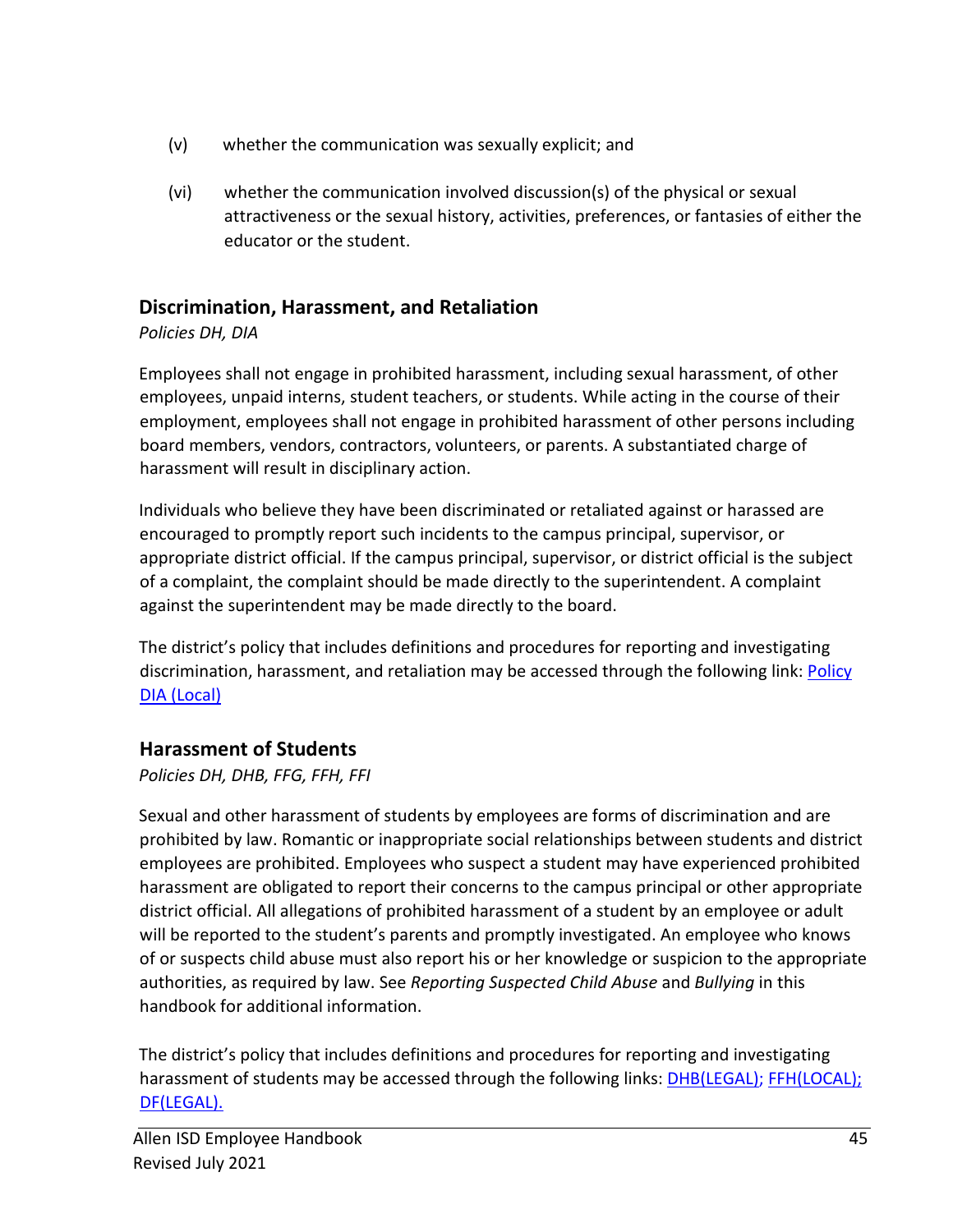## **Reporting Suspected Child Abuse**

#### *Policies DG, DH, FFG, GRA*

All employees are required by state law to report any suspected child abuse or neglect, as defined by Texas Family Code §26.001, to a law enforcement agency, Child Protective Services, or appropriate state agency (e.g., state agency operating, licensing, certifying, or registering a facility) within 48 hours of the event that led to the suspicion.

Employees are also required to make a report if they have cause to believe that an adult was a victim of abuse or neglect as a child and they determine in good faith that the disclosure of the information is necessary to protect the health and safety of another child or person with a disability.

Reports to Child Protective Services can be made to the local Protective Officer or to the Texas Abuse Hotline (800-252-5400). State law specifies that an employee may not delegate to or rely on another person or administrator to make the report.

Under state law, any person reporting or assisting in the investigation of reported child abuse or neglect is immune from liability unless the report is made in bad faith or with malicious intent. In addition, the district is prohibited from retaliating against an employee who, in good faith, reports child abuse or neglect or who participates in an investigation regarding an allegation of child abuse or neglect.

An employee's failure to report suspected child abuse may result in prosecution as a Class A misdemeanor. In addition, a certified employee's failure to report suspected child abuse may result in disciplinary procedures by SBEC for a violation of the Texas Educators' Code of Ethics.

Employees who suspect that a student has been or may be abused or neglected should also report their concerns to the campus principal. This includes students with disabilities who are no longer minors. Employees are not required to report their concern to the principal before making a report to the appropriate agency.

Reporting the concern to the principal does not relieve the employee of the requirement to report it to the appropriate state agency. In addition, employees must cooperate with investigators of child abuse and neglect. Interference with a child abuse investigation by denying an interviewer's request to interview a student at school or requiring the presence of a parent or school administrator against the desires of the duly authorized investigator is prohibited.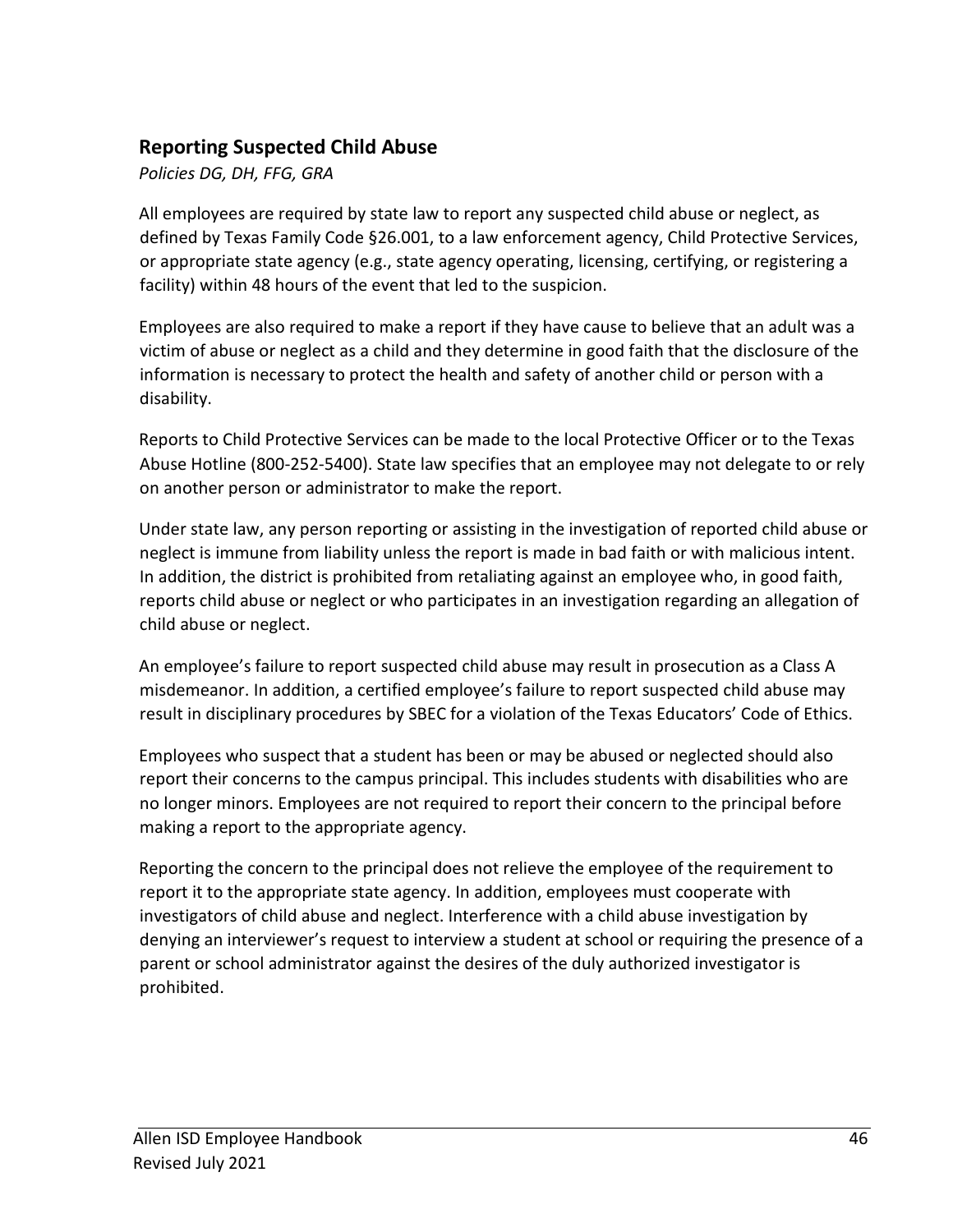## **Sexual Abuse and Maltreatment of Children**

The district has established a plan for addressing sexual abuse and other maltreatment of children. This plan may be obtained by contacting the School Leadership and Support Department at 972-727-7115. As an employee, it is important for you to be aware of warning signs that could indicate a child may have been or is being sexually abused or maltreated. Sexual abuse in the Texas Family Code is defined as any sexual conduct harmful to a child's mental, emotional, or physical welfare as well as a failure to make a reasonable effort to prevent sexual conduct with a child. Maltreatment is defined as abuse or neglect. Anyone who suspects that a child has been or may be abused or neglected has a legal responsibility under state law for reporting the suspected abuse or neglect to law enforcement or to Child Protective Services (CPS).

Employees are required to follow the procedures described above in *Reporting Suspected Child Abuse*.

#### **Reporting Crime**

*Policy DG* 

The Texas Whistleblower Act protects district employees who make good faith reports of violations of law by the district to an appropriate law enforcement authority. The district is prohibited from suspending, terminating the employment of, or taking other adverse personnel action against, an employee who makes a report under the Act. State law also provides employees with the right to report a crime witnessed at the school to any peace officer with authority to investigate the crime.

## **Technology Resources**

*Policy CQ* 

The district's technology resources, including its networks, computer systems, e-mail accounts, devices connected to its networks, and all district-owned devices used on or off school property, are primarily for administrative and instructional purposes. Limited personal use is permitted if the use:

- Imposes no tangible cost to the district.
- Does not unduly burden the district's computer or network resources
- Has no adverse effect on job performance or on a student's academic performance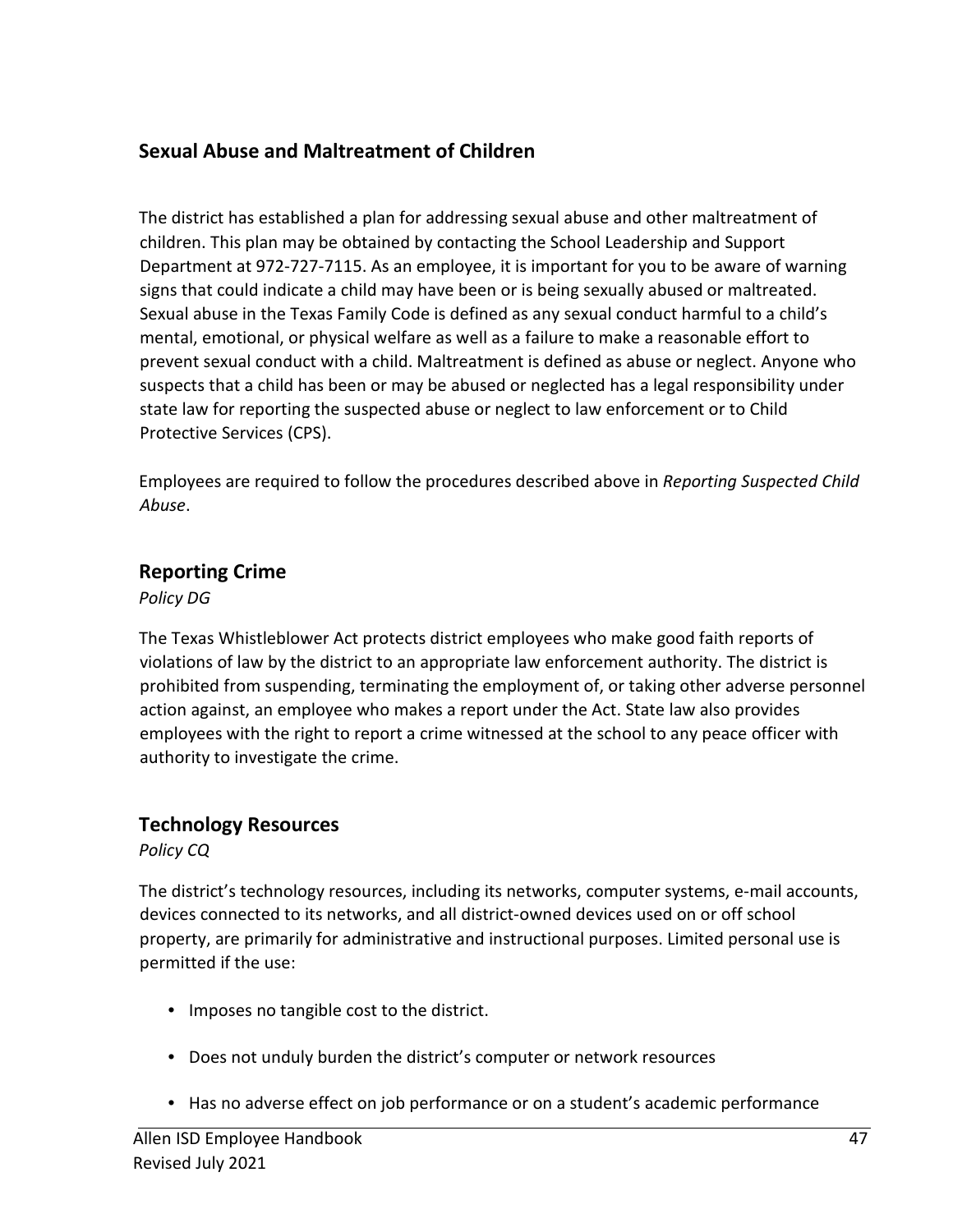Electronic mail transmissions and other use of the technology resources are not confidential and can be monitored at any time to ensure appropriate use. A record of each internet site an employee visits, blocked or unblocked by WebSense, is logged and will periodically be reviewed to ensure inappropriate sites are not accessed. Any internet site that is deemed inappropriate and not blocked by WebSense should be reported to campus administration for inclusion in this filter list.

Employees are required to abide by the provisions of the acceptable use agreement and administrative procedures. Failure to do so can result in suspension of access or termination of privileges and may lead to disciplinary and legal action.

Additionally, employees should act responsibly in using any form of electronic communications pertaining to Allen ISD matters, whether or not the communication is from the district's systems. Any violation of the district's standards of conduct or administration directives that occurs through the use of a non-district computer or website (such as a personal web log) will be subject to potential disciplinary action regardless of the lack of use of district systems.

Employee's access to the district's technology resources will terminate upon the last day of employment with the district. Employees with questions about technology resources may contact the Technology Department.

## **Personal Use of Electronic Communications**

*Policy DH* 

Electronic communications includes all forms of social media, such as text messaging, instant messaging, electronic mail (e-mail), web logs (blogs), wikis, electronic forums (chat rooms), video-sharing websites (e.g., YouTube), editorial comments posted on the Internet, and social network sites (e.g., Facebook, Twitter, LinkedIn, Instagram). Electronic communications also includes all forms of telecommunication such as landlines, cell phones, and web-based applications.

As role models for the district's students, employees are responsible for their public conduct even when they are not acting as district employees. Employees will be held to the same professional standards in their public use of electronic media as they are for any other public conduct. If an employee's use of electronic media interferes with the employee's ability to effectively perform his or her job duties, the employee is subject to disciplinary action, up to and including termination of employment. If an employee wishes to use a social network site or similar media for personal purposes, the employee is responsible for the content on the employee's page, including content added by the employee, the employee's friends, or members of the public who can access the employee's page, and for web links on the employee's page. The employee is also responsible for maintaining privacy settings appropriate to the content.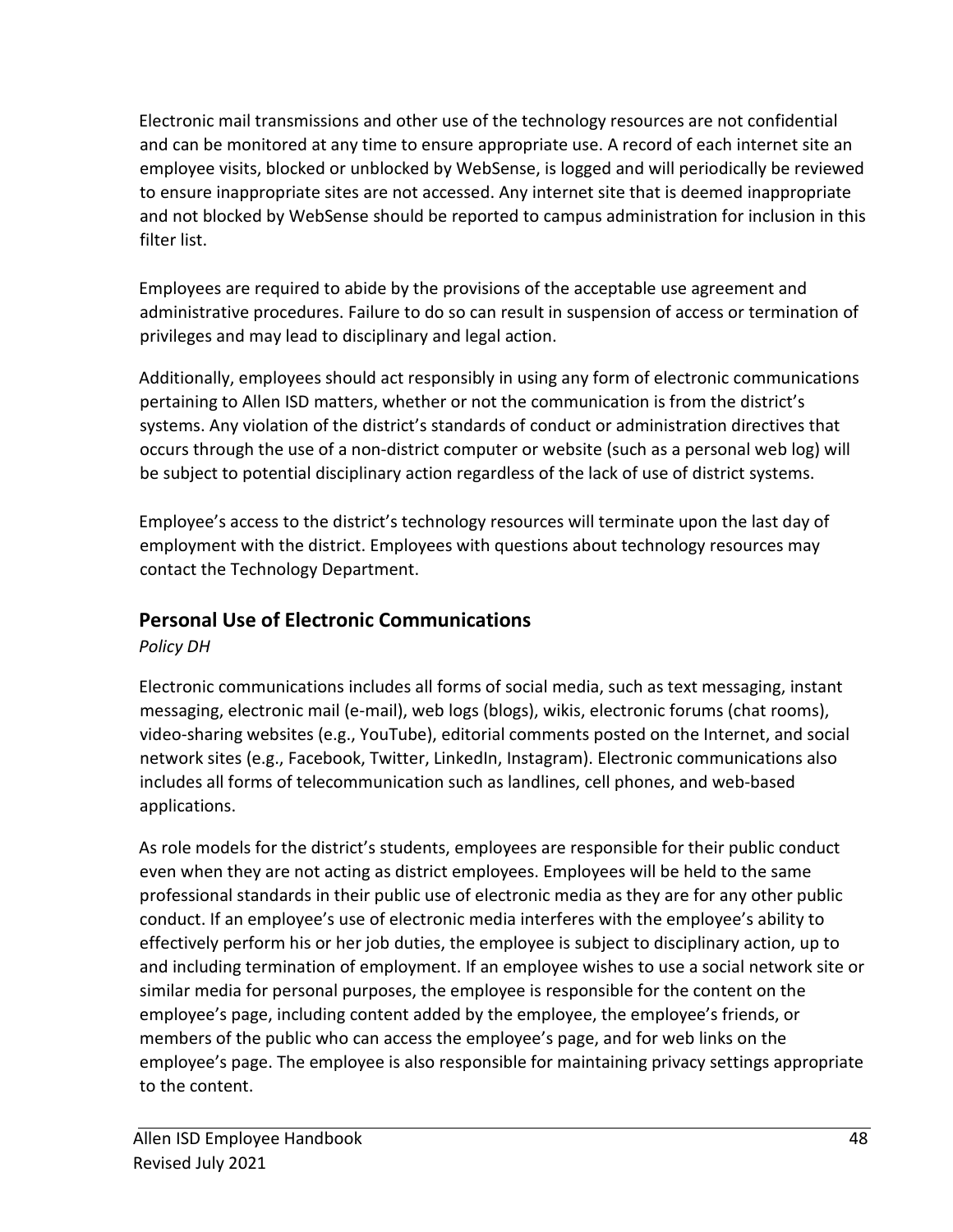An employee who uses electronic media for personal purposes shall observe the following:

The employee may not set up or update the employee's personal social network page(s) using the district's computers, network, or equipment.

- The employee shall limit use of personal electronic communication devices to send or receive calls, text messages, pictures, and videos to breaks, meal times, and before and after scheduled work hours, unless there is an emergency or the use is authorized by a supervisor to conduct district business.
- The employee shall not use the district's logo or other copyrighted material of the district without express, written consent.
- An employee may not share or post, in any format, information, videos, or pictures obtained while on duty or on district business unless the employee first obtains written approval from the employee's immediate supervisor. Employees should be cognizant that they have access to information and images that, if transmitted to the public, could violate privacy concerns.
- The employee continues to be subject to applicable state and federal laws, local policies, administrative regulations, and the Texas Educators' Code of Ethics, even when communicating regarding personal and private matters, regardless of whether the employee is using private or public equipment, on or off campus. These restrictions include:
	- o Confidentiality of student records [See Policy FL] o Confidentiality of health or personnel information concerning colleagues, unless disclosure serves lawful professional purposes or is required by law [See Policy DH (EXHIBIT)]
	- o Confidentiality of district records, including educator evaluations and private email addresses. [See Policy GBA]
	- o Copyright law [See Policy CY] o Prohibition against harming others by knowingly making false statements about a colleague or the school system. [See Policy DH

(EXHIBIT)]

See *Use of Electronic Communications with Students*, below, for regulations on employee communication with students.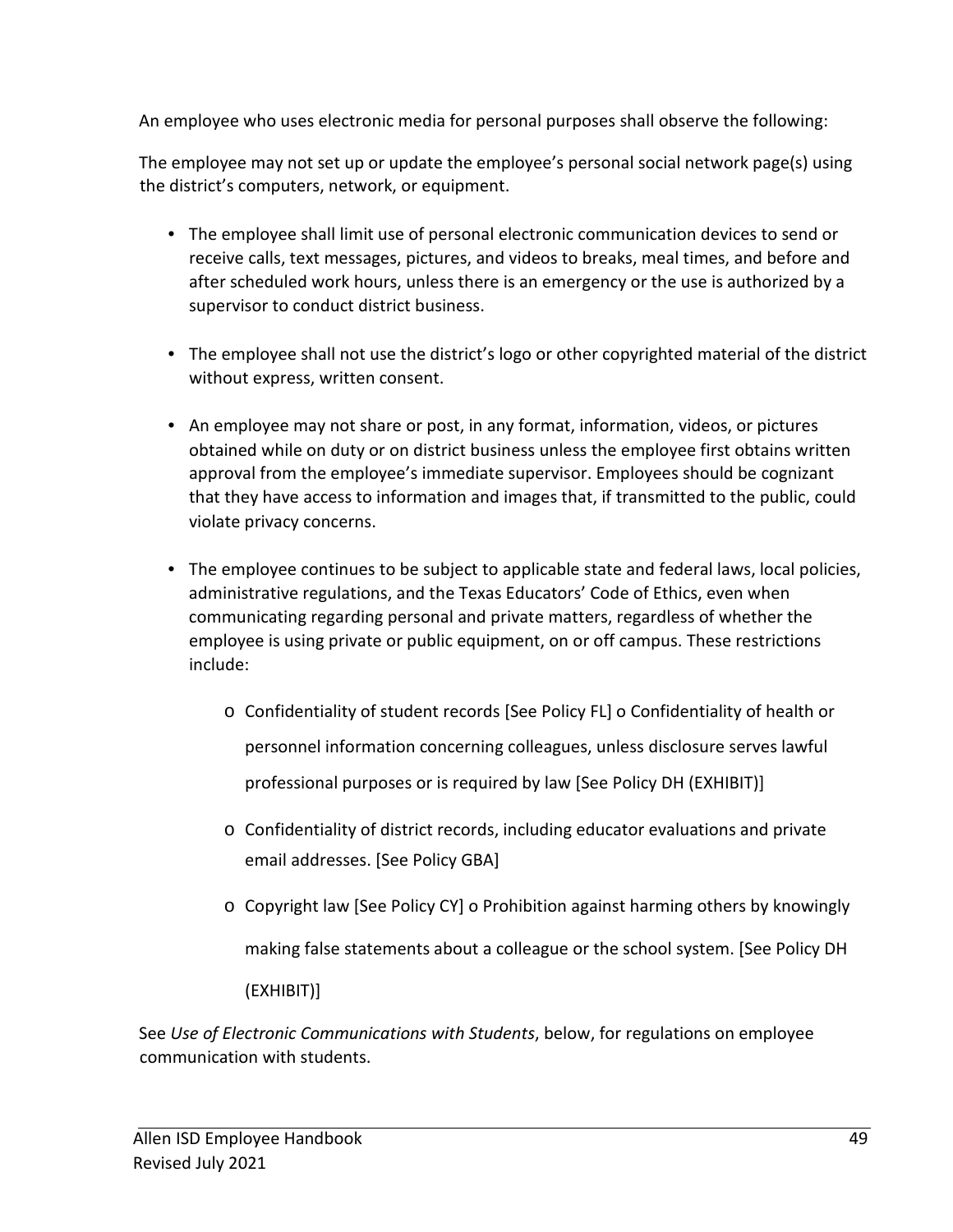## **Electronic Communications between Employees and Students**

#### *Policy DH*

A certified or licensed employee, or any other employee designated in writing by the superintendent or a campus principal, may use electronic communications with students who are currently enrolled in the district. The employee must comply with the provisions outlined below. Electronic communications between all other employees and students who are enrolled in the district are prohibited. Employees are not required to provide students with their personal phone number or e-mail address.

An employee is not subject to provisions regarding electronic communications with a student to the extent the employee has a social or family relationship with a student. For example, an employee may have a relationship with a niece or nephew, a student who is the child of an adult friend, a student who is a friend of the employee's child, or a member or participant in the same civic, social, recreational, or religious organization. An employee who claims an exception based on a social relationship shall provide written consent from the student's parent. The written consent shall include an acknowledgement by the parent that:

- The employee has provided the parent with a copy of this protocol
- The employee and the student have a social relationship outside of school;
- The parent understands that the employee's communications with the student are excepted from district regulation; and
- The parent is solely responsible for monitoring electronic communications between the employee and the student.

The following definitions apply for the use of electronic media with students:

- *Electronic communications* means any communication facilitated by the use of any electronic device, including a telephone, cellular telephone, computer, computer network, personal data assistant, or pager. The term includes e-mail, text messages, instant messages, and any communication made through an Internet website, including a social media website or a social networking website.
- *Communicate* means to convey information and includes a one-way communication as well as a dialogue between two or more people. A public communication by an employee that is not targeted at students (e.g., a posting on the employee's personal social network page or a blog) is not a *communication*: however, the employee may be subject to district regulations on personal electronic communications. See *Personal Use of Electronic Media*, above. Unsolicited contact from a student through electronic means is not a *communication*.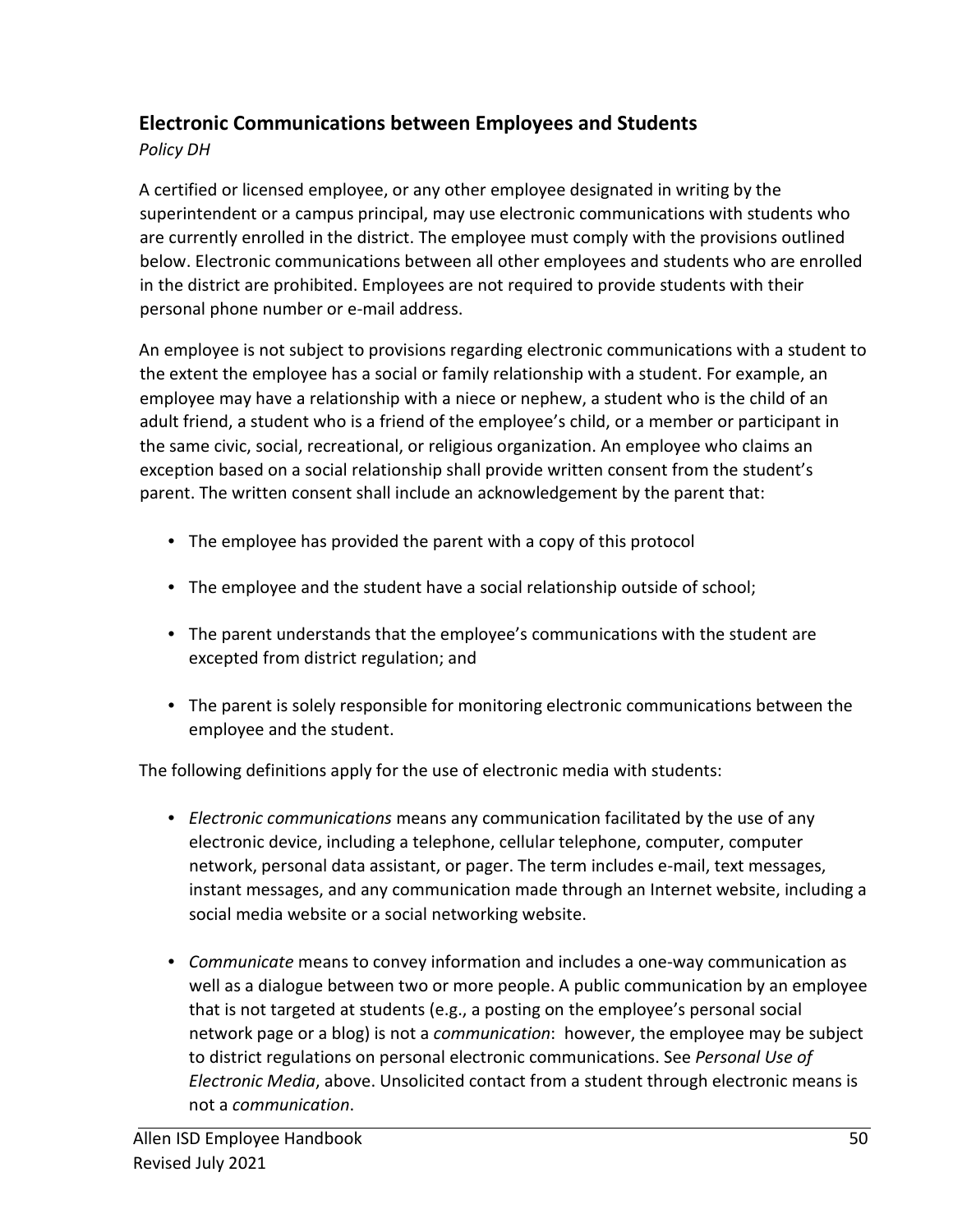• *Certified or licensed employee* means a person employed in a position requiring SBEC certification or a professional license, and whose job duties may require the employee to communicate electronically with students. The term includes classroom teachers, counselors, principals, librarians, paraprofessionals, nurses, educational diagnosticians, licensed therapists, and athletic trainers.

An employee who communicates electronically with students shall observe the following:

- The employee is prohibited from knowingly communicating with students using any form of electronic communications, including mobile and web applications, that are not provided or accessible by the district unless a specific exception is noted below.
- Only a teacher, trainer, or other employee who has an extracurricular duty may use text messaging, and then only to communicate with students who participate in the extracurricular activity over which the employee has responsibility. An employee who communicates with a student using text messaging shall comply with the following protocol: o The employee shall include at least one of the student's parents or guardians as a recipient on each text message to the student so that the student and parent receive the same message; o The employee shall include his or her immediate supervisor as a recipient on each text message to the student so that the student and supervisor receive the same message; or o For each text message addressed to one or more students, the employee shall send a copy of the text message to the employee's district e-mail address.
- The employee shall limit communications to matters within the scope of the employee's professional responsibilities (e.g., for classroom teachers, matters relating to class work, homework, and tests; for an employee with an extracurricular duty, matters relating to the extracurricular activity).
- The employee is prohibited from knowingly communicating with students through a personal social network page; the employee must create a separate social network page ("professional page") for the purpose of communicating with students. The employee must enable administration and parents to access the employee's professional page.
- The employee shall not communicate directly with any student between the hours of 11:00 p.m. and 6:00 a.m. An employee may, however, make public posts to a social network site, blog, or similar application at any time.
- The employee does not have a right to privacy with respect to communications with students and parents.
- The employee continues to be subject to applicable state and federal laws, local policies, administrative regulations, and the Texas Educators' Code of Ethics including: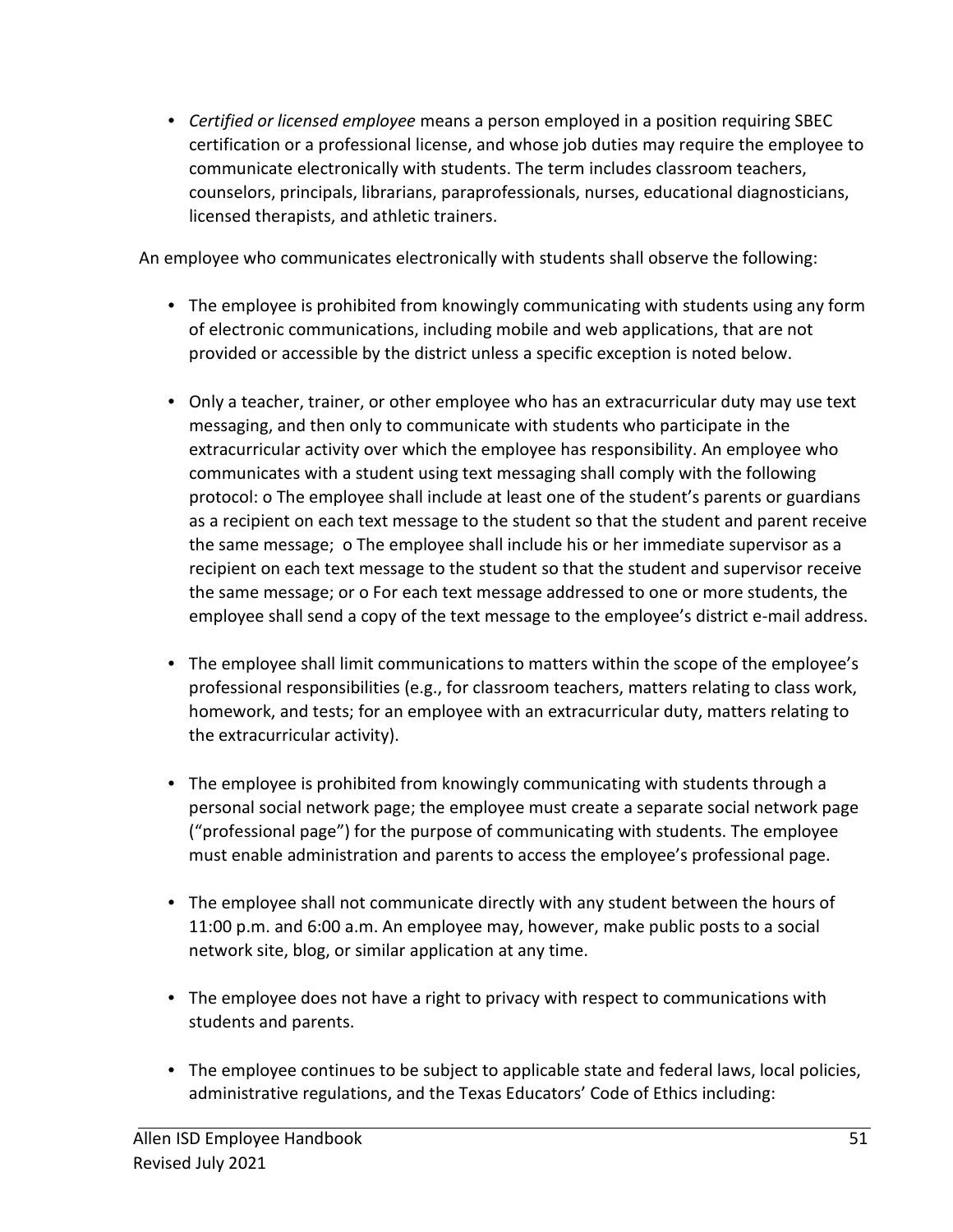- o Compliance with the Public Information Act and the Family Educational Rights and Privacy Act (FERPA), including retention and confidentiality of student records. [See Policies CPC and FL]
- o Copyright law [Policy CY] Prohibitions against soliciting or engaging in sexual conduct or a romantic relationship with a student. [See Policy DHB]
- Upon request from administration, an employee will provide the phone number(s), social network site(s), or other information regarding the method(s) of electronic media the employee uses to communicate with one or more currently-enrolled students.
- Upon written request from a parent or student, the employee shall discontinue communicating with the student through e-mail, text messaging, instant messaging, or any other form of one-to-one communication.
- An employee may request an exception from one or more of the limitations above by submitting a written request to his or her immediate supervisor.
- An employee shall notify his or her supervisor in writing within one business day if a student engages in an improper electronic communication with the employee. The employee should describe the form and content of the electronic communication.

## **Acceptable Use Guidelines for Technology**

The Allen Independent School District believes in the educational value of technology and electronic resources and recognizes their potential to support its curriculum and student learning by facilitating resource sharing, innovation, and communication. Technology and electronic resources, including Internet access, will be used to promote innovation and educational excellence consistent with the district's mission and goals. The district has deployed a wide-area network that will allow staff and students to communicate with each other and will provide the staff and students with access to a multitude of instructional and administrative resources. This also places ethical responsibilities on all users of technology and electronic resources. By deploying a filtering system, Allen ISD will make every effort to protect students and teachers from any misuses or abuses as a result of their experience with a technology and/or electronic resource. This places Allen ISD in compliance with CIPA (Children's Internet Protection Act).

Access to the district's electronic communication and data management systems, including, without limitation, its telephone system (landlines, cell phones, and Web-based voice communication applications e.g., Skype), computer networks electronic mail systems, videoconferencing systems, and its Internet and intranet access capabilities (hereinafter referred to collectively as the "Allen ISD electronic resources"), shall be made available to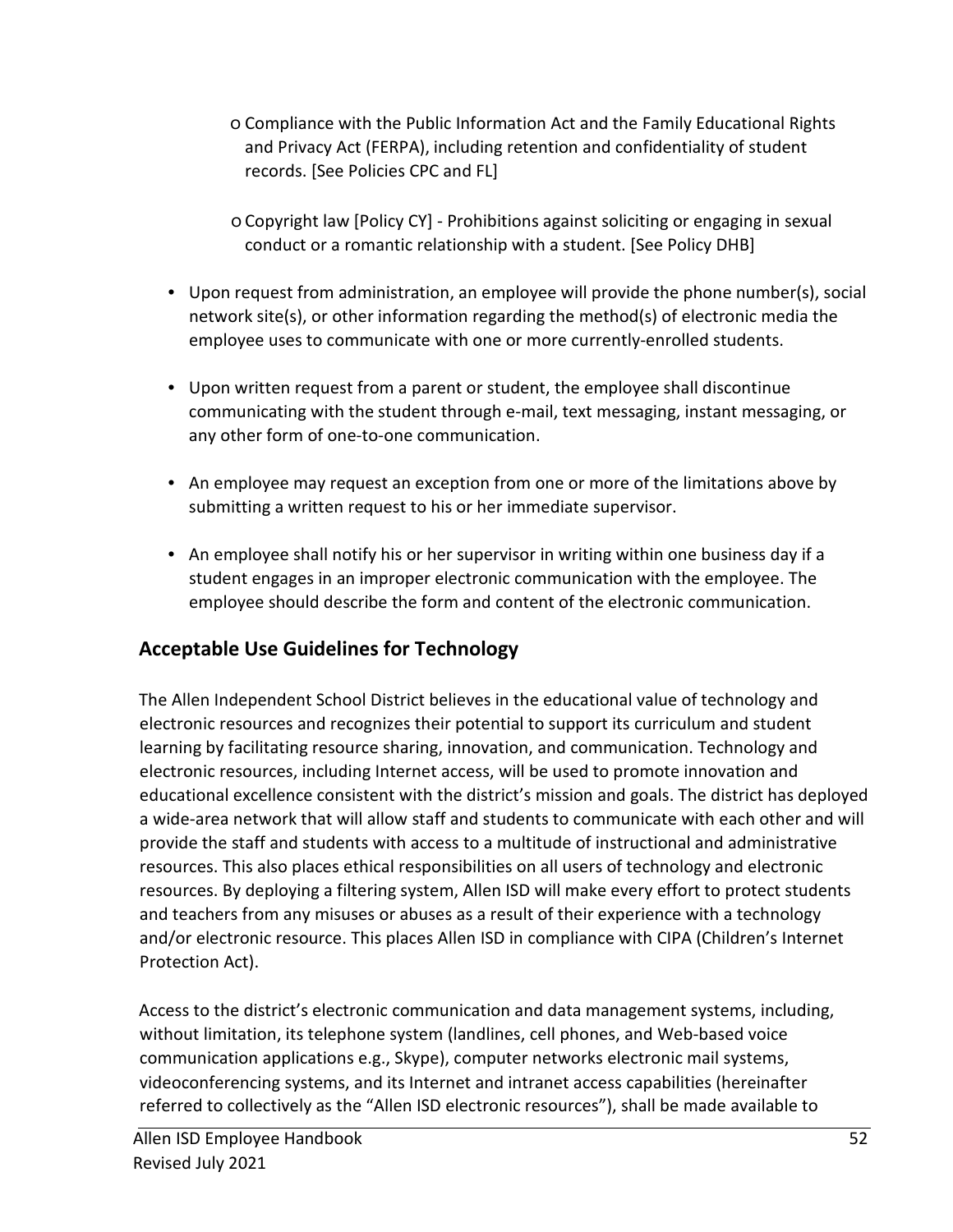employees primarily for educational and administrative purposes. Access to the Allen ISD electronic resources is a privilege, not a right. All district employees are required to abide by the Texas Educators' Code of Ethics, State and Federal law, district policy, this Employee Acceptable Use Guidelines for Technology, and ethical standards when communicating with students and other employees. This applies regardless of whether such communication takes place on campus, during instructional time, through use of Allen ISD electronic resources, or not. District employees shall recognize these laws and regulations apply to any and all communication with students and other employees and include, but are not limited to, the use of any and all Allen ISD electronic resources and the use of electronic media. District employees are prohibited from posting any information, pictures or otherwise on the Internet that results in a violation of the Code of Ethics and Standard Practices for Texas Educators, State and Federal law, or district policy. District employees are also prohibited from using the Allen ISD electronic resources to access sites in violation of this Employee Acceptable Use Guidelines for Technology. Please be aware that the district will hold employees responsible for any and all information deemed objectionable by the Texas Educators' Code of Ethics, State and Federal law, district policy or this Employee Acceptable Use Guidelines for Technology on an Internet site that is within the control of an employee, including, but not limited to, comments sent from third parties to the employee's site.

District employees are required to abide by the Texas Educators' Code of Ethics, State and Federal Law, district policy, and this Employee Acceptable Use Guidelines for Technology, when accessing all Internet sites, including blogging sites, micro-blogs, chat and messaging services, and social networking sites. District employees who use electronic media as a means of communication with students or other employees outside their capacity as an educator or district employee, shall ensure that all communications with students or other employees are consistent with the Texas Educators' Code of Ethics, State and Federal law, district policy, this Employee Acceptable Use Guidelines for Technology, as well as the district's guidelines regarding Use of Electronic Media with Students and the Personal Use of Electronic Media.

The Allen ISD electronic resources, including access to the Internet, are primarily for administrative and instructional purposes. The District reserves the right to use the Allen ISD electronic resources for purposes as the district sees fit and reserves the right to monitor all activity on the Allen ISD electronic resources, including individual user accounts. Limited personal use of the Allen ISD electronic resources is permitted if the use imposes no tangible cost to the district, does not unduly burden the district's computer or network resources, and has no adverse effects on the employee's job performance or on any student's academic performance. Commercial use of the Allen ISD electronic resources is strictly prohibited. Noncompliance with this Employee Acceptable Use Guidelines for Technology, the district's guidelines regarding Use of Electronic Media with Students and the Personal Use of Electronic Media, and/or Allen ISD Board Policies may result in suspension of access, termination of privileges, and/or other disciplinary action consistent with Allen ISD Board Policies and State or Federal law. Violations of law may result in criminal prosecution, as well as disciplinary action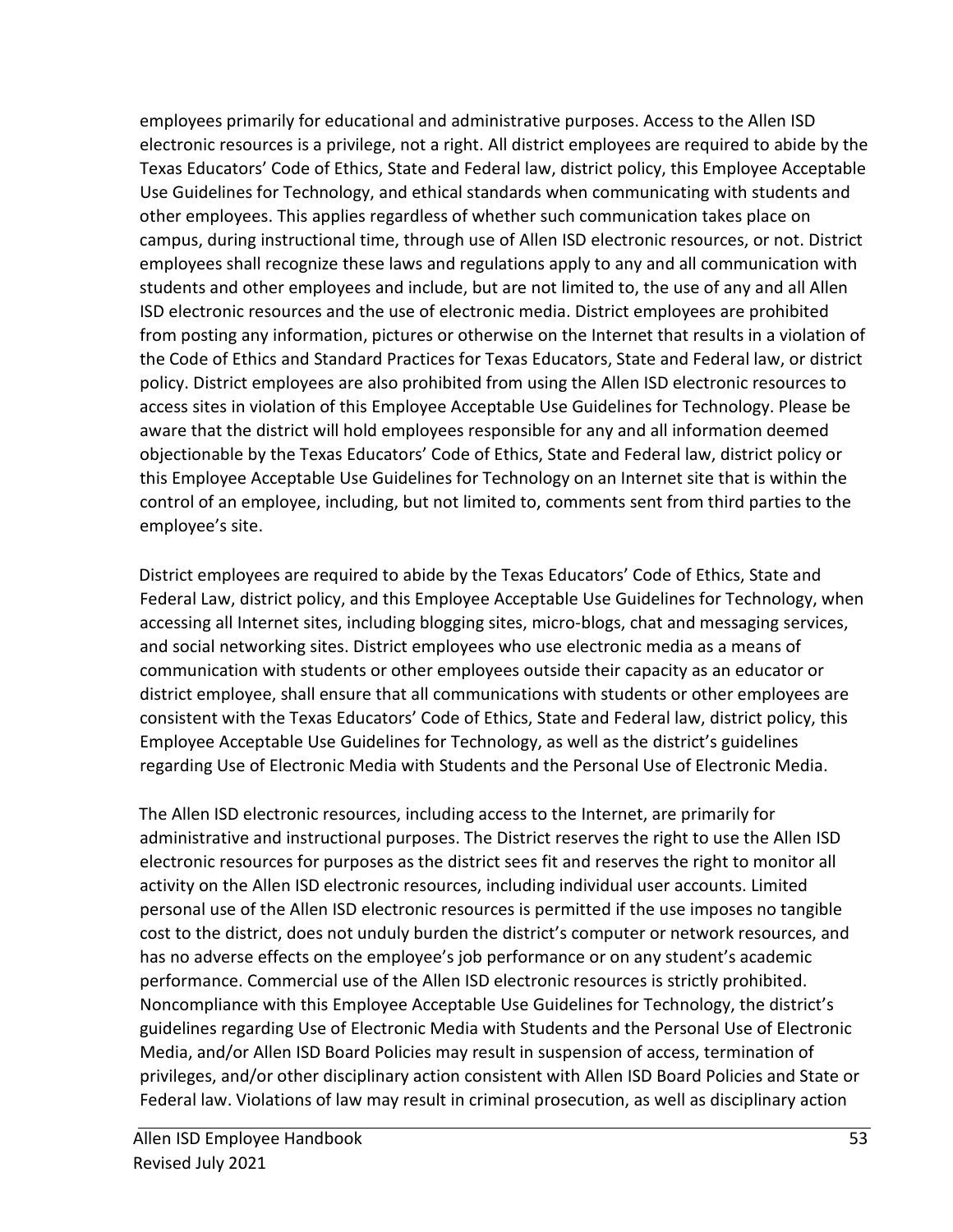by the district. Persons whose violations of this Employee Acceptable Use Guidelines for Technology result in disruption of the Allen ISD electronic resources may be responsible for reimbursement of costs incurred in system restoration.

Whenever anyone transmits an official communication from the district, that communication effectively becomes the voice of the district, conveying official information to members of our community. Our community consists of a widely diverse population from many different cultures, religions, and political persuasions. Therefore, it is essential that we minimize any message content in official communications of the district that could lead the recipient to believe that the school district endorses personal views of the e-mail sender that are not relevant to the subject of the communication.

All users of the district's electronic resources shall refrain from adding any extraneous messages to official communications processed through the district's email system. Extraneous messages may be defined to include, but are not limited to, personal slogans, unnecessary quotes, mottos, and other matters unrelated to the content of official correspondence sent via e-mail, particularly when such matters are automatically appended to each of the sender's communications. This directive specifically includes any extraneous material of a political, philosophical, or religious nature, as well as matters related to personal business ventures of the sender, or someone related to the sender, or which include product advertisements or information of a commercial or for- profit nature, which might be added to official communications from the district.

Communications of an entirely personal nature are not affected by this directive. You are; however, encouraged to note in the body of such communications that the communication is personal and not official business. Please note that this will also make it easier for the district to protect your personal communications from disclosure in the event your archived emails are requested pursuant to the Texas Public Information Act. As you know, under Texas law, virtually any information which is contained on the district's electronic communication system could potentially be the subject of disclosure under the Texas Public Information Act.

Disclaimer of Liability: The district shall not be liable for an employee's inappropriate use of Allen ISD electronic resources or violations of copyright restrictions or other laws; for an employee's mistakes or negligence; and for any costs incurred by employees through use of the Allen ISD electronic resources. The district shall not be responsible for ensuring the accuracy, age appropriateness, or usability of any information found on the Internet. No warranties of any kind are offered either express or implied.

Your signature will indicate acknowledgment and understanding of guidelines and the standards contained or referenced herein. The document is a set of guidelines based on Allen ISD School Board policy. As a user of the district's technology resources, you will be expected to abide by these standards and guidelines.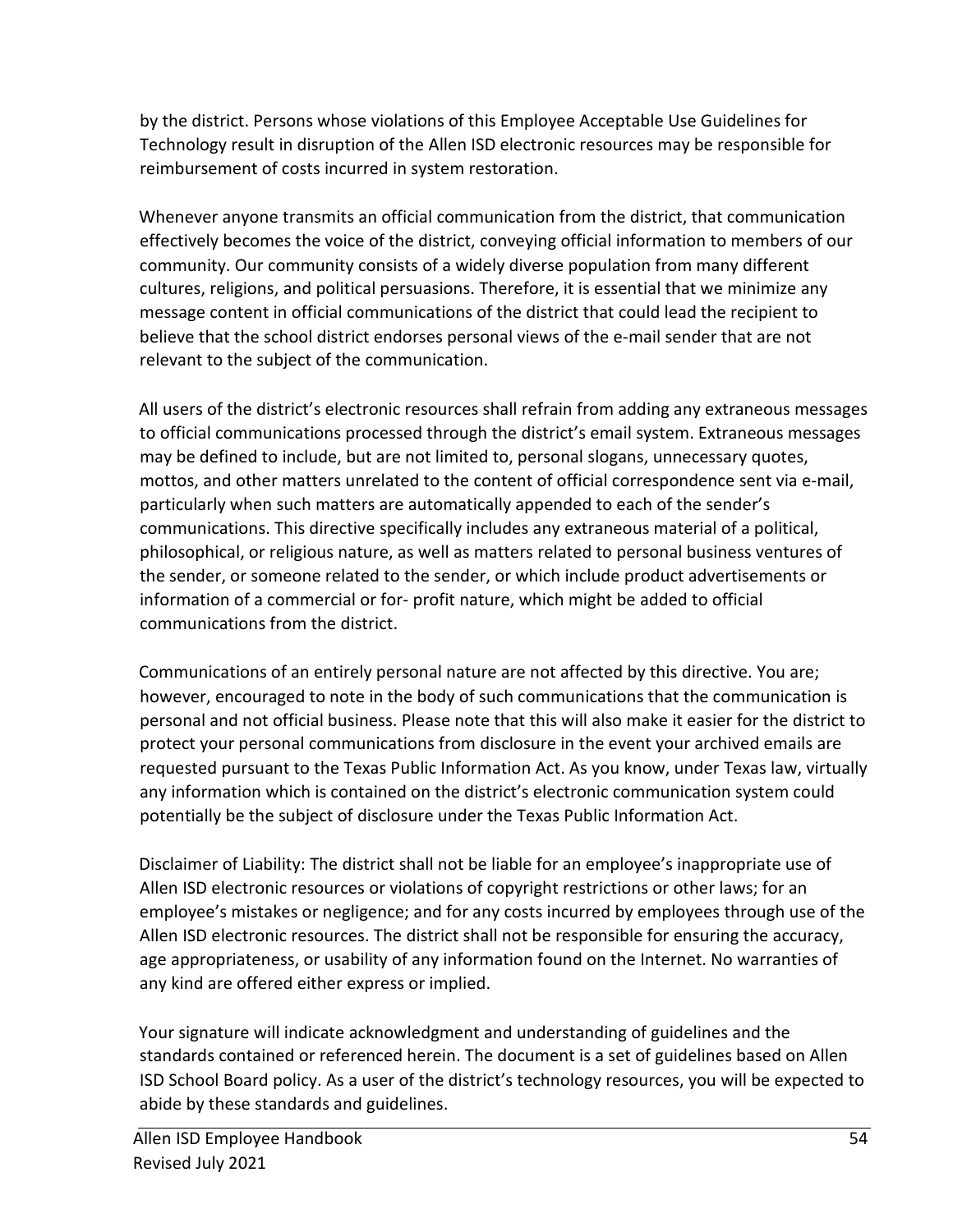#### **1. Illegal Activities**

- a. I will not attempt to gain unauthorized access to Allen ISD's district network resources, or to any other computer system to go beyond my authorized access. This includes attempting to log in through another person's account or access another person's files. These actions are illegal, even if only for the purposes of "browsing." I understand that forgery or attempted forgery of electronic mail messages or misrepresentation of the identity of a sender is prohibited and that attempts to read, delete, copy, or modify the electronic mail of other Allen ISD electronic resource users, interference with the ability of other Allen ISD electronic resource users to send/receive electronic mail, or the use of another person's user ID and/or password is prohibited.
- b. I will not make deliberate attempts to disrupt the computer system or destroy data by spreading computer viruses or by any other means. These actions are illegal.
- c. I will not use Allen ISD's district network to engage in any other illegal act, such as arranging for a drug sales or the purchase of alcohol, engaging in criminal gang activity, threatening the safety of a person.
- d. I will not read, move, rename, edit, delete, or in any way alter the files to which I am not authorized.
- e. I will not install software on any Allen ISD computers or on the Allen ISD network without approval from the Allen ISD Technology Department.
- f. I will not alter hardware or software setups on any Allen ISD computer resources.

#### **2. Security**

- a. I am responsible for my individual account and should take all reasonable precautions to prevent others from being able to use my account.
- b. I will immediately notify my supervisor if I have identified a possible security problem with the network or peripheral computers. I will not go looking for these security problems, because this may be construed as an illegal attempt to gain access.
- c. I will take all precautions to avoid the spread of computer viruses.
- d. I will not attach non-Allen ISD computer equipment or peripherals to the Allen ISD network or its infrastructure. This does not to include data storage devices such as USB drives, flash drives, or CDs.
- e. I may connect personal wireless devices, such as laptops, smartphones, or iPads to the wireless network provided by the school. I will abide by the Acceptable Use Guidelines while using my personal equipment at school.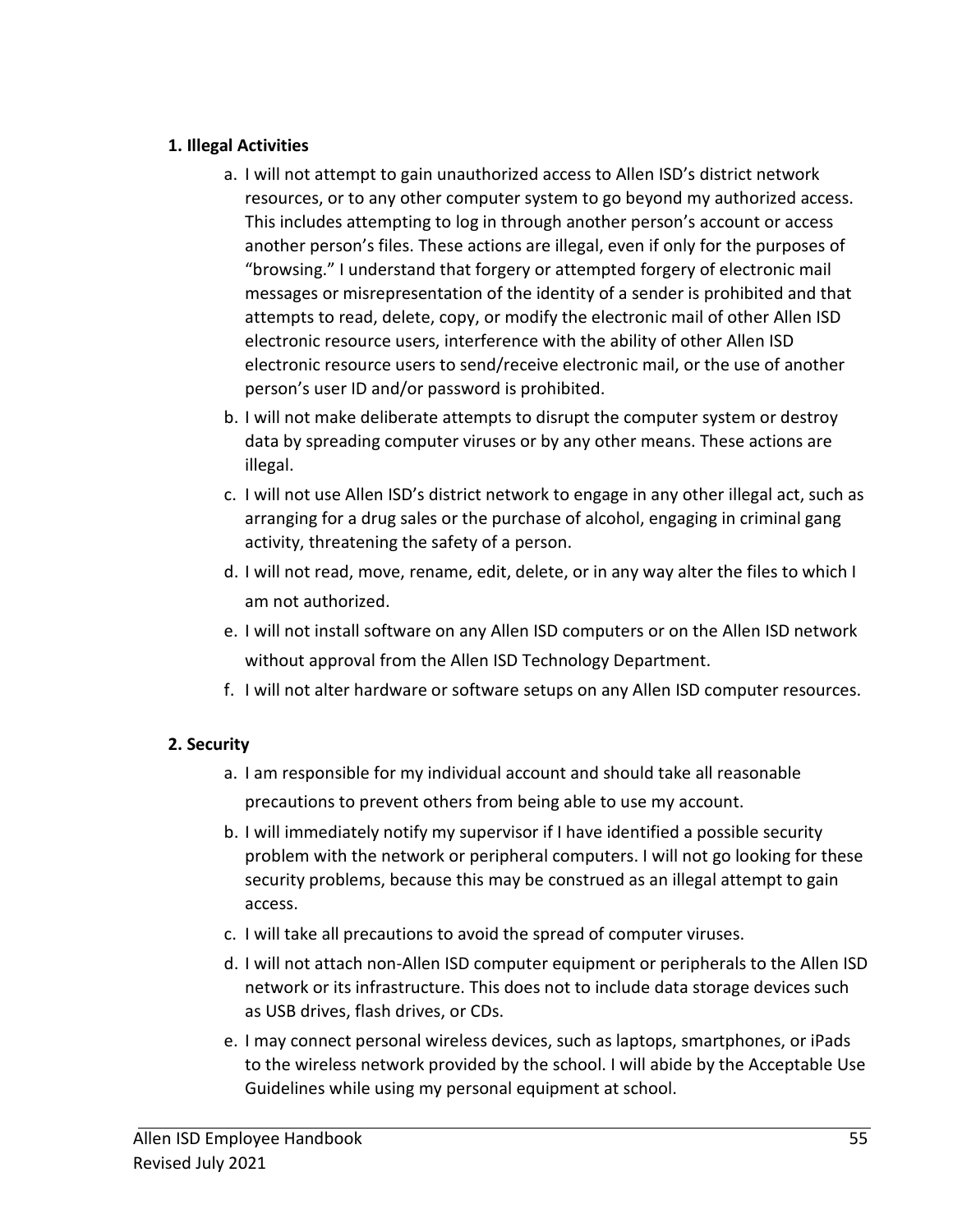#### **3. Inappropriate Language**

- a. Restrictions against inappropriate language apply to public messages, private messages, and material created for assignments or to be posted on web pages.
- b. I will not use obscene, profane, lewd, vulgar, rude, inflammatory, threatening, or disrespectful language.
- c. I will not engage in personal attacks, including prejudicial or discriminatory attacks.
- d. I will not harass another person. Harassment is persistently acting in a manner that distresses or annoys another person. If I am told by a person to stop sending those messages, I will stop. I will not knowingly or recklessly post false or defamatory information about a person or organization.

#### **4. Respect for Privacy**

- a. I will not repost a message confidential in nature that was sent to me privately without permission of the person who sent me the message.
- b. I will not post private information about another person.
- c. "Personally identifiable" photos of Allen ISD students will not be posted on the Allen ISD websites, except as permitted under district policy and State and Federal laws.

#### **5. Respecting Resource Limits**

- a. I will use the Allen ISD electronic resources in a manner appropriate for my job responsibilities.
- b. I will not post chain letters or engage in "spamming." Spamming is sending an annoying or unnecessary message to a large number of people.
- c. I will not use the Allen ISD electronic resources for commercial purposes (buying, selling or bartering goods or services).
- d. I understand that an attachment to an electronic mail message should not take any form other than data files. I understand that attaching program files (typically labeled ".exe") to an electronic mail message may cause network congestion and is prohibited.

#### **6. Monitored Use**

a. I understand that Allen ISD personnel may monitor access and remove any files or equipment (including computers, mobile devices, and personal equipment) connected to Allen ISD resources.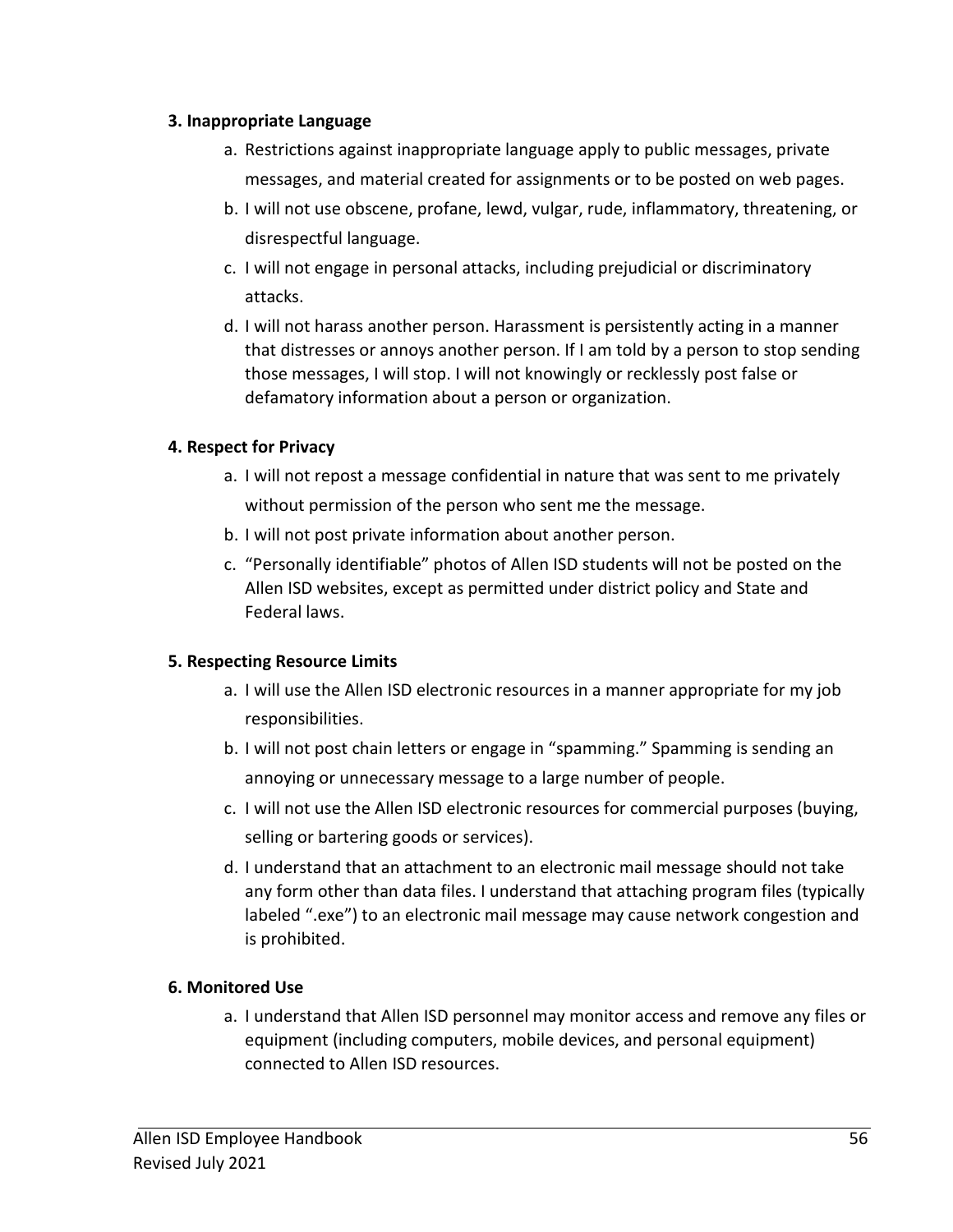b. Electronic mail transmissions and other use of electronic communications systems, including sites visited on the internet, are not confidential and can be monitored at any time to ensure appropriate use. A record of each internet site a user visits, blocked or unblocked, is logged and will periodically be reviewed to ensure inappropriate sites are not accessed. Any internet site that is deemed inappropriate and not blocked should be reported to Allen ISD Technology Department for inclusion in the filter list.

#### **7. Plagiarism and Copyright Infringement**

- a. I will not plagiarize works that I find on the Internet or on the computers at my school. Plagiarism is taking the ideas or writings of others and presenting them as if they were my own.
- b. I will respect the rights of copyright owners. Copyright infringement occurs when I inappropriately reproduce a work that is protected by a copyright. If a work contains language that specifies appropriate use of that work, I will follow the expressed requirements. If I am unsure whether or not I can use a work, I will request permission from the copyright owner. If I am confused by copyright law, I will speak to the campus librarian or Allen ISD Technology Department, to answer my questions.

#### **8. Inappropriate Access to Material**

- a. I will not use Allen ISD electronic resources to access or store material that is profane or obscene (pornography), that advocates illegal acts, or that advocates violence or discrimination toward other people.
- b. If I mistakenly access inappropriate information, I will immediately tell my supervisor and will not attempt to access the inappropriate information again.
- c. I understand that internet access is provided for support of classroom assignments and I will not attempt to surf anonymously or modify the computer in any way to allow me access to websites or applications I am not authorized to use.

## **Criminal History Background Checks**

#### *Policy DBAA*

Employees may be subject to a review of their criminal history record information at any time during employment. National criminal history checks based on an individual's fingerprints, photo, and other identification will be conducted on all employees and entered into the Texas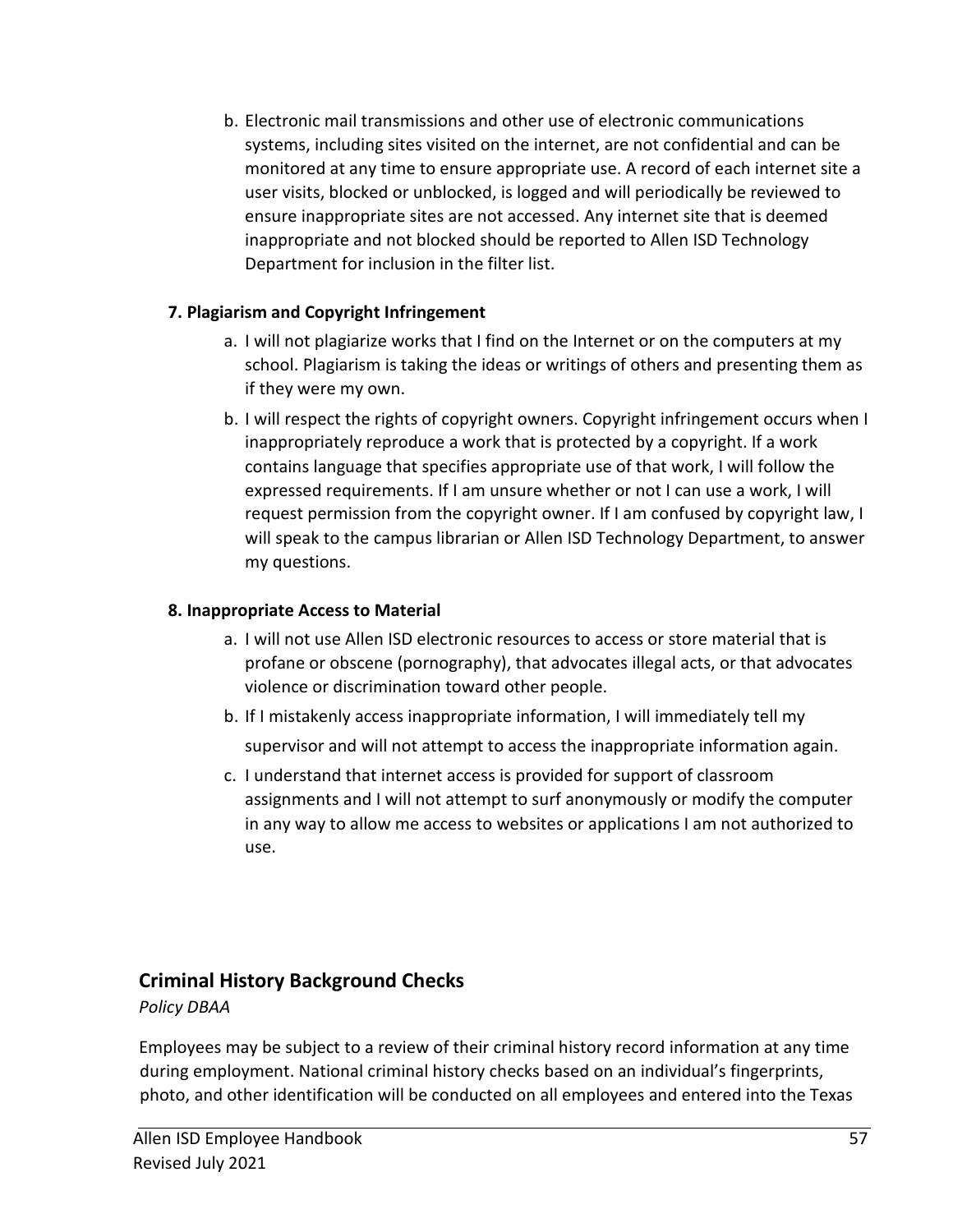Department of Public Safety (DPS) Clearinghouse. This database provides the district and SBEC with access to an employee's current national criminal history and updates to the employee's subsequent criminal history.

#### **Employee Arrests and Convictions**

#### *Policy DH*

An employee must notify his or her principal or immediate supervisor within three calendar days of any arrest, indictment, conviction, no contest or guilty plea, or other adjudication of any felony, and any of the other offenses listed below:

- Crimes involving school property or funds
- Crimes involving attempt by fraudulent or unauthorized means to obtain or alter any certificate or permit that would entitle any person to hold or obtain a position as an educator
- Crimes that occur wholly or in part on school property or at a school-sponsored activity
- Crimes involving moral turpitude:
	- o Moral turpitude includes the following:
		- **Dishonesty**
		- **Fraud**
		- **Deceit**
		- **Theft**
		- **Misrepresentation**
		- Deliberate violence
		- Base, vile, or depraved acts that are intended to arouse or gratify the sexual desire of the actor
		- Crimes involving any felony possession or conspiracy to possess, or any misdemeanor or felony transfer, sale, distribution, or conspiracy to transfer, sell, or distribute any controlled substance
		- Felonies involving driving while intoxicated (DWI)
		- Acts constituting abuse or neglect under the Texas Family Code

If an educator is arrested or criminally charged, the superintendent is also required to report the educator's criminal history to the Division of Investigations at TEA.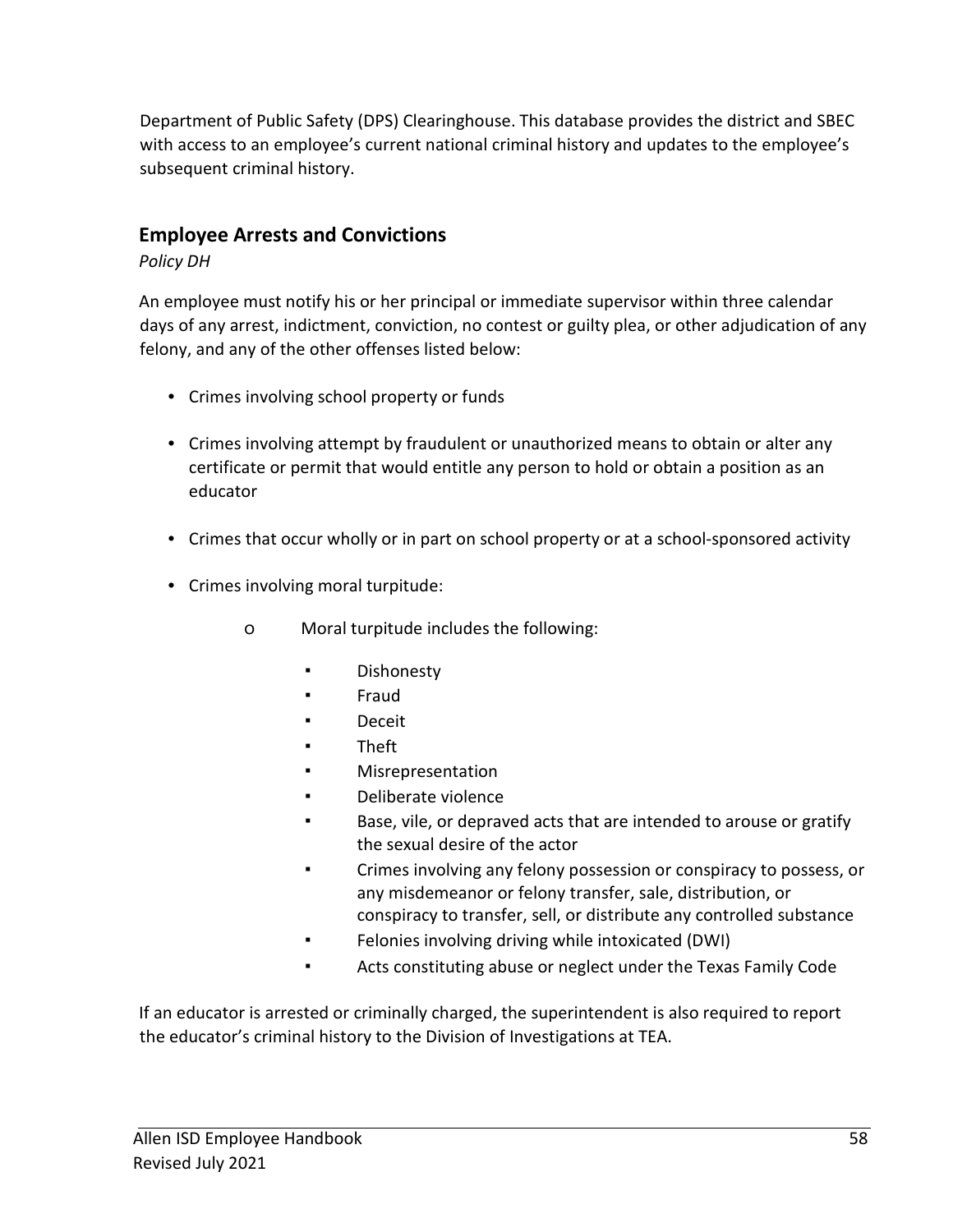## **Alcohol and Drug-Abuse Prevention**

#### *Policy DH*

Allen ISD is committed to maintaining an alcohol- and drug-free environment and will not tolerate the use of alcohol and illegal drugs in the workplace and at school-related or school sanctioned activities on or off school property. Employees who use or are under the influence of alcohol or illegal drugs as defined by the Texas Controlled Substances Act during working hours may be dismissed. The district's policy regarding employee drug use may be accessed through the following link: [DH\(LOCAL\)](https://pol.tasb.org/Policy/Download/305?filename=DH(LOCAL).html&title=EMPLOYEE%20STANDARDS%20OF%20CONDUCT&subtitle=)

Allen ISD prohibits the use of alcohol by employees and chaperones at school-sponsored or school-related activities at which students are under his/her supervision.

## **Tobacco Products and E-Cigarette Use**

*Policies DH, FNCD, GKA* 

State law prohibits smoking, using tobacco products, or e-cigarettes on all district-owned property and at school-related or school-sanctioned activities, on or off school property. This includes all buildings, playground areas, parking facilities, and facilities used for athletics and other activities. Drivers of district-owned vehicles are prohibited from smoking, using tobacco products, or e-cigarettes while inside the vehicle. Notices stating that smoking is prohibited by law and punishable by a fine are displayed in prominent places in all school buildings.

## **Fraud and Financial Impropriety**

#### *Policy CAA*

All employees should act with integrity and diligence in duties involving the district's financial resources. The district prohibits fraud and financial impropriety, as defined below. Fraud and financial impropriety include the following:

- Forgery or unauthorized alteration of any document or account belonging to the district
- Forgery or unauthorized alteration of a check, bank draft, or any other financial document
- Misappropriation of funds, securities, supplies, or other district assets including employee time
- Impropriety in the handling of money or reporting of district financial transactions
- Profiteering as a result of insider knowledge of district information or activities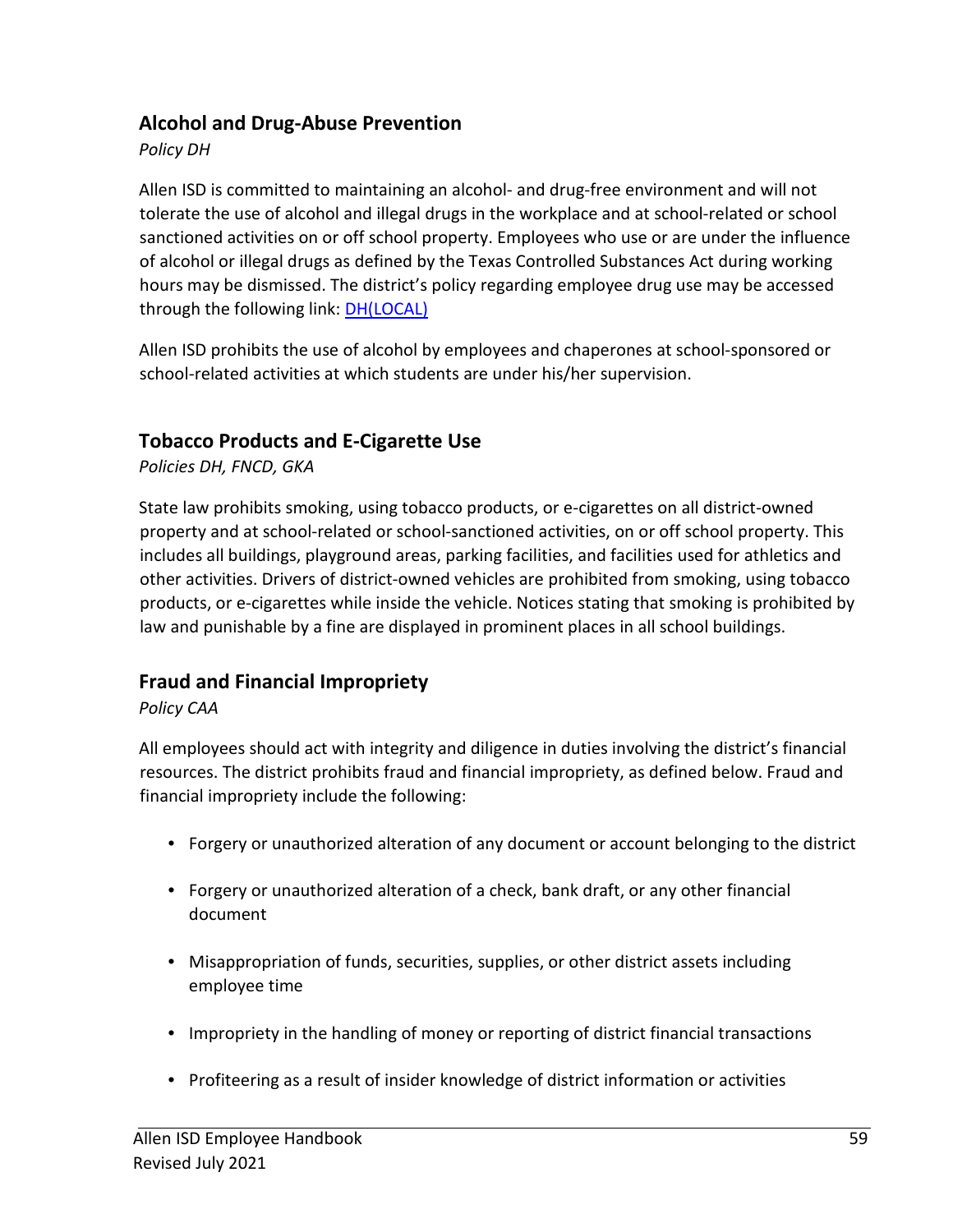- Unauthorized disclosure of confidential or proprietary information to outside parties
- Unauthorized disclosure of investment activities engaged in or contemplated by the district
- Accepting or seeking anything of material value from contractors, vendors, or other persons providing services or materials to the district, except as otherwise permitted by law or district policy
- Inappropriately destroying, removing, or using records, furniture, fixtures, or equipment
- Failing to provide financial records required by federal, state, or local entities
- Failure to disclose conflicts of interest as required by law or district policy
- Any other dishonest act regarding the finances of the district
- Failure to comply with requirements imposed by law, the awarding agency, or a passthrough entity for state and federal awards
- Employees of the District shall not serve in a financial capacity of a booster or other parent organization. Financial capacity includes holding positions of treasurer, fundraising chairperson, or serving as a check signer

## **Conflict of Interest**

*Policy CB, DBD* 

Employees are required to disclose in writing to the district any situation that creates a potential conflict of interest with proper discharge of assigned duties and responsibilities or creates a potential conflict of interest with the best interests of the district. This includes the following:

- A personal financial interest
- A business interest
- Any other obligation or relationship
- Non-school employment

Employees should contact their supervisor for additional information.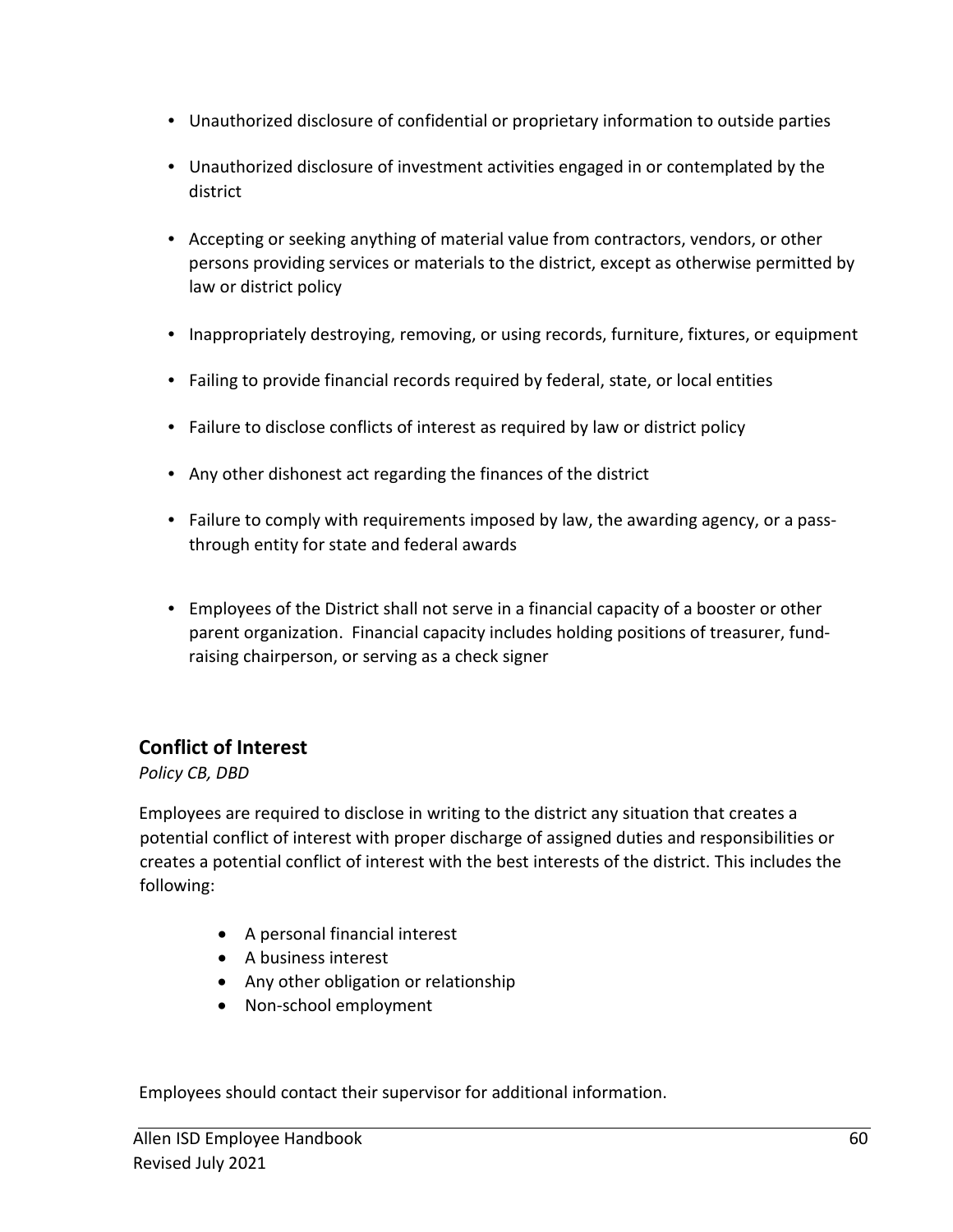## **Gifts and Favors**

*Policy DBD*

Employees may not accept gifts or favors that could influence, or be construed to influence, the employee's discharge of assigned duties. The acceptance of a gift, favor, or service by an administrator or teacher that might reasonably tend to influence the selection of textbooks, electronic textbooks, instructional materials or technological equipment may result in prosecution of a Class B misdemeanor offense. This does not include staff development, teacher training, or instructional materials such as maps or worksheets that convey information to students or contribute to the learning process.

## **Copyrighted Materials**

*Policy CY* 

Employees are expected to comply with the provisions of federal copyright law relating to the unauthorized use, reproduction, distribution, performance, or display of copyrighted materials (i.e., printed material, videos, computer data and programs, etc.). Electronic media, including motion pictures and other audiovisual works, are to be used in the classroom for instructional purposes only. Duplications are to be used in the classroom for educational purposes only. Duplication or backup of computer programs and data must be made within the provisions of the purchase agreement.

## **Associations and Political Activities**

*Policy DGA* 

The district will not directly or indirectly discourage employees from participating in political affairs or require any employee to join any group, club, committee, organization, or association. Employees may join or refuse to join any professional association or organization.

An individual's employment will not be affected by membership or a decision not to be a member of any employee organization that exists for the purpose of dealing with employers concerning grievances, labor disputes, wages, rates of pay, hours of employment, or conditions of work.

Use of district resources including work time for political activities is prohibited.

#### **Charitable Contributions**

*Policy DG* 

The Board or any employee may not directly or indirectly require or coerce an employee to make a contribution to a charitable organization or in response to a fundraiser. Employees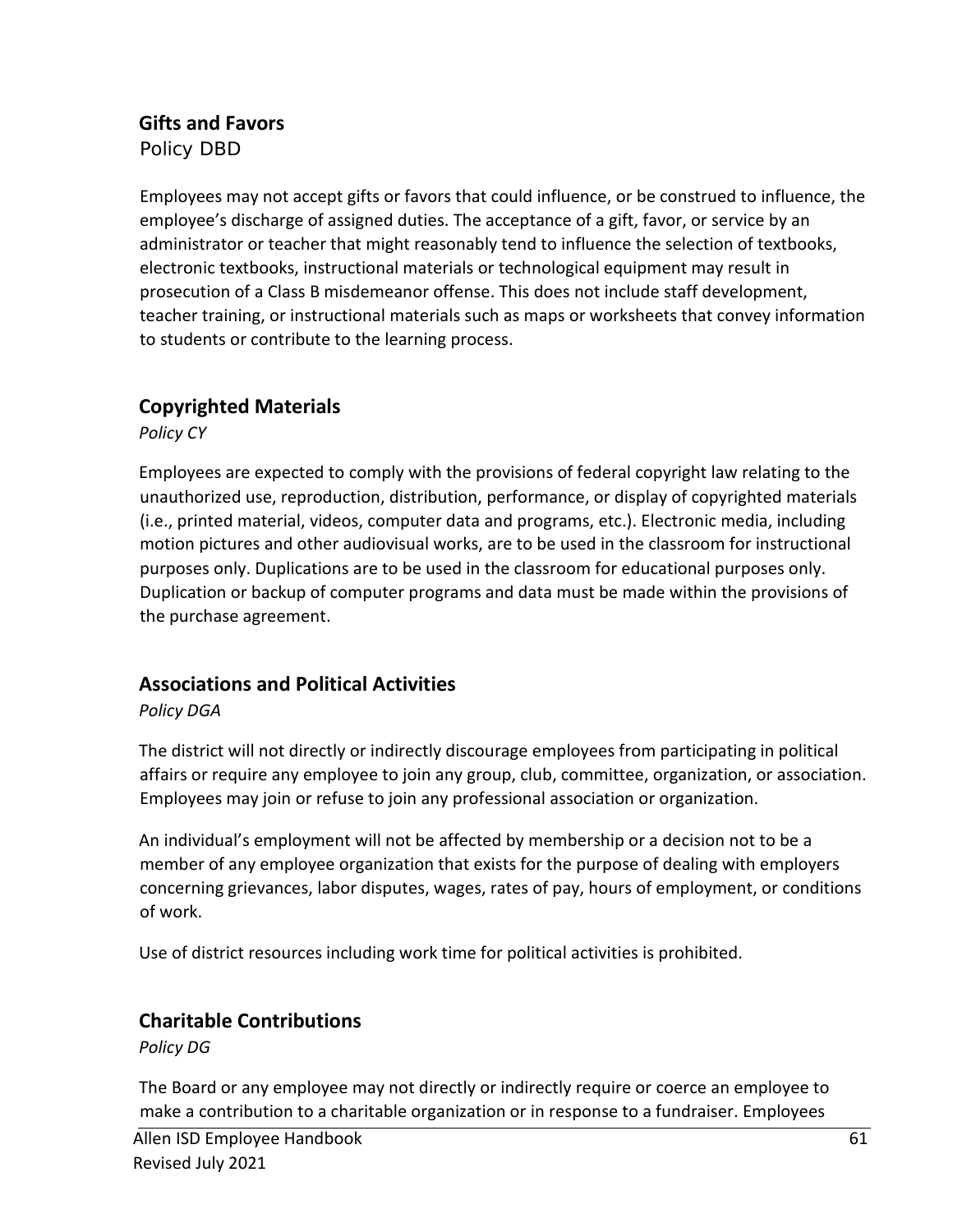cannot be required to attend a meeting called for the purpose of soliciting charitable contributions. In addition, the Board or any employee may not directly or indirectly require or coerce an employee to refrain from making a contribution to a charitable organization or in response to a fundraiser or attending a meeting called for the purpose of soliciting charitable contributions.

## **Safety**

#### *Policy CK series*

The district has developed and promotes a comprehensive program to ensure the safety of its employees, students, and visitors. The safety program includes guidelines and procedures for responding to emergencies and activities to help reduce the frequency of accidents and injuries. To prevent or minimize injuries to employees, coworkers, and students and to protect and conserve district equipment, employees must comply with the following requirements:

- Observe all safety rules.
- Keep work areas clean and orderly at all times.
- Immediately report all accidents to their supervisor.
- Operate only equipment or machines for which they have training and authorization.

While driving on district business, employees are required to abide by all state and local traffic laws. Employees driving on district business are prohibited from texting and using other electronic devices that require both visual and manual attention while the vehicle is in motion. Employees will exercise care and sound judgment on whether to use hands-free technology while the vehicle is in motion.

Employees with questions or concerns relating to safety programs and issues can contact their Supervisor.

## **Possession of Firearms and Weapons**

#### *Policies DH, FNCG, GKA*

Employees, visitors, and students, including those with a license to carry a handgun, are prohibited from bringing firearms, knives, clubs, or other prohibited weapons onto school premises (i.e., building or portion of a building) or any grounds or building where a school sponsored activity takes place. A person, including an employee, who holds a license to carry a handgun may transport or store a handgun or other firearm or ammunition in a locked vehicle in a parking lot, garage, or other district provided parking area, provided the handgun or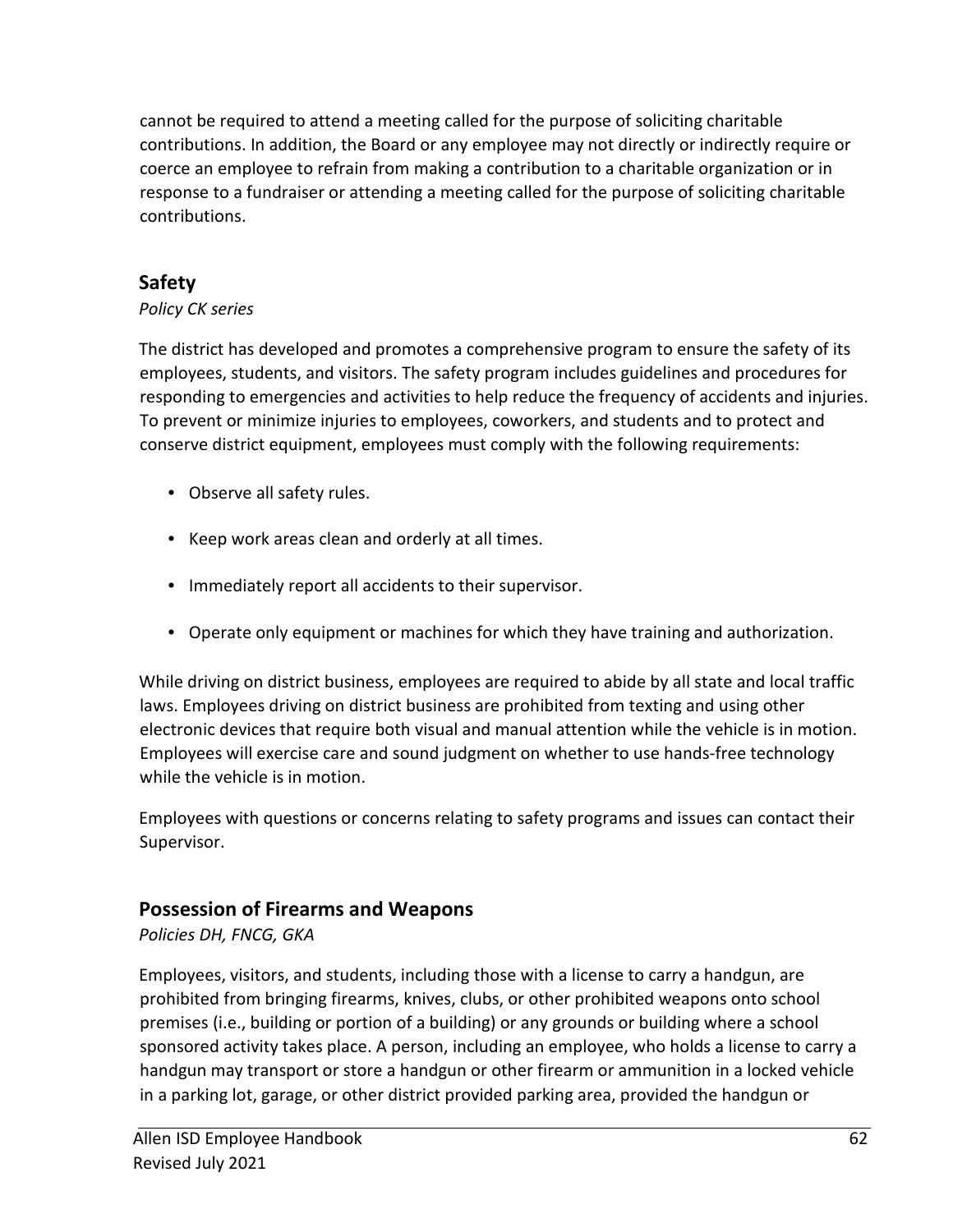firearm or ammunition is properly stored, and not in plain view. To ensure the safety of all persons, employees who observe or suspect a violation of the district's weapons policy should report it to their supervisor immediately.

## **Visitors in the Workplace**

*Policy GKC* 

All visitors are expected to enter any district facility through the main entrance and sign in or report to the building's main office. Authorized visitors will receive directions or be escorted to their destination. Employees who observe an unauthorized individual on the district premises should immediately direct him or her to the building office or contact the administrator in charge.

## **Asbestos Management Plan**

*Policy CKA* 

The district is committed to providing a safe environment for employees. An accredited management planner has developed an asbestos management plan for each school. A copy of the district's management plan is kept in the Facilities Office and is available for inspection during normal business hours.

## **Pest Control Treatment**

*Policies CLB, DI* 

Employees are prohibited from applying any pesticide or herbicide without appropriate training and prior approval of the integrated pest management (IPM) coordinator. Any application of pesticide or herbicide must be done in a manner prescribed by law and the district's integrated pest management program.

Notices of planned pest control treatment will be posted in a district building 48 hours before the treatment begins. Notices are generally located in the Facilities Office. In addition, individual employees may request in writing to be notified of pesticide applications. An employee who requests individualized notice will be notified by telephone, written, or electronic means. Pest control information sheets are available from campus principals or facility managers upon request.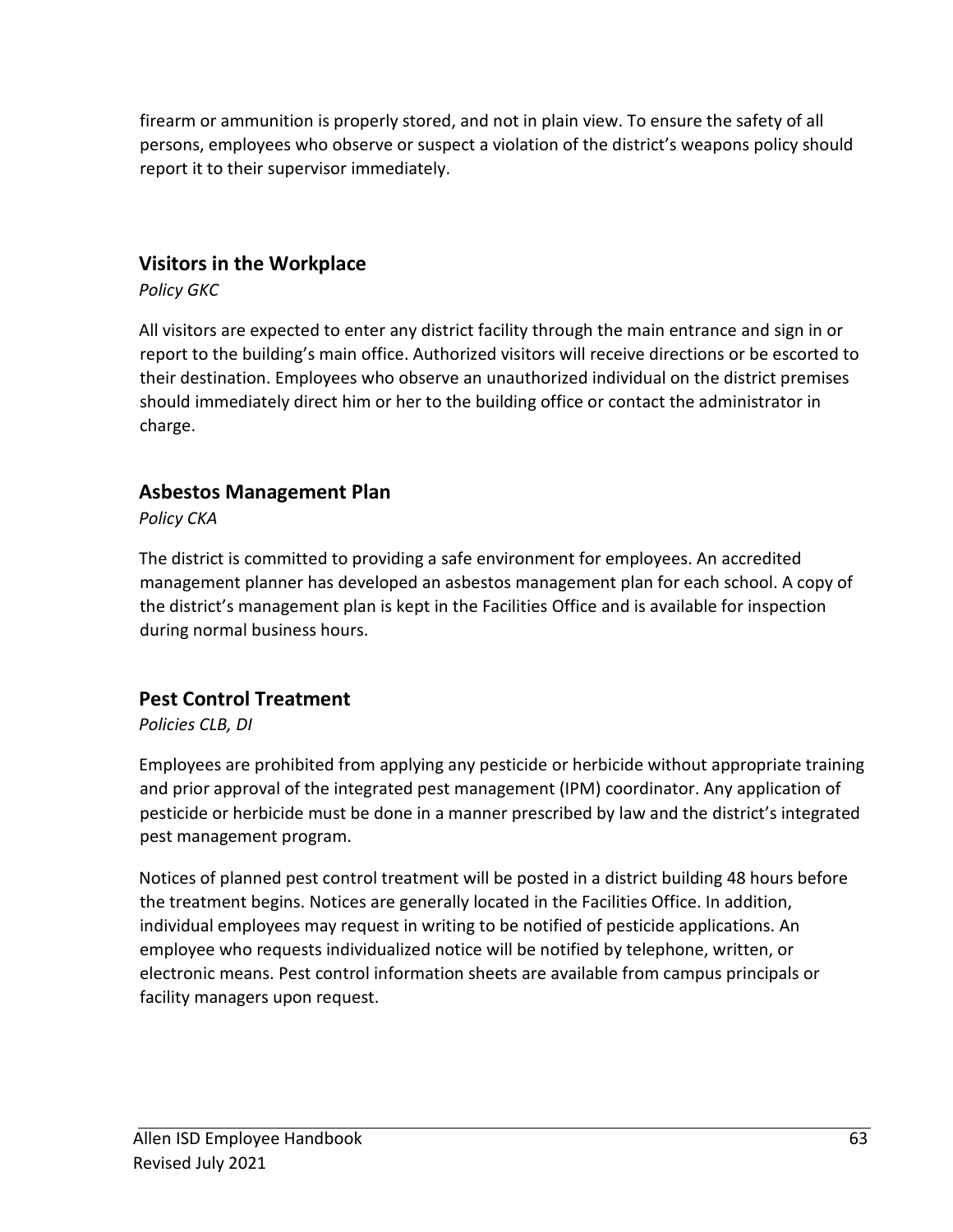#### **Bloodborne Pathogens Exposure Control Plan**

*Policy DBB* 

The district has a Bloodborne Pathogen Exposure Control Plan to protect employees who are at risk of exposure to blood or other materials potentially containing bloodborne pathogens in connection with exposure to blood or other potentially infectious materials.

*The entire Bloodborne Pathogen Exposure Control Plan is available on the Allen ISD website or you may obtain a copy from a school nurse, the Allen ISD School Health Coordinator, the District Nurse or Human Resources.* 

#### **Bloodborne Pathogen Exposure Control Plan- Overview**

Allen ISD is committed to providing a safe and healthful work environment for our entire staff. In pursuit of this goal, the exposure control plan (ECP) is provided to eliminate or minimize occupational exposure to bloodborne pathogens in accordance with OSHA standard 29 CFR 1910.1030, "Occupational Exposure to Bloodborne Pathogens" and Texas Statutes, Health and Safety Code, Title Two. Health, Subtitle D. Prevention, Control, and Reports of Diseases, Subchapter H, Bloodborne Pathogen Exposure Control Plan, Sec. 81.301-307.

The ECP is a key document to assist Allen ISD in implementing and ensuring compliance with the standard, thereby protecting our employees. The entire ECP includes the following:

- Determination of employee exposure Implementation of various methods of exposure control, including:
	- Universal precautions
	- Engineering and work practice controls
	- Personal protective equipment
	- Housekeeping
- Hepatitis B vaccination
- Post-exposure evaluation and follow-up
- Communication of hazards to employees and training
- Recordkeeping
- Procedures for evaluating circumstances surrounding exposure incidents. Implementation methods for these elements of the standard are discussed in the subsequent pages of this ECP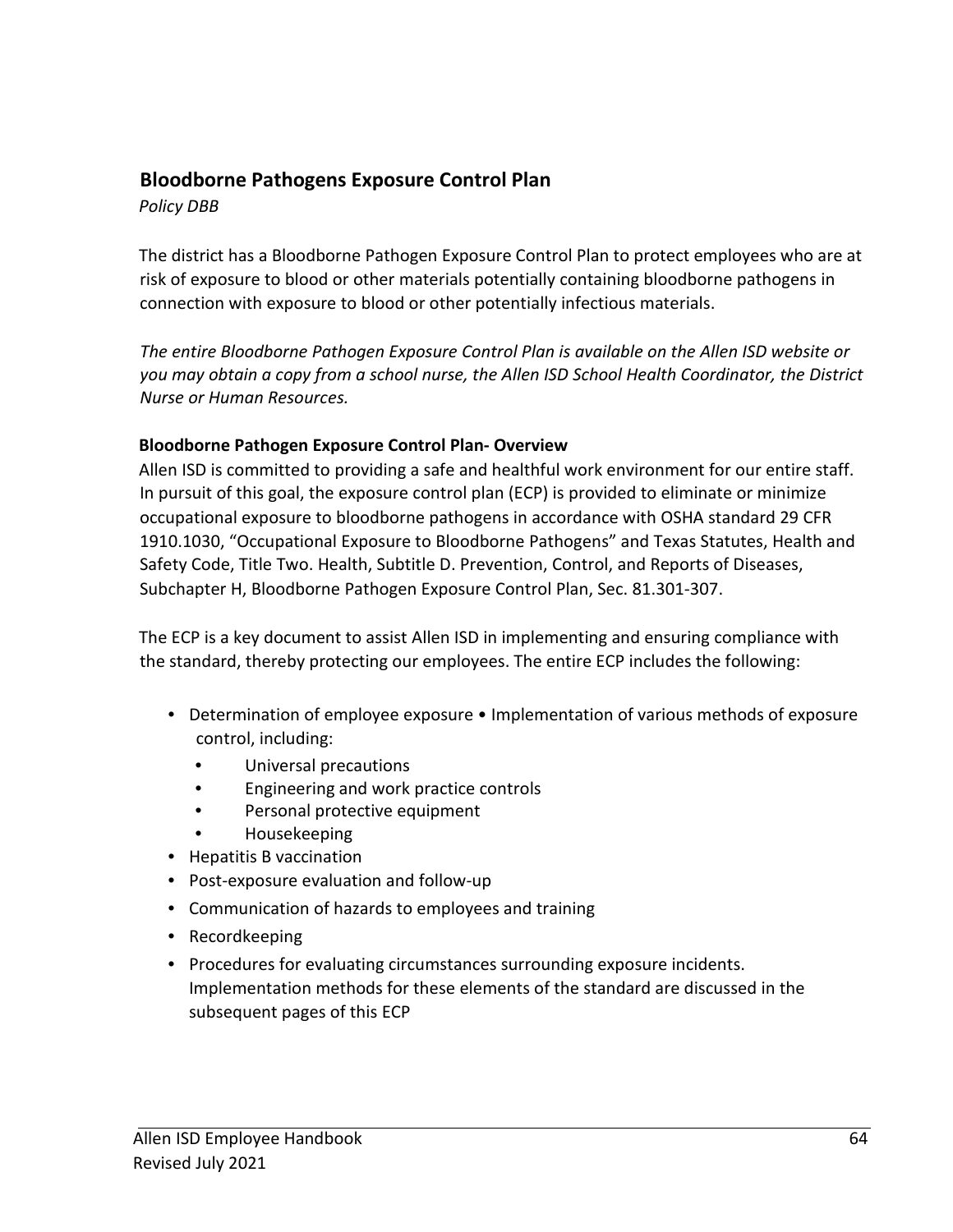#### **Exposure Determination**

The Allen ISD Bloodborne Pathogen Exposure Control Plan identifies employees who have occupational exposure to blood or other potentially infectious materials. The Centers for Disease Control and Prevention (CDC) developed guidelines to evaluate occupational exposure to blood or other potentially infectious materials and to offer prevention possibilities. The exposure determination is made without regard to the use of personal protective equipment. This exposure determination is required to list all job classifications in which employees have occupational exposure, regardless of frequency.

The Allen ISD Bloodborne Pathogens Committee has identified the following job classifications as those in which employees of the district could be exposed to bloodborne pathogens in the course of fulfilling their job requirement:

Campus Nurse Athletic Trainer Middle School Coaches Special Education Teacher and Aides (LS, FA, DEAR, PAS, APE, PPCD) Plumbers Transportation Bus Drivers/Monitors (Special Education)

#### **Tasks that could cause potential exposure**

Employees in the job classifications listed above perform some tasks and procedures which occupational exposure may occur:

- Rendering first aid on an emergency or regular basis according to job description
- Rendering personal care to students on a regular basis, such as toileting, changing (diapers, menstrual pads), feeding, suctioning, etc.
- Exposure because of aggressive behaviors (biting, scratching, etc.) of students
- Cleaning up spilled body fluids/decontaminating surfaces on a regular basis

*Identified Allen ISD Employees will complete Bloodborne Pathogen Training or a refresher course each year. Staff members listed in the above classifications will have the opportunity to receive the Hepatitis B vaccination at no charge. Arrangements for the vaccinations will be made by Human Resources.* 

## **Cell Phone Use**

Employees should silence their cell phones while on the job and in the classroom.

#### **Dress and Grooming**

*Policy DH* 

The dress and grooming of district employees shall be clean, neat, in a manner appropriate for their assignments, and in accordance with any additional standards established by their supervisors and approved by the superintendent.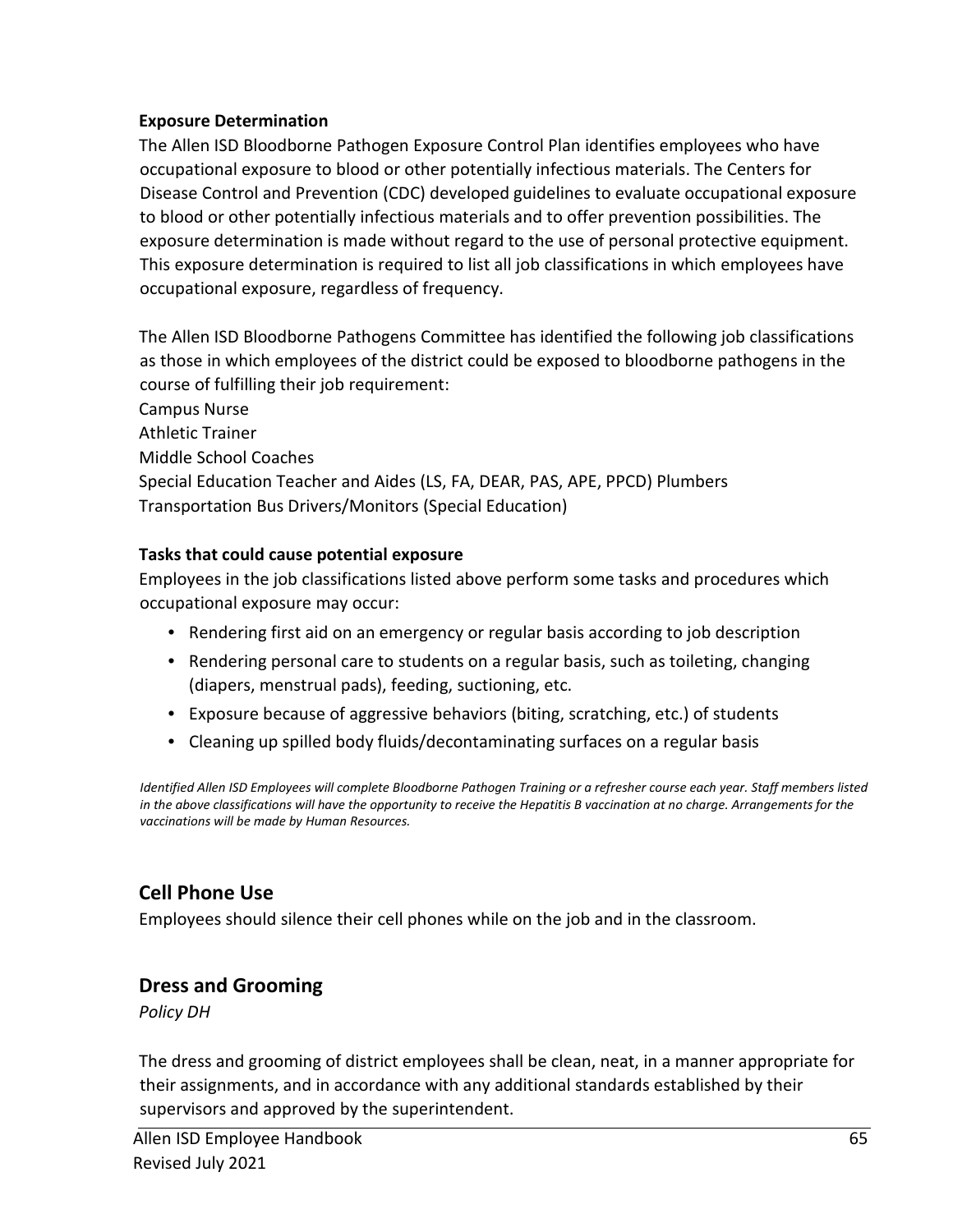#### **Employee Dress Code Regulations/Additional Standards:**

- Employees may not wear clothing items prohibited by the student handbook.
- No tight or form fitting pants, stretch pants, yoga or leggings may be worn unless worn under a skirt, dress, or skort that complies with the dress code.
- Staff is not permitted to wear any clothing, paraphernalia, grooming, jewelry, accessories, or body adornments that are disruptive or potentially disruptive to the educational environment as determined by the Principal or Supervisor.
- Employees should not wear clothing that exposes cleavage, the midriff, undergarments, or that is otherwise not modest.
- Jeans are only permitted on days approved by the principal or supervisor.

#### **Hair:**

• Hair must be clean and neat in appearance and consistently maintained. Hair styles/color must not be disruptive to the educational environment. Beards and moustaches must be neatly trimmed.

#### **Shoes:**

- Shoes should be in good condition.
- Plastic or rubber flip flops are not permissible.
- Employees may wear sandal footwear or open-toed shoes when seasonally appropriate.

#### **Miscellaneous:**

- Body piercing (except earrings) and tattoos should be covered.
- Good personal hygiene is required at all times.

#### **Support Staff:**

• Maintenance, transportation and student nutrition employees shall be neat, clean, and well-groomed and in accordance with any additional standards established by their supervisors and approved by the Superintendent.

#### **Adherence:**

Principals and other administrative supervisors are delegated the authority and bear the responsibility for ensuring compliance with this policy and are expected to counsel and/or discipline employees whom they supervise on professional appearance in conformance with this policy. In addition, a principal or administrative supervisor may deviate from this policy temporarily to meet the needs of a specific division/school/work site for an appropriately specified purpose. The principal or administrative supervisor must approve temporary deviations. The superintendent/designee must approve long-term or non-temporary deviations.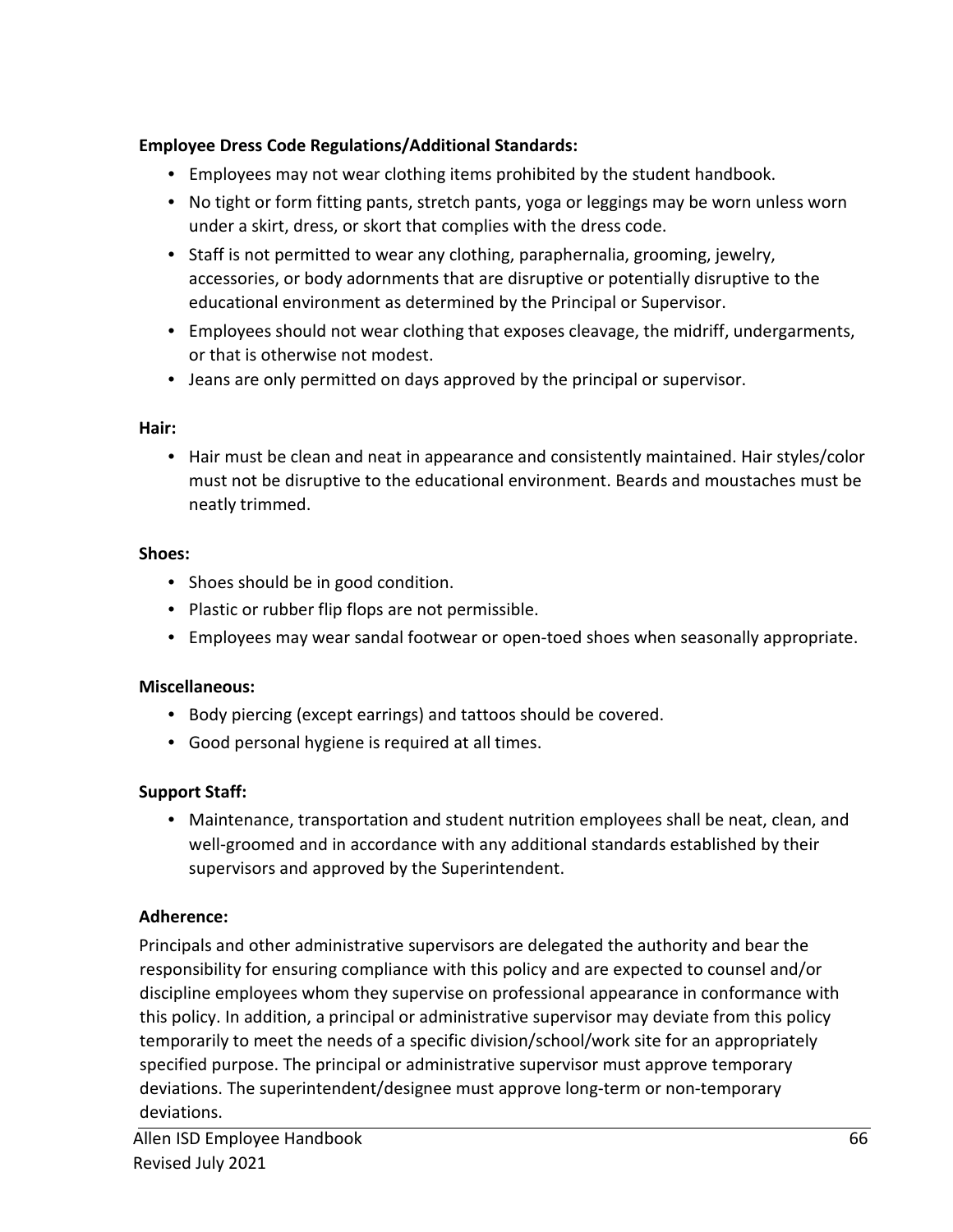## **Drug Free School Requirement**

*Policy DI* 

The district prohibits the unlawful distribution, possession, or use of illegal drugs, inhalants, and alcohol on school premises or as part of any of the district's activities. Employees who violate this prohibition shall be subject to disciplinary sanctions. The complete policy is reprinted in the appendix of this handbook.

## **Animals on School Property**

No animals except those used in the instructional program or working service animals (those used by persons as seeing eye dogs, companion animals, those handled by professional trainers, or identified service animals in training) shall be allowed in school buildings, on campuses, on school buses, or at any athletic facility.

Service animals brought onto school property should be identified by some type of identification coat or blanket and should be on a leash at all times. This policy in no way regulates trained law enforcement dogs.

It is necessary for employees to understand that service dogs in training are afforded the same access rights as true working guide dogs under State of Texas laws. These dogs must be with professional trainers, identified by a blanket or coat, and the trainers always exercise the utmost care and close supervision when bringing guide dogs into public places.

Anyone bringing animals onto the campus shall obtain prior permission from the principal. Prior to granting approval, the principal shall secure necessary documents if applicable.

## **Evaluation and Selection of Audiovisual Materials**

The selection and evaluation of audiovisual materials, especially videos, originates on each campus. The responsibility of audiovisual use in the classroom begins with the teacher and continues through the administrative levels to the building principal. The interest, needs, and abilities of the students and the correlation of the material to the curriculum are critical factors to be considered in the selection and evaluation processes. For the complete guide to criteria for selection of materials, contact your campus principal or your campus library media specialist.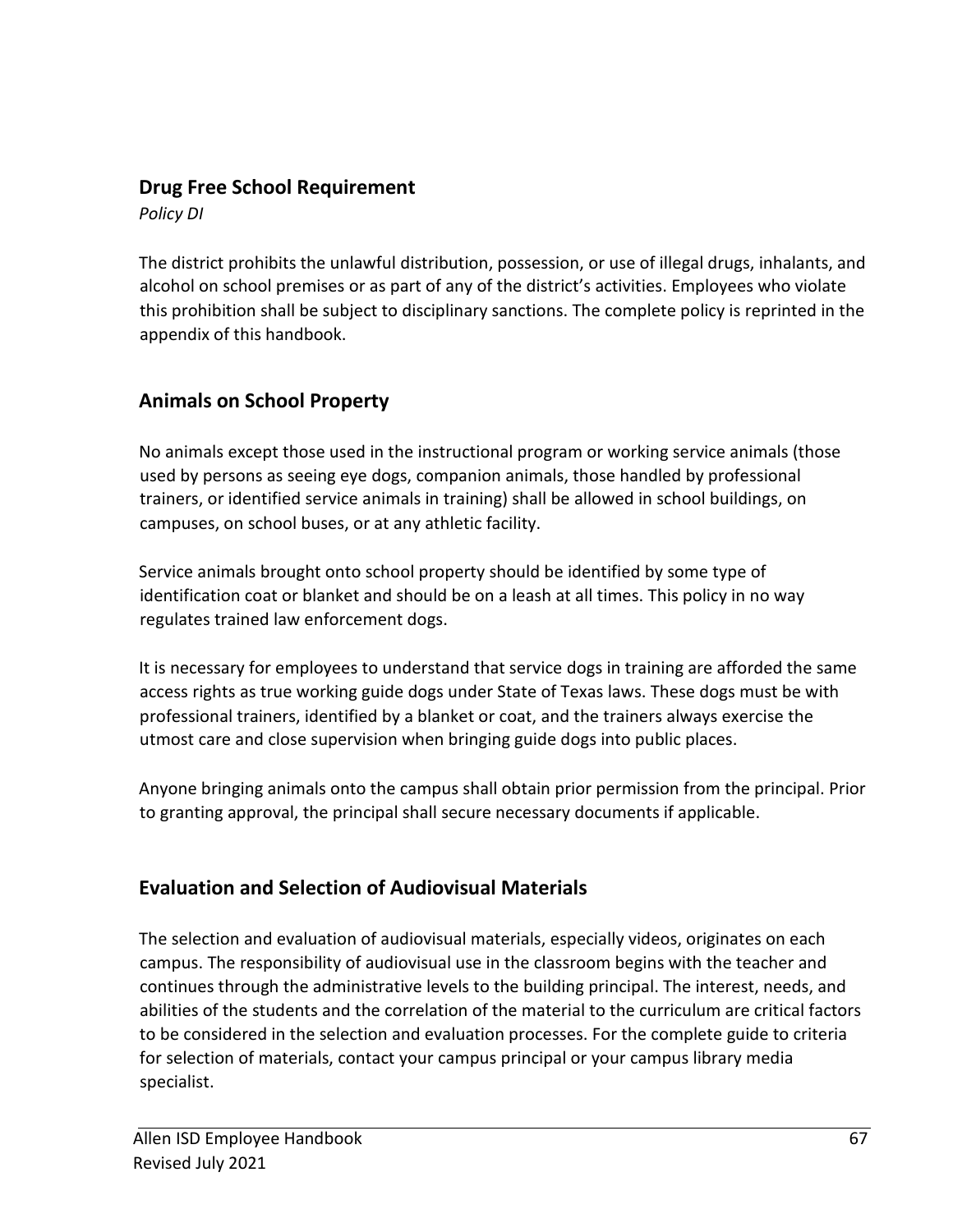# **General Procedures**

## **Bad Weather Closing**

The district may close schools because of bad weather or emergency conditions. When such conditions exist, the Superintendent will make the official decision concerning the closing of the district's facilities. When it becomes necessary to open late, to release students early, or to cancel school, district officials will post a notice on the district's website and notify the following radio and television stations: KLTY (94.9) [https://klty.com/closings,](https://klty.com/closings) KHKS (106.1), KDMX (102.9), KDGE (102.1), KZPS (92.5), KEGL (97.1), KFXR (1190 AM), KTVT (Channel 11) [https://dfw.cbslocal.com/school-closings/,](https://dfw.cbslocal.com/school-closings/) KTXA (Channel 21), NBC 5, WFAA (Channel 8) [https://www.wfaa.com/closings,](https://www.wfaa.com/closings) and Fox 4 News.

The district will send an email to our email subscribers (FastTrack) and post on the District's Facebook page.

#### **Emergencies**

*Policies CKC, CKD* 

All employees should be familiar with the safety procedures for responding to emergencies, including a medical emergency, and the evacuation diagrams posted in their work areas. Emergency drills will be conducted to familiarize employees and students with safety and evacuation procedures. Each campus is equipped with an automatic external defibrillator. Fire extinguishers are located throughout all district buildings. Employees should know the location of these devices and procedures for their use.

## **Purchasing Procedures**

*Policy CH* 

All requests for purchases must be submitted to the Purchasing Department on an official district purchase order (PO) form with the appropriate approval signatures. No purchases, charges, or commitments to buy goods or services for the district can be made without a PO number. The district will not reimburse employees or assume responsibility for purchases made without authorization. Employees are not permitted to purchase supplies or equipment for personal use through the district's business office. Contact Purchasing Department for additional information on purchasing procedures.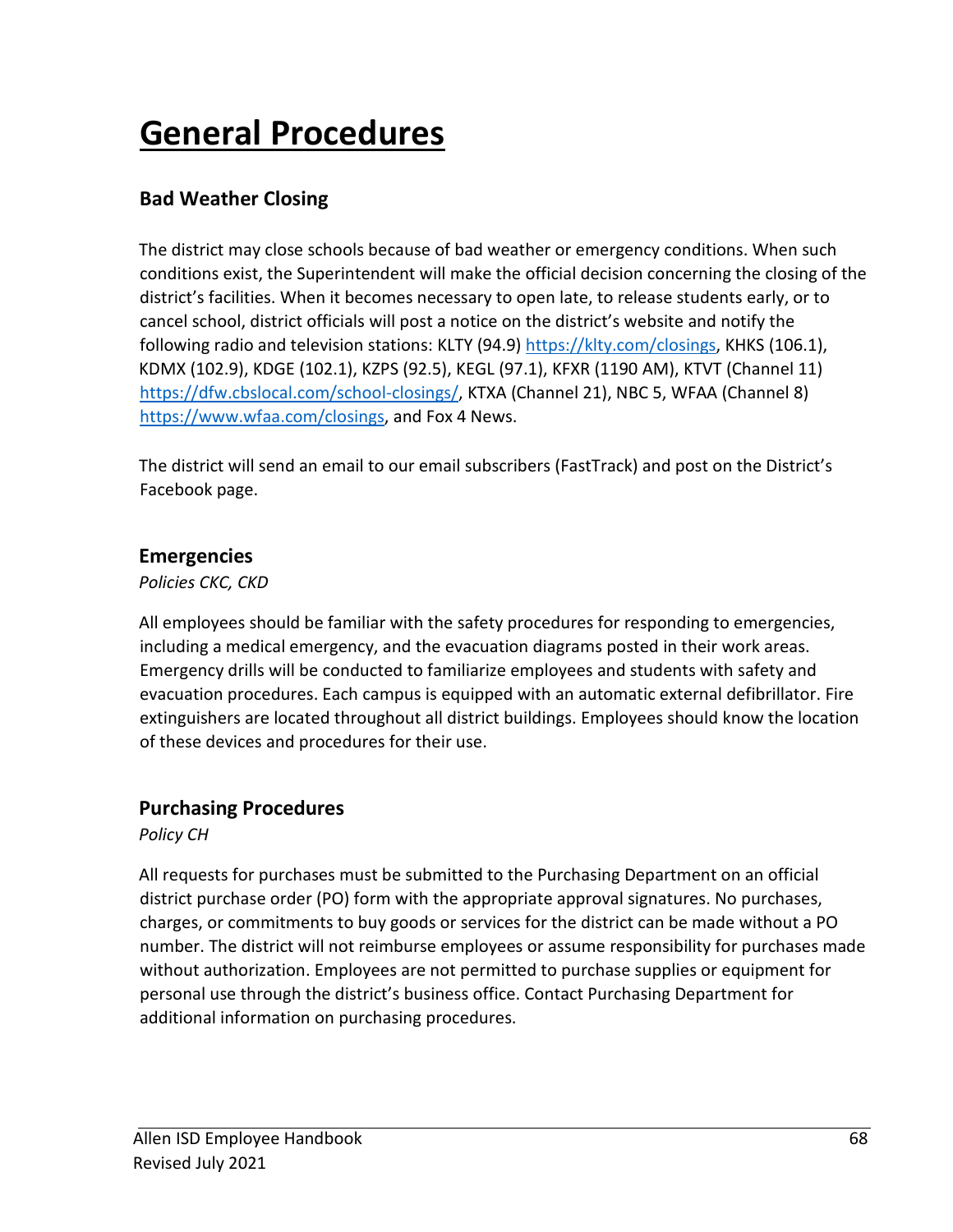## **Address Changes**

Employees are able to update their home address, phone number, and emergency contact through their Employee Access account.

## **Name Changes**

Name changes may only be made in person in the Human Resource office. Required documents include a new social security card depicting the new name.

#### **Personnel Records**

*Policy DBA, GBA* 

Most district records, including personnel records, are public information and must be released upon request. In most cases, an employee's personal e-mail is confidential and may not be released without the employee's permission.

Employees may choose to have the following personal information withheld:

- Address
- Phone number, including personal cell phone number
- Emergency contact information
- Information that reveals whether they have family members
- Personal e-mail address

The choice to not allow public access to this information may be made at any time by submitting a written request to the Human Resources Department. New or terminated employees have 14 days after hire or termination to submit a request. Otherwise, personal information will be released to the public until a request to withhold the information is submitted.

#### **Building Use**

*Policies DGA, GKD* 

Employees who wish to use district facilities after school hours must follow established procedures. The District Facilities Scheduler is responsible for scheduling the use of facilities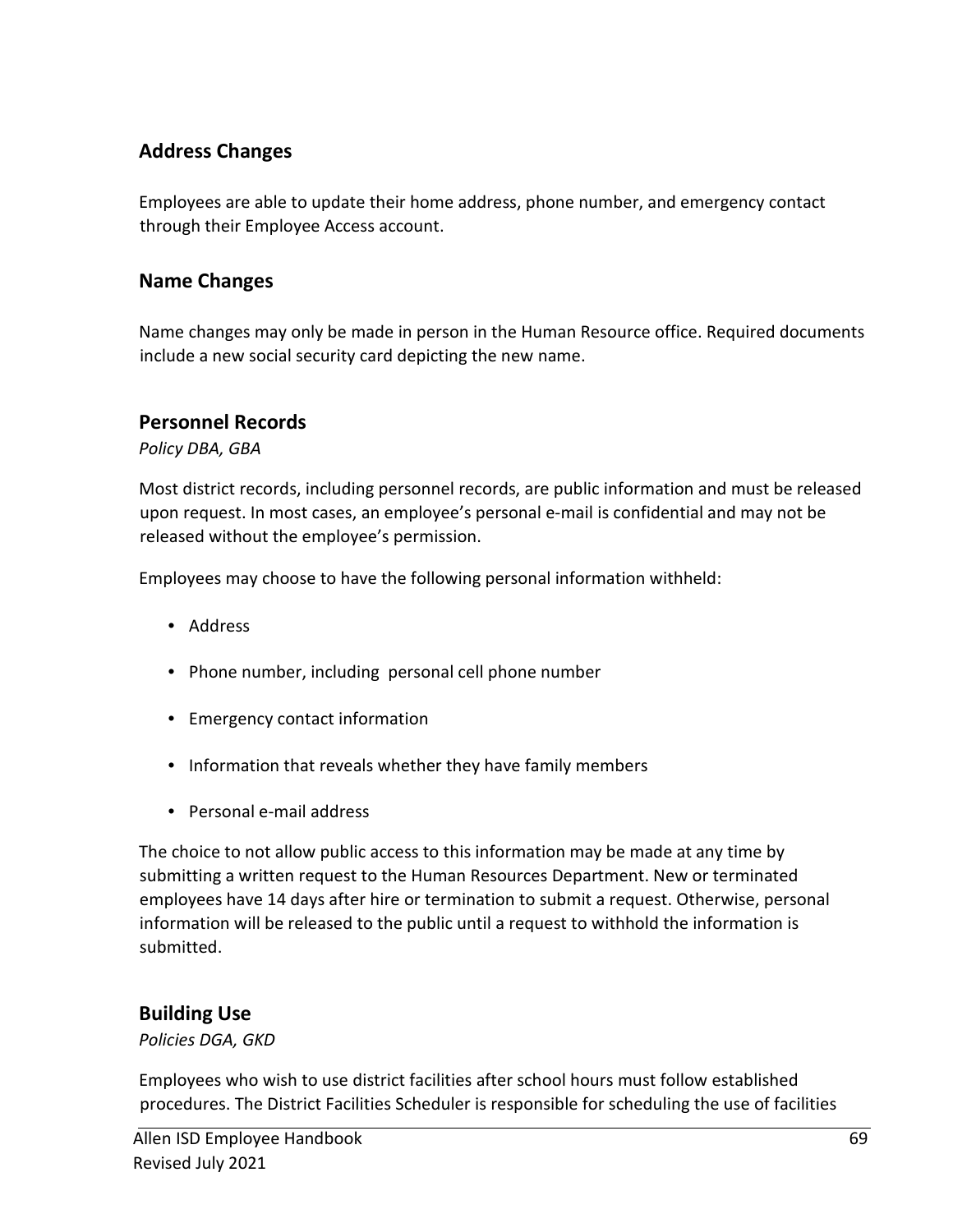after school hours. Contact the District Facilities Scheduler at 972-727-0365 to request to use school facilities and to obtain information on the fees charged.

# **Termination of Employment**

## **Resignations**

*Policy DFE* 

**Contract Employees.** Contract employees may resign their position without penalty at the end of any school year if written notice is received at least 45 days before the first day of instruction of the following school year. A written notice of resignation should be submitted to the Superintendent of designee. Contract employees may resign at any other time only with the approval of the superintendent or the board of trustees. Resignation without consent may result in disciplinary action by the State Board for Educator Certification (SBEC). Employees planning to retire under TRS please refer to the *Teacher Retirement* section of this handbook.

The principal is required to notify the superintendent of an educator's resignation following an alleged incident of misconduct for any of the acts listed in *Reports to Texas Education Agency* located in this handbook. The superintendent will notify SBEC when an employee resigns and reasonable evidence exists to indicate that the employee has engaged in of the same acts.

**Noncontract Employees.** Noncontract employees may resign their position at any time. A written notice of resignation should be submitted to their supervisor at least two weeks prior to the effective date. Employees are encouraged to include the reasons for leaving in the letter of resignation but are not required to do so.

Insurance benefits for employees resigning will terminate on the last day of the month following the employee's termination date. Employees who satisfy employment requirements and complete the academic school year will be eligible to maintain their benefits through August  $31<sup>st</sup>$  of that same year.

## **Dismissal or Nonrenewal of Contract Employees**

*Policies DF Series* 

Employees on probationary, term, and continuing contracts can be dismissed during the school year according to the procedures outlined in district policies. Employees on probationary or term contracts can be nonrenewed at the end of the contract term. Contract employees dismissed during the school year, suspended without pay, or subject to a reduction in force are entitled to receive notice of the recommended action, an explanation of the charges against them, and an opportunity for a hearing. The timelines and procedures to be followed when a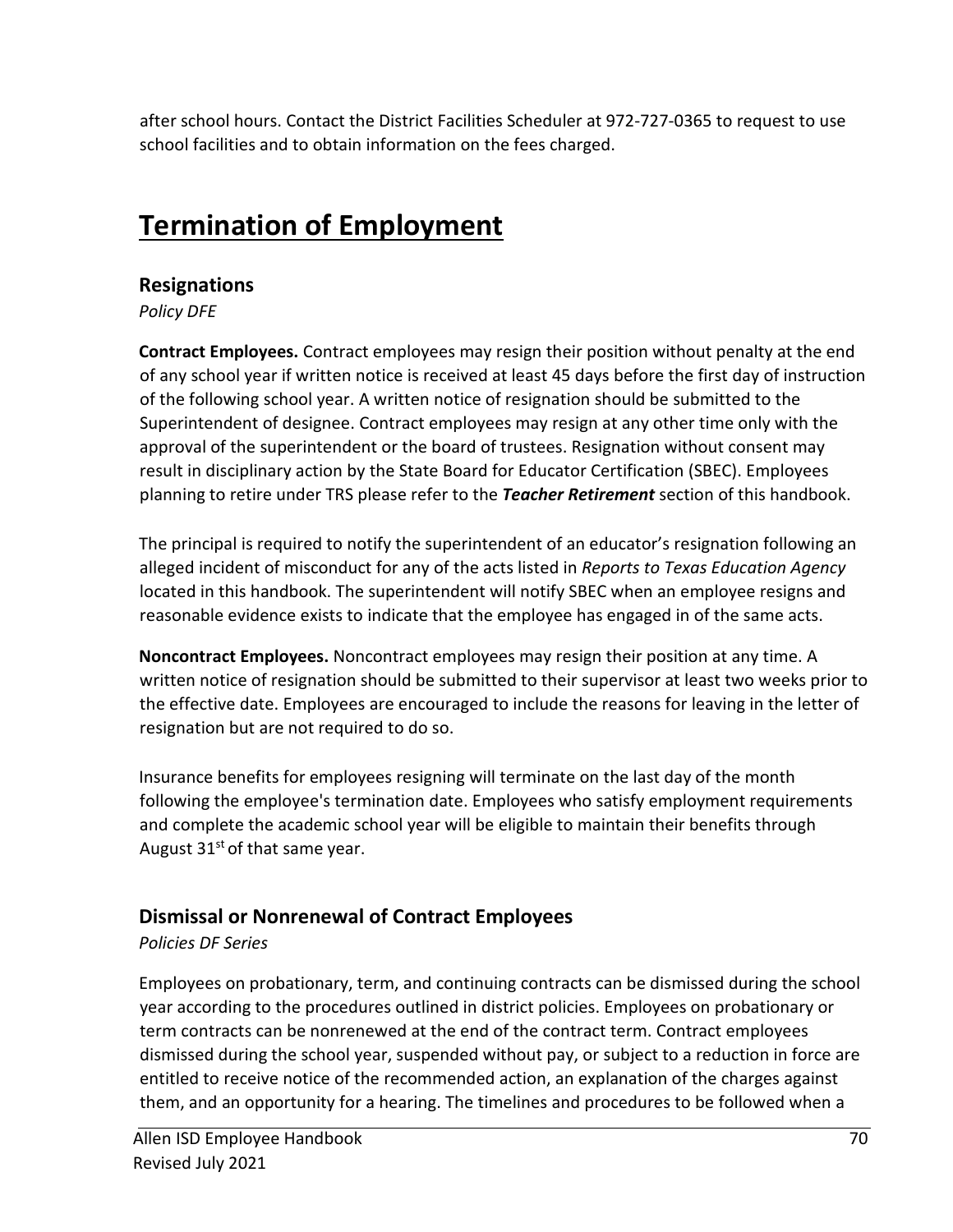suspension, termination, or nonrenewal occurs will be provided when a written notice is given to an employee. Advance notification requirements do not apply when a contract employee is dismissed for failing to obtain or maintain appropriate certification or when the employee's certification is revoked for misconduct. Information on the timelines and procedures can be found in the DF series policies that are available on the Allen ISD website.

## **Dismissal of Noncontract Employees**

*Policy DCD* 

Noncontract employees are employed at will and may be dismissed without notice, a description of the reasons for dismissal, or a hearing. It is unlawful for the district to dismiss any employee for reasons of race, color, religion, gender, national origin, age, disability, military status, genetic information, any other basis protected by law, or in retaliation for the exercise of certain protected legal rights. Noncontract employees who are dismissed have the right to grieve the termination. The dismissed employee must follow the district process outlined in this handbook when pursuing the grievance. (See *Complaints and Grievances* located in this handbook).

## **Exit Procedures**

Separating employees must return all district keys, books, property, including intellectual property, and equipment. Electronic exit forms will require a forwarding address, personal email and phone number.

## **Reports to Texas Education Agency**

#### *Policy DF, DHB*

The resignation or termination of a certified employee must be reported to the Division of Investigations at TEA if there is evidence that the employee was involved in any of the following:

- Any form of sexual or physical abuse of a minor or any other unlawful conduct with a student or a minor
- Soliciting or engaging in sexual contact or a romantic relationship with a student or minor
- The possession, transfer, sale, or distribution of a controlled substance
- The illegal transfer, appropriation, or expenditure of district or school property or funds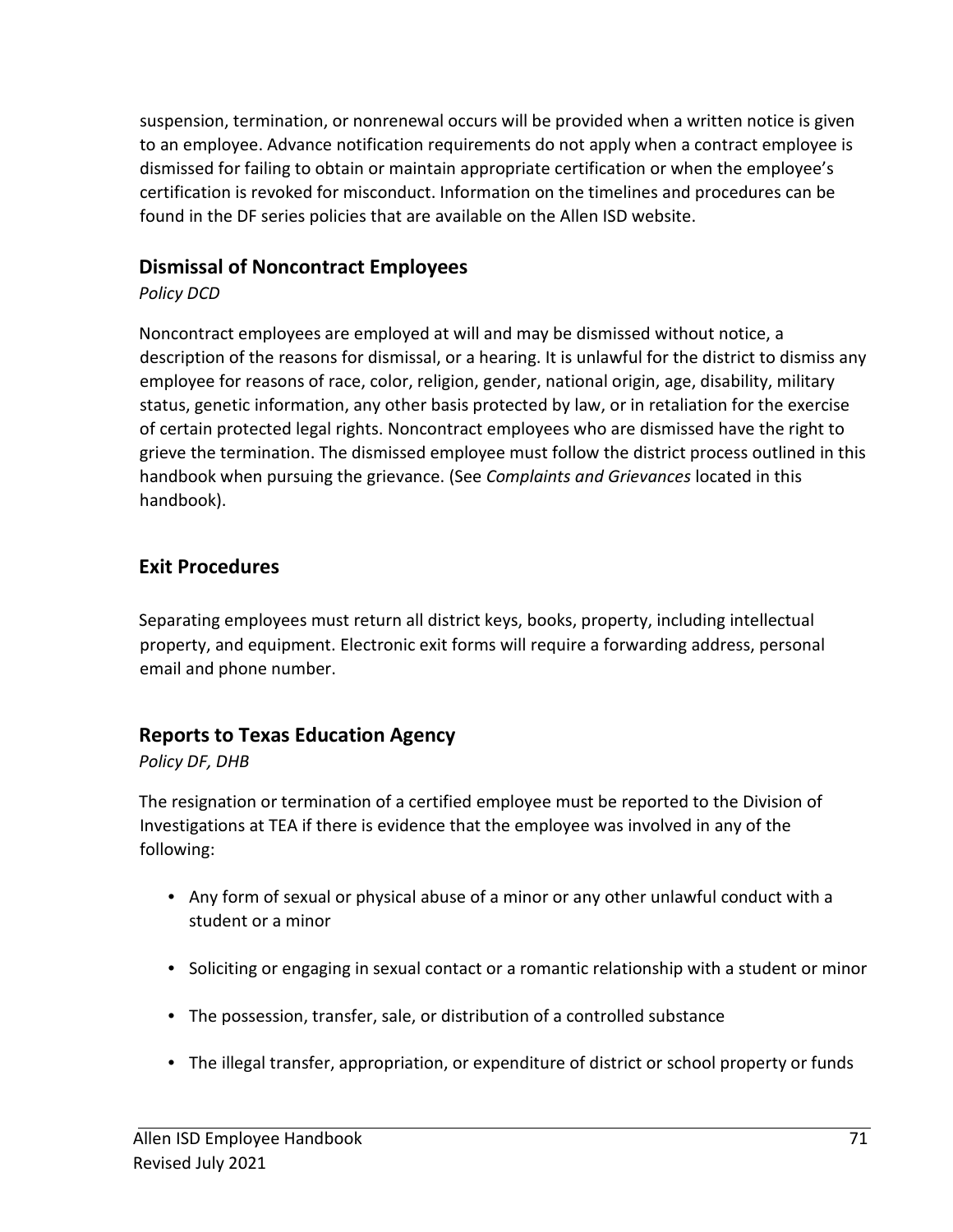- An attempt by fraudulent or unauthorized means to obtain or alter any certificate or permit for the purpose of promotion or additional compensation
- Committing a criminal offense or any part of a criminal offense on district property or at a school-sponsored event

The Superintendent is also required to notify TEA when a certified employee resigns and there is evidence the educator engaged in the conduct listed above.

The reporting requirements above are in addition to the superintendent's ongoing duty to notify TEA when a certified employee or an applicant for certification has a reported criminal history. "Reported criminal history" means any formal criminal justice system charges and dispositions including arrests, detentions, indictments, criminal information, convictions, deferred adjudications, and probations in any state or federal jurisdiction that is obtained by a means other than the Fingerprint-based Applicant Clearinghouse of Texas (FACT).

## **Reports Concerning Court-Ordered Withholding**

The district is required to report the termination of employees that are under court order or writ of withholding for child support or spousal maintenance. Notice of the following must be sent to the support recipient and the court or, in the case of child support, the Texas Attorney General Child Support Division:

- Termination of employment not later than the seventh day after the date of termination
- Employee's last known address
- Name and address of the employee's new employer, if known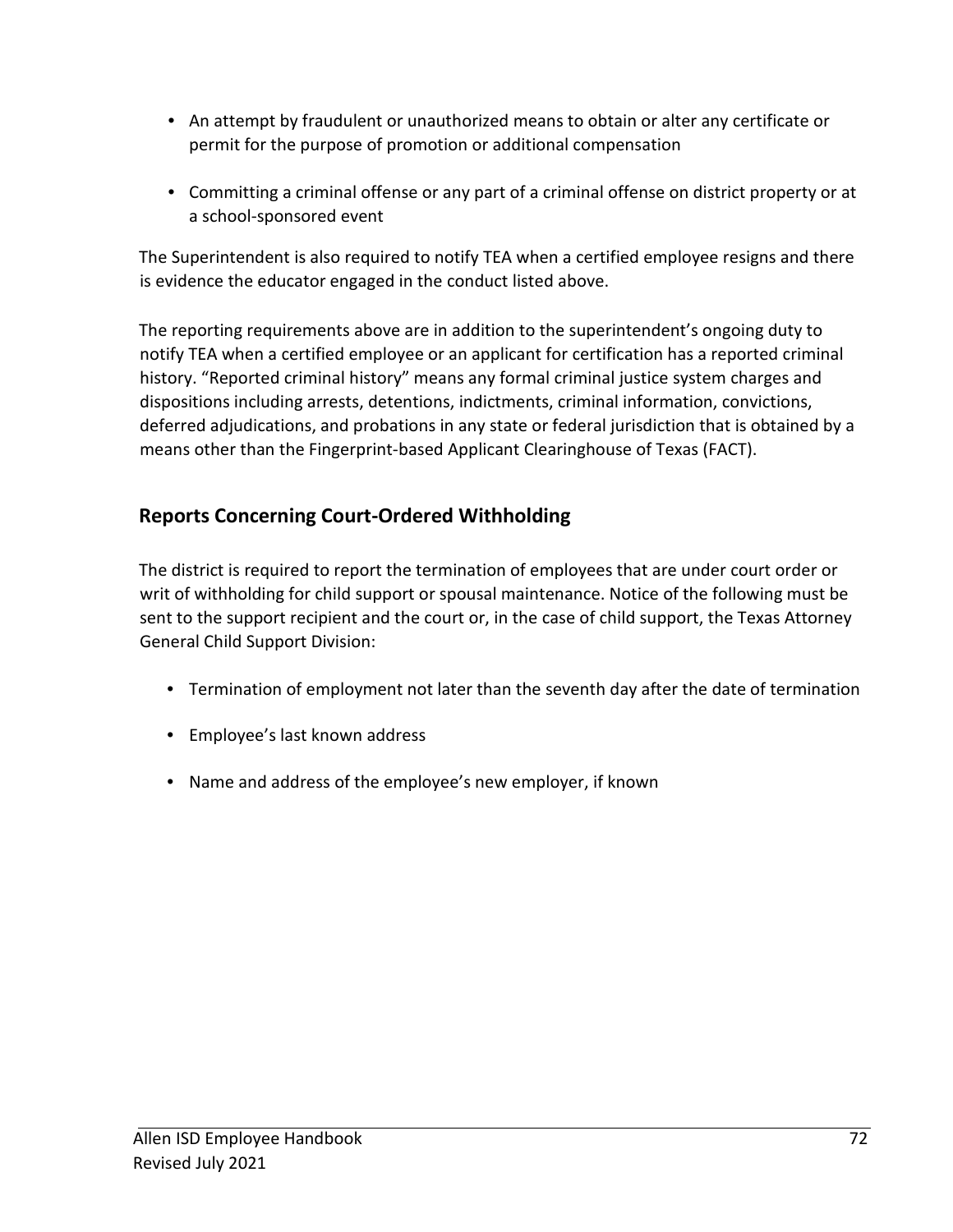# **Student Issues**

### **Equal Educational Opportunities**

*Policies FB, FFH* 

Allen ISD does not discriminate on the basis of race, color, religion, national origin, sex, or disability in providing education services, activities, and programs, including vocational programs, in accordance with Title VI of the Civil Rights Act of 1964, as amended; Title IX of the Educational Amendments of 1972; and Section 504 of the Rehabilitation Act of 1973, as amended.

Questions or concerns about discrimination against students based on sex, including sexual harassment should be directed to: Kim McLaughlin, Assistant Superintendent of School Leadership, the district Title IX Coordinator. Questions or concerns about discrimination based on a disability should be directed to Montie Parker Jr., Executive Director of Special Services, the district ADA/Section 504 Coordinator. All other questions or concerns relating to discrimination based on any other reasons should be directed to the Superintendent.

# **Student Records**

*Policy FL* 

Student records are confidential and are protected from unauthorized inspection or use. Employees should take precautions to maintain the confidentiality of all student records. The following people are the only people who have general access to a student's records:

- Parents: Married, separated, or divorced unless parental rights have been legally terminated and the school has been given a copy of the court order terminating parental rights
- The student: The rights of parents transfer to a student who turns 18 or is enrolled in an institution of post-secondary education. A district is not prohibited from granting the student access to the student's records before this time.
- School officials with legitimate educational interests

The student handbook provides parents and students with detailed information on student records. Parents or students who want to review student records should be directed to the campus principal for assistance.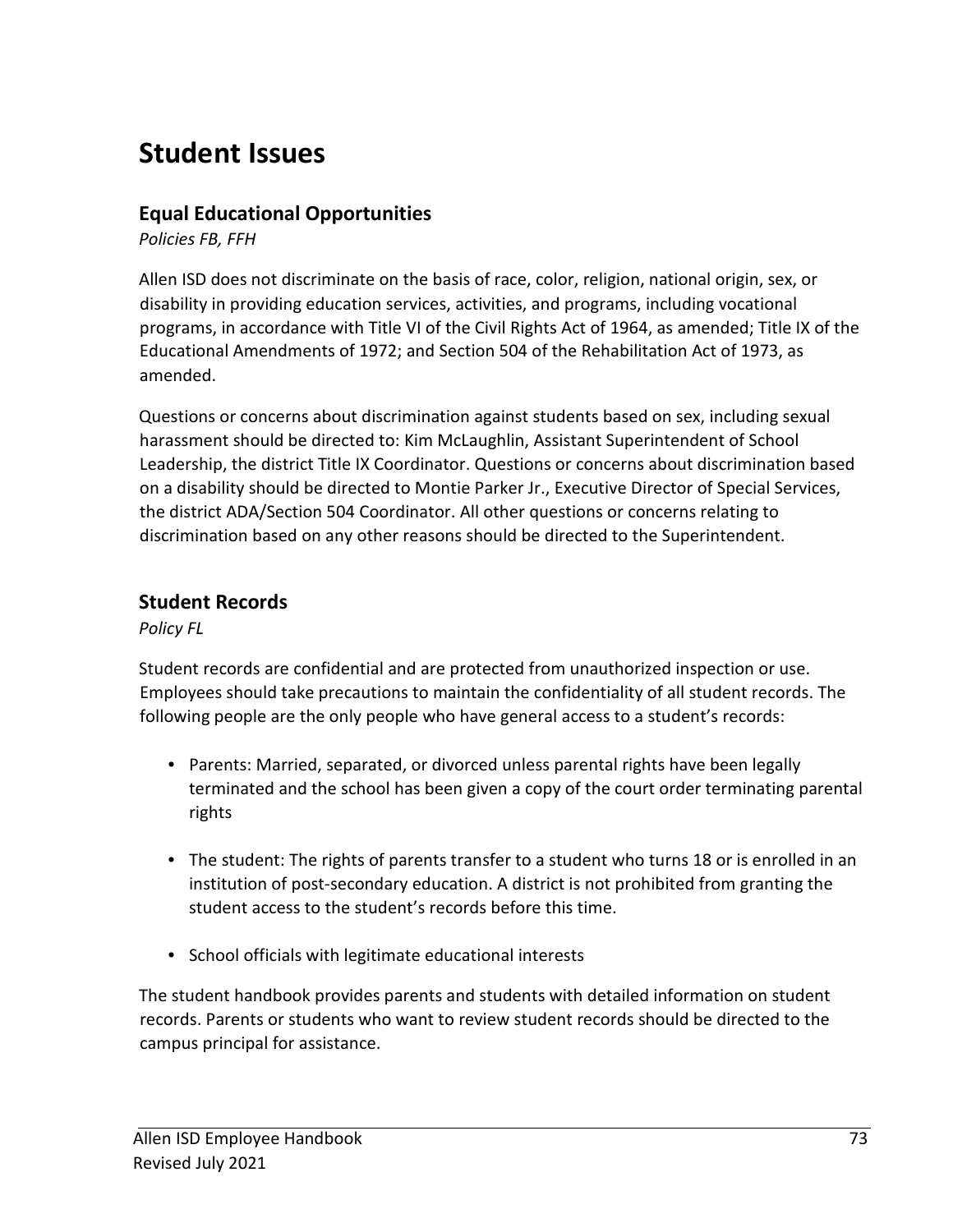#### **Parent and Student Complaints**

#### *Policy FNG*

In an effort to hear and resolve parent and student complaints in a timely manner and at the lowest administrative level possible, the board has adopted orderly processes for handling complaints on different issues. Any campus office or the superintendent's office can provide parents and students with information on filing a complaint.

Parents are encouraged to discuss problems or complaints with the teacher or the appropriate administrator at any time. Parents and students with complaints that cannot be resolved to their satisfaction should be directed to the campus principal. The formal complaint process provides parents and students with an opportunity to be heard up to the highest level of management if they are dissatisfied with a principal's response.

#### **Administering Medication to Students**

*Policy FFAC* 

Only designated employees may administer prescription medication, nonprescription medication, and herbal or dietary supplements to students. Exceptions apply to the selfadministration of asthma medication, medication for anaphylaxis (e.g., EpiPen<sup>®</sup>), and medication for diabetes management, if the medication is self-administered in accordance with district policy and procedures. A student who must take any other medication during the school day must bring a written request from his or her parent and the medicine in its original, properly labeled container. Contact the principal or school nurse for information on procedures that must be followed when administering medication to students.

#### **Dietary Supplements**

#### *Policies DH, FFAC*

District employees are prohibited by state law from knowingly selling, marketing, or distributing a dietary supplement that contains performance-enhancing compounds to a student with whom the employee has contact as part of his or her school district duties. In addition, employees may not knowingly endorse or suggest the ingestion, intranasal application, or inhalation of a performance-enhancing dietary supplement to any student.

## **Psychotropic Drugs**

*Policy FFAC* 

A psychotropic drug is a substance used in the diagnosis, treatment, or prevention of a disease or as a component of a medication. It is intended to have an altering effect on perception, emotion, or behavior and is commonly described as a mood- or behavior-altering substance.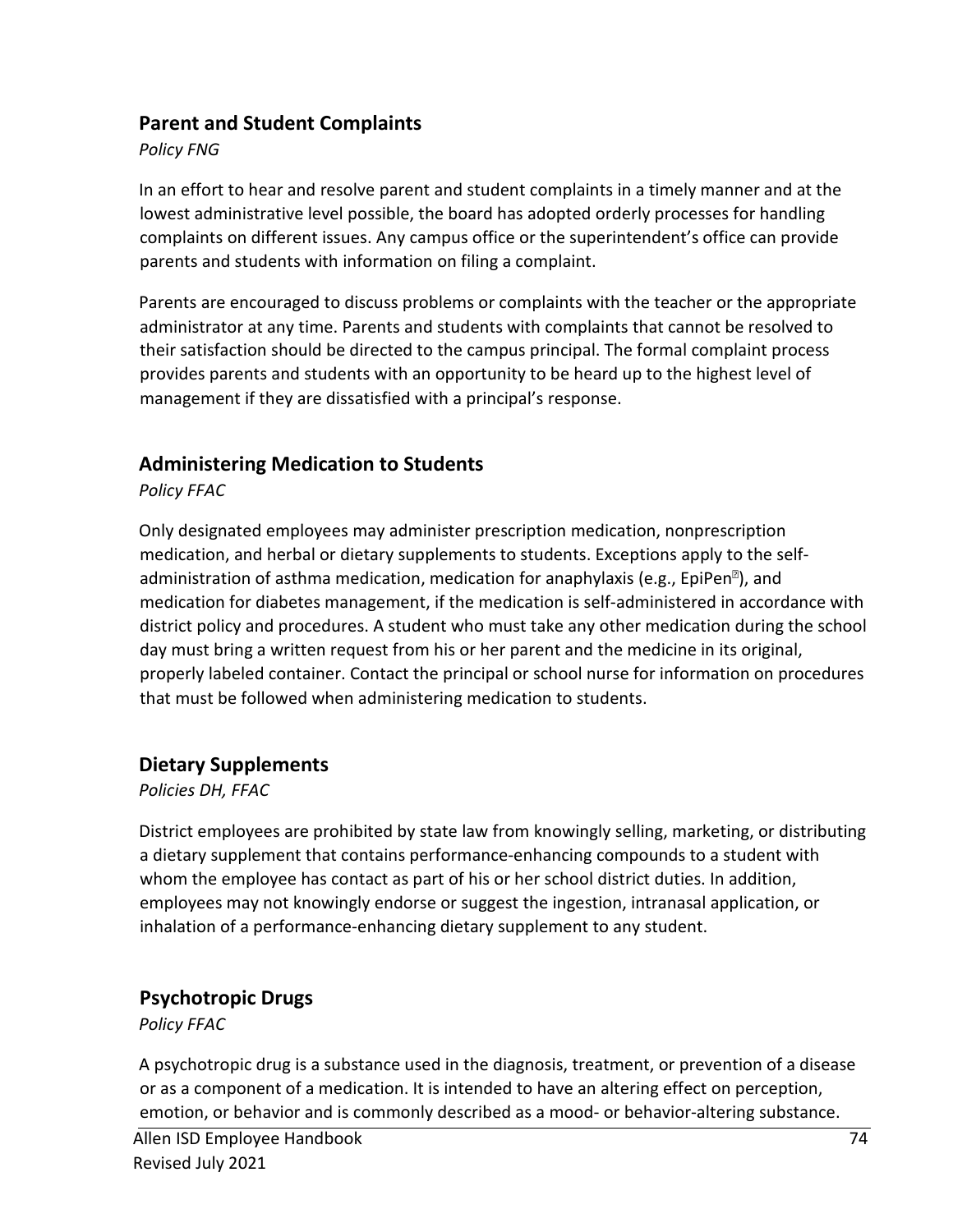District employees are prohibited by state law from doing the following:

- Recommending that a student use a psychotropic drug
- Suggesting a particular diagnosis
- Excluding from class or school-related activity a student whose parent refuses to consent to a psychiatric evaluation or to authorize the administration of a psychotropic drug to a student

# **Student Conduct and Discipline**

#### *Policies in the FN series and FO series*

Students are expected to follow the classroom rules, campus rules, and rules listed in the Student Handbook and Student Code of Conduct. Teachers and administrators are responsible for taking disciplinary action based on a range of discipline management strategies that have been adopted by the district. Other employees that have concerns about a particular student's conduct should contact the classroom teacher or campus principal.

#### **Student Attendance**

*Policy FEB* 

Teachers and staff should be familiar with the district's policies and procedures for attendance accounting. These procedures require minor students to have parental consent before they are allowed to leave campus. When absent from school, the student upon returning to school, must follow campus and district procedures. These requirements are addressed in campus training and in the student handbook. Contact the campus principal for additional information.

## **Bullying**

*Policy FFI*

Bullying is defined by §TEC 37.0832. All employees are required to report student complaints of bullying, including cyber bullying, to their supervisor. The district's policy includes definitions and procedures for reporting and investigating bullying of students and is reprinted below:

## **Hazing**

*Policy FNCC* 

Students must have prior approval from the principal or designee for any type of "initiation rites" of a school club or organization. While most initiation rites are permissible, engaging in or permitting "hazing" is a criminal offense. Any teacher, administrator, or employee who